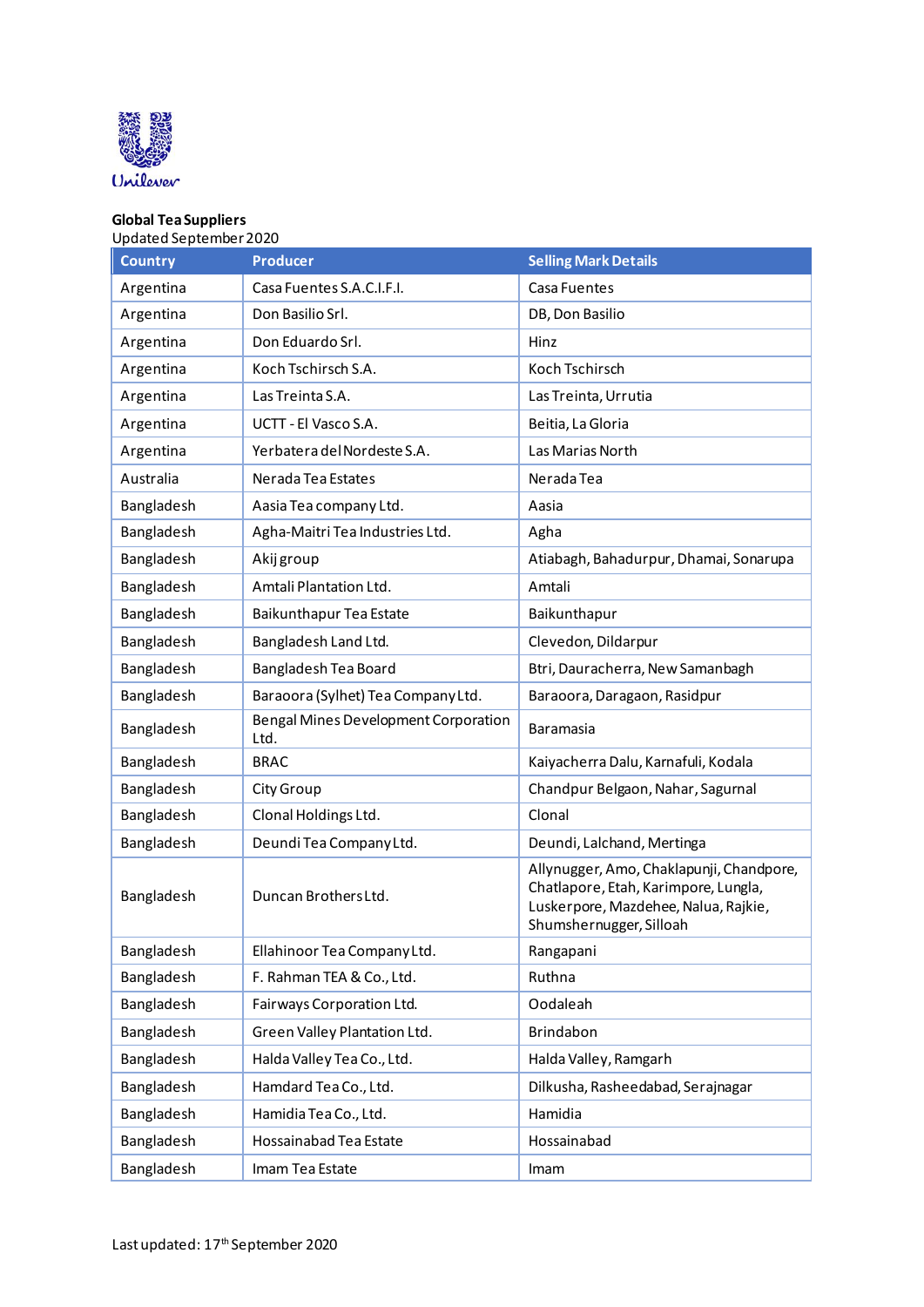| Bangladesh | Kazi & Kazi Group                                           | Kazi & Kazi                                                                                                                             |
|------------|-------------------------------------------------------------|-----------------------------------------------------------------------------------------------------------------------------------------|
| Bangladesh | Kedarpur Tea Co., Ltd.                                      | Jhemai, Madhupur                                                                                                                        |
| Bangladesh | M. Ahmed Tea & Lands Co., Ltd.                              | Afifanagar, Ameenabad, Chandbagh,<br>Habibnagar, Khan, Lallakhal, Nurjahan,<br>Phulbari                                                 |
| Bangladesh | M. Rahman Tea Co., Ltd.                                     | Saif Tea Estate                                                                                                                         |
| Bangladesh | M. Suleman Tea Company                                      | Chotolekha                                                                                                                              |
| Bangladesh | M.M. Ispanani Ltd.                                          | Mirzapore, Neptune                                                                                                                      |
| Bangladesh | Maa-Jan Tea Estate                                          | Maa-Jan                                                                                                                                 |
| Bangladesh | Marina Tea Co., Ltd.                                        | Marina Tea Estate                                                                                                                       |
| Bangladesh | Md. Ali Baksh & Co., Ltd.                                   | Alibahar                                                                                                                                |
| Bangladesh | Monipur Tea Co., Ltd.                                       | Monipur Tea Estate                                                                                                                      |
| Bangladesh | Nasir Khan Bahadur Group                                    | Panchabati                                                                                                                              |
| Bangladesh | National Tea Company Ltd.                                   | Champarai, Chundeecherra, Jagadishpur,<br>Kurmah, Lackatoorah, Madabpore,<br>Madanmohanpur, Parkul, Patrakhola,<br>Premnagar, Teliapara |
| Bangladesh | New Dantmara Tea Estate                                     | New Dantmara                                                                                                                            |
| Bangladesh | New Sylhet Tea Co., Ltd.                                    | Burjan, Phooltullah                                                                                                                     |
| Bangladesh | Nina Afzal Industries Ltd.                                  | Junglebari, Khadim                                                                                                                      |
| Bangladesh | O. Rahman Tea company Ltd.                                  | Pallathal                                                                                                                               |
| Bangladesh | Orion Group                                                 | Jafflong                                                                                                                                |
| Bangladesh | Paragoan Agro                                               | Hajinagar                                                                                                                               |
| Bangladesh | Planters Group                                              | Sreebari                                                                                                                                |
| Bangladesh | Polymer Agros Industries Ltd.                               | Ootterbagh                                                                                                                              |
| Bangladesh | Rema Tea Estate                                             | Rema                                                                                                                                    |
| Bangladesh | Rose Tea company Ltd.                                       | Rungicherra                                                                                                                             |
| Bangladesh | Sabazpur Tea Estate                                         | Sabazpore                                                                                                                               |
| Bangladesh | Sathgao Tea Estate                                          | Sathgao                                                                                                                                 |
| Bangladesh | Sayed Tea & Lands Company Ltd.                              | Julekhanagar                                                                                                                            |
| Bangladesh | South Asian International Limited                           | Kumarshail, Luxmicherra, M.R. Khan,<br>Nandarani                                                                                        |
| Bangladesh | Srigobindpore Tea Estate                                    | Srigobindpur                                                                                                                            |
| Bangladesh | Surma Tea Co., Ltd.                                         | Surma                                                                                                                                   |
| Bangladesh | Sylhet Planters Ltd.                                        | Luayuni                                                                                                                                 |
| Bangladesh | Sylhet Tea Co., Ltd.                                        | Doloi, Malnicherra, Rajnagar                                                                                                            |
| Bangladesh | Taj Holdings Ltd.                                           | Moomincherra                                                                                                                            |
| Bangladesh | The Consolidated Tea and Lands<br>Company (Bangladesh) Ltd. | Amrail, Balisera, Deanston, Rajghat                                                                                                     |
| Bangladesh | The Kapna Tea Co., Ltd.                                     | Kapnapahar                                                                                                                              |
| Bangladesh | The Noyapara Tea Company Ltd.                               | Noyapara                                                                                                                                |
| Bangladesh | United Group                                                | Moulvi                                                                                                                                  |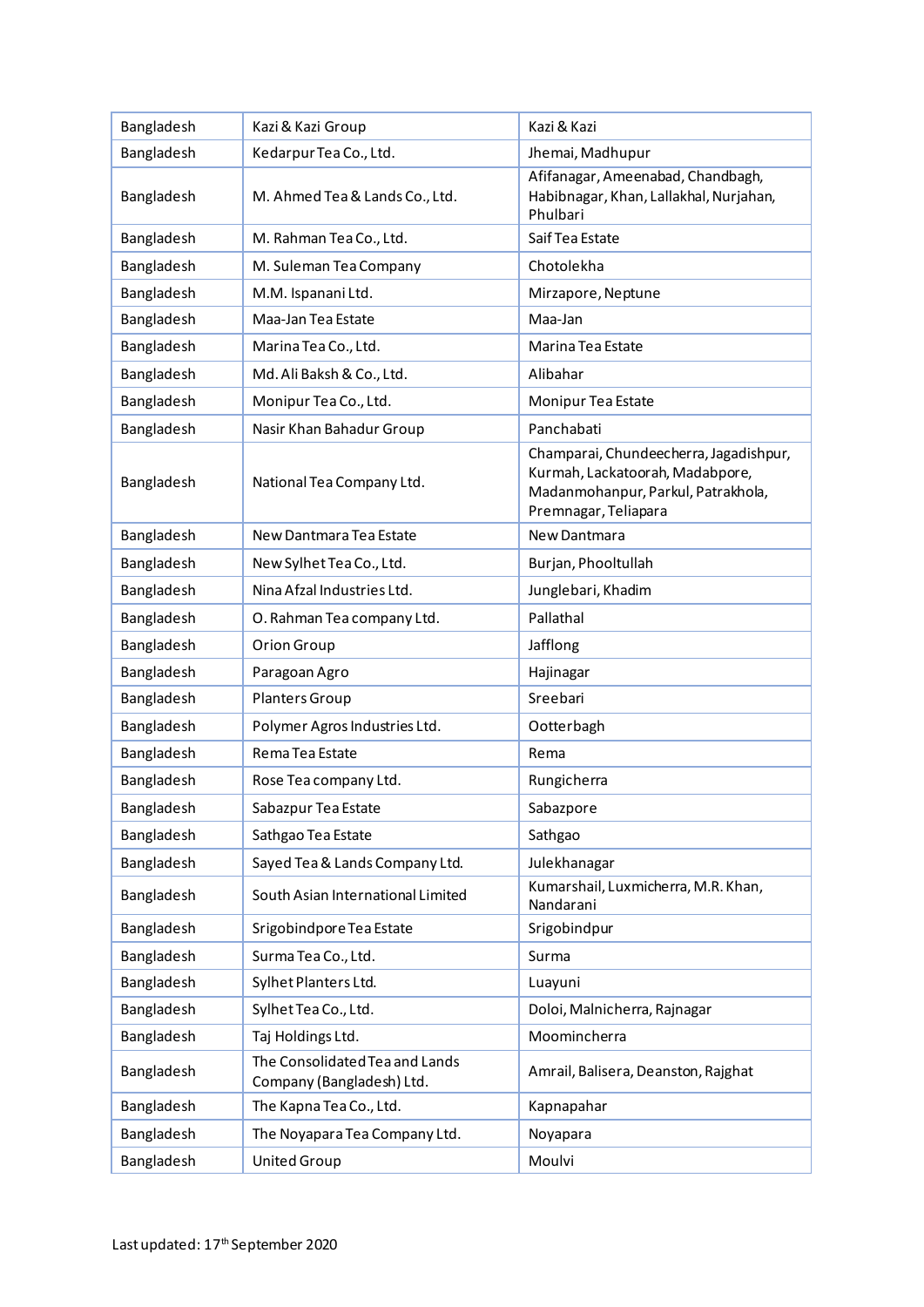| Bangladesh  | Wagacherra Tea Co., Ltd.                             | Waggachara                                                                                                               |
|-------------|------------------------------------------------------|--------------------------------------------------------------------------------------------------------------------------|
| Bangladesh  | Wahidabad Tea Estate                                 | Wahidabad                                                                                                                |
| China       | Damo Fruit Organic Tea Farm                          | Damo Fruit Organic Tea                                                                                                   |
| China       | Fuan shangxia Tea Co., Ltd.                          | Wangjiashan tea garden                                                                                                   |
| China       | Fujian Xiangyuan tea Co., Ltd.                       | Xiangyuan                                                                                                                |
| China       | Green Land Ltd.                                      | Gj804, Green Land                                                                                                        |
| China       | Guizhou Charun Tianxia Tea Co., Ltd.                 | Charuntianxia                                                                                                            |
| China       | Hangzhou Jiashend Tea Co., Ltd.                      | Anji, Tonglu                                                                                                             |
| China       | Hangzhou Qingxin Tea Co., Ltd.                       | Qingxin                                                                                                                  |
| China       | Hangzhou Shanming Tea Co., Ltd.                      | Shanshan, Zhejiang                                                                                                       |
| China       | Huangshan Maofeng Tea Group Co., Ltd.                | Maofeng                                                                                                                  |
| China       | Hunan Huitong Baotian Tea                            | Jinjing tea garden                                                                                                       |
| China       | Hunan Tea Company                                    | Shimen Liziping                                                                                                          |
| China       | Jia Yang Tea Farm                                    | Jia Yang Tea                                                                                                             |
| China       | Jiangxi Wuyuan Dazhangshan Organic<br>Food           | Dazhangshan Kaoshui Organic tea Garden                                                                                   |
| China       | Jiujiu Tea Farm                                      | Jiujiu Tea                                                                                                               |
| China       | Mangbai Organic Tea Plantation                       | Mangbai                                                                                                                  |
| China       | Ranshai Tea Garden                                   | Ranshai                                                                                                                  |
| China       | Riantea Ltd.                                         | Changnan Tea                                                                                                             |
| China       | Sichuan Daxing Tea Co., Ltd.                         | Youyi tea garden                                                                                                         |
| China       | Sichuan Jiazhu tea Co., Ltd.                         | Jiazhu                                                                                                                   |
| China       | Suizhou Shennong Tea Industry Co., Ltd.              | Yunfeng Mountain                                                                                                         |
| China       | Sunriver Tea Co., Ltd.                               | Sunriver                                                                                                                 |
| China       | Tangli Teagarden                                     | Tangli                                                                                                                   |
| China       | Wuhan Jiarun Huiming Tea Co., Ltd.                   | Chunlong Tea Farm, Dongxu Tea Farm,<br>Guizhou Anshun Organic Tea, Longkou Tea<br>Farm, Shaoxing Yu Chan Cun Organic Tea |
| China       | Wuyuan Wulongshan Organic Food Co.,<br>Ltd.          | Guangfu Tea Co. Ltd., Jinli Tea Co. Ltd.                                                                                 |
| China       | Xieyuda tea Co., Ltd.                                | Xieyuda                                                                                                                  |
| China       | Xingjian Organic Tea                                 | Xingjian                                                                                                                 |
| China       | Yunnan Changninghong Tea Industry<br>Group Co., Ltd. | Changninghong                                                                                                            |
| China       | Zhejiang Caiyunjian Tea Co., Ltd.                    | Jiufeng                                                                                                                  |
| China       | Zhejiang Jinhua Co., Ltd.                            | Jinhua                                                                                                                   |
| Colombia    | Agricola Himalaya S.A.                               | <b>Bitaco</b>                                                                                                            |
| Ethiopia    | Ethio Agri-CEFT PLC                                  | Gumaro, Wush Wush                                                                                                        |
| India North | A.C. Paul Agriculture Co. Pvt. Ltd.                  | Girish Chandra, Girish Chandra Sup,<br>Ramaboty, Ramaboty Super                                                          |
| India North | A.K. Small Growers MPCS Ltd.                         | Kinwan, Pangen                                                                                                           |
| India North | A.N. Securities Pvt. Ltd.                            | Socklatinga                                                                                                              |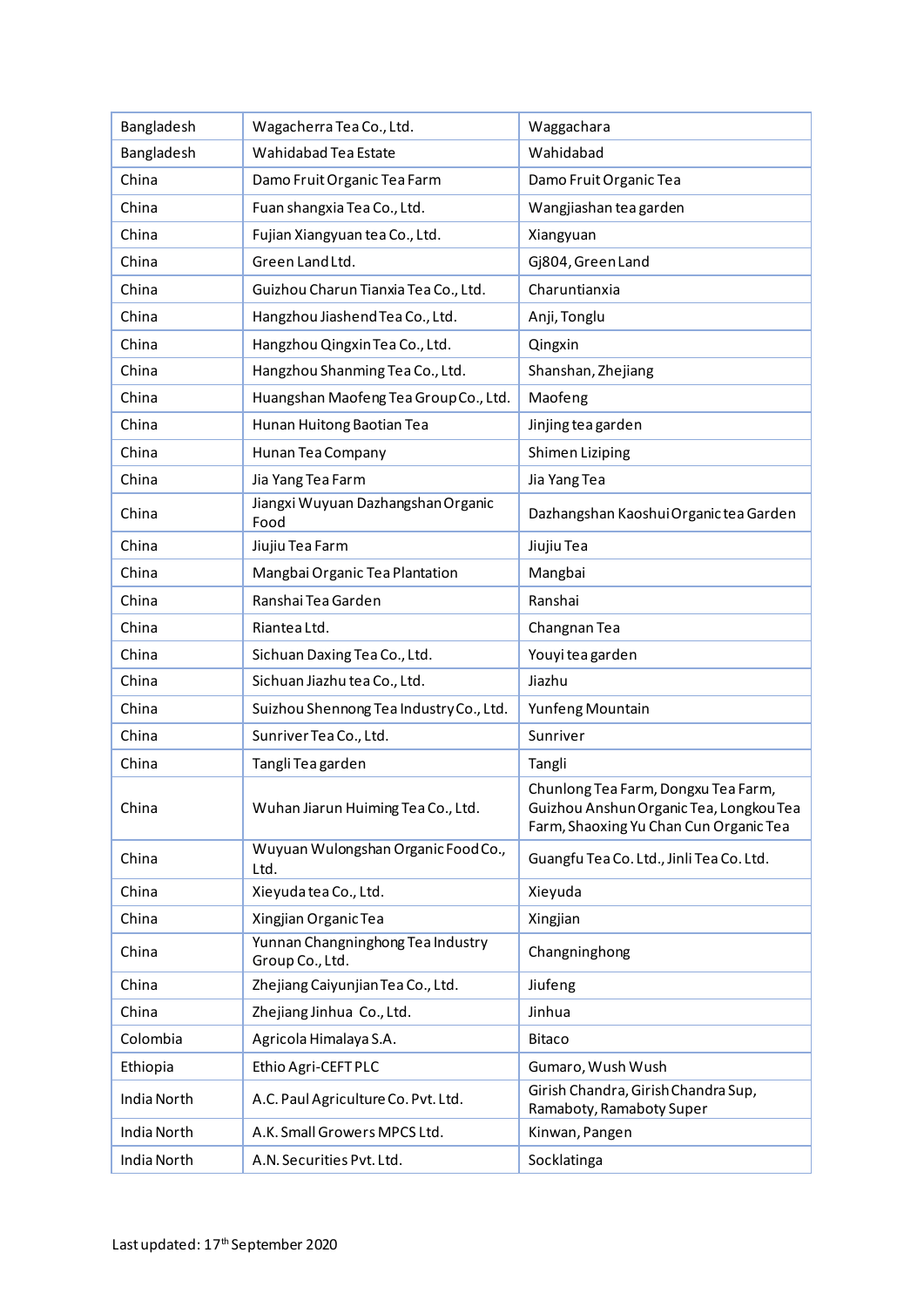| India North | Aadyansh Tea Pvt. Ltd.               | Ramkrishna Gold                                                                                                                                                                                                                                                                                                                                                                                           |
|-------------|--------------------------------------|-----------------------------------------------------------------------------------------------------------------------------------------------------------------------------------------------------------------------------------------------------------------------------------------------------------------------------------------------------------------------------------------------------------|
| India North | Aar Bee Tea Co. Pvt. Ltd.            | Batashi, R B, RB Royal                                                                                                                                                                                                                                                                                                                                                                                    |
| India North | Aayan Tea Industries Pvt. Ltd.       | Ayan Gold                                                                                                                                                                                                                                                                                                                                                                                                 |
| India North | ABG Cha Udyog                        | Joya                                                                                                                                                                                                                                                                                                                                                                                                      |
| India North | Abhay Tea Pvt. Ltd.                  | Kamlang Gold                                                                                                                                                                                                                                                                                                                                                                                              |
| India North | Abhijit Tea Co. Pvt. Ltd.            | Raja, Raja Royal                                                                                                                                                                                                                                                                                                                                                                                          |
| India North | Abhishek Tea Industries              | Abhishek                                                                                                                                                                                                                                                                                                                                                                                                  |
| India North | Abhoyjan Tea Co. Pvt. Ltd.           | Abhoyjan                                                                                                                                                                                                                                                                                                                                                                                                  |
| India North | Accord India International Pvt. Ltd. | Samsher, Sunkoshi                                                                                                                                                                                                                                                                                                                                                                                         |
| India North | Achinibill Tea Enterprise            | Halmati, Huna                                                                                                                                                                                                                                                                                                                                                                                             |
| India North | Agarwal (Assam) Tea Estate           | Madhokuli                                                                                                                                                                                                                                                                                                                                                                                                 |
| India North | Ahed Tea Factory                     | Ahed Gold, Seaz Gold                                                                                                                                                                                                                                                                                                                                                                                      |
| India North | Aideobarie Tea Estates Pvt. Ltd.     | Aideobarie Premium                                                                                                                                                                                                                                                                                                                                                                                        |
| India North | Alipurduar Tea Co. Ltd.              | Turturi                                                                                                                                                                                                                                                                                                                                                                                                   |
| India North | Amalgamated Plantations Pvt. Ltd.    | Achabam, Batabari, Bhelaguri, Borhat,<br>Borjan, Chotajan, Chubwa, Dam Dim,<br>Debrapara, Deering, Diffloo, Dygroon,<br>Hatbor, Hatigaon, Hattigor, Kakajan, Kalsi,<br>Kellyden, Khoirabari, Konikor-Dallim,<br>Lamabari, Lattakoojan, Majuli, Nagapara,<br>Nahorani, Nahorkutia, Nahortoli, Namroop,<br>Nonoi, Nowera Nuddy, Pomatoli, Powai,<br>Ranikhola, Rungamuttee, Sagmootea,<br>Springfield, Teok |
| India North | Aman Tea Distrubutors Pvt. Ltd.      | Apni Chai Diamond, Apni Chai Gold                                                                                                                                                                                                                                                                                                                                                                         |
| India North | Amarawati Tea Co. Ltd.               | Halmari                                                                                                                                                                                                                                                                                                                                                                                                   |
| India North | Ambica Tea Estate                    | Ambica                                                                                                                                                                                                                                                                                                                                                                                                    |
| India North | Ambootia Tea Exports Pvt. Ltd.       | Rungmook                                                                                                                                                                                                                                                                                                                                                                                                  |
| India North | Amulyabari Tea Estate                | Amulyabari                                                                                                                                                                                                                                                                                                                                                                                                |
| India North | Anderson Tea Co.                     | Anderson Tea                                                                                                                                                                                                                                                                                                                                                                                              |
| India North | Andrew Yule & Co. Ltd.               | Basmatia, Bhamun, Bogijan, Choonabhutti,<br>Desam, Dillibari, Hingrijan, Hoolungooree,<br>Khatisona, Khowang, Mim, Murphulani,<br>New Dooars, Rajgarh, Tinkong, Yule Green,<br>Yule Orange                                                                                                                                                                                                                |
| India North | Ang Tea & Agro Products Pvt. Ltd.    | Ang Tea                                                                                                                                                                                                                                                                                                                                                                                                   |
| India North | Anil Plantations Pvt. Ltd.           | Harishnagar                                                                                                                                                                                                                                                                                                                                                                                               |
| India North | Anjali Tea Co-operative Society Ltd. | Anjali Tea                                                                                                                                                                                                                                                                                                                                                                                                |
| India North | Anjani Tea Co.                       | Anjani                                                                                                                                                                                                                                                                                                                                                                                                    |
| India North | Anjuman Tea Co. Ltd.                 | Mujnai                                                                                                                                                                                                                                                                                                                                                                                                    |
| India North | Annada Tea Co. Pvt. Ltd.             | Kaliapani                                                                                                                                                                                                                                                                                                                                                                                                 |
| India North | Annapurna Vyapaar Pvt. Ltd.          | Shree Annapurna Diamond                                                                                                                                                                                                                                                                                                                                                                                   |
| India North | Anoop Tea Co. Pvt. Ltd.              | Makrapara                                                                                                                                                                                                                                                                                                                                                                                                 |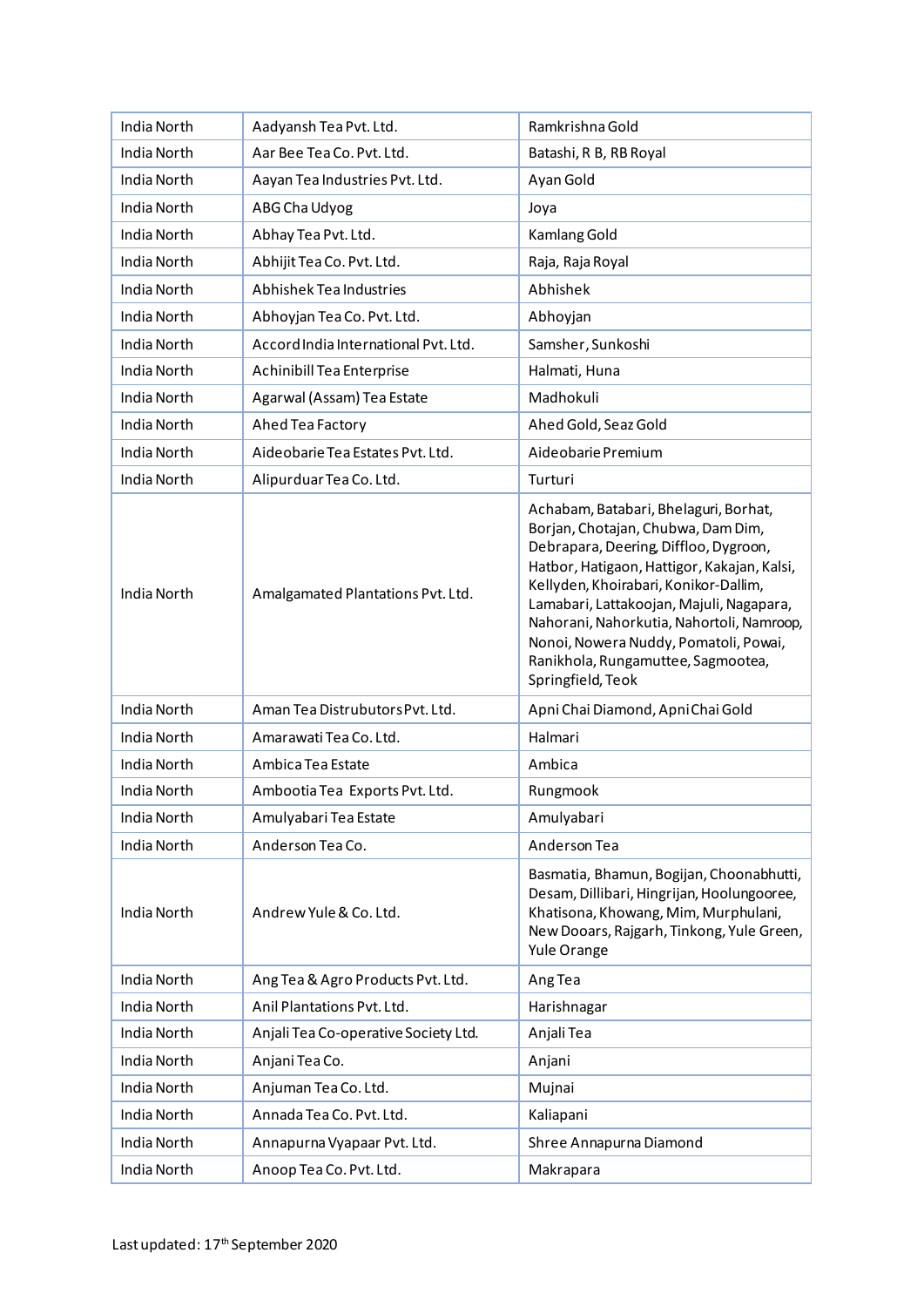| India North | Anupam Tea Pvt. Ltd.                     | Jholong                                                                                                                                                                                                    |
|-------------|------------------------------------------|------------------------------------------------------------------------------------------------------------------------------------------------------------------------------------------------------------|
| India North | Apeejay Tea Ltd.                         | Budlabeta, Budlapara, Dhulapadung,<br>Ghoirallie, Hapjan, Hokonguri, Jaboka,<br>Kharjan, Khobong, Muttrapore, Napuk,<br>Pengaree, Sessa 'M', Suffry, Talup                                                 |
| India North | Apex Tea Exports Pvt. Ltd.               | Faringgola Diamond, Faringgola Gold,<br>Shree Vishnu                                                                                                                                                       |
| India North | Arcuttipore Tea Co. Ltd.                 | Arcuttipore                                                                                                                                                                                                |
| India North | Arengh Tea Industry                      | Meghalaya Tea                                                                                                                                                                                              |
| India North | Arin Tea Pvt. Ltd.                       | Arin, Pabhojan                                                                                                                                                                                             |
| India North | Arotee Agro Pvt. Ltd.                    | Bazaltoli, Matikhula                                                                                                                                                                                       |
| India North | Arunachal Tea & Industries (P) Ltd.      | Mancotta                                                                                                                                                                                                   |
| India North | Arunoday Tea Co. Pvt. Ltd.               | Ambikapur, Brahmajan                                                                                                                                                                                       |
| India North | Arunodaya Tea Industries                 | Jalanbari, Maruti Nandan                                                                                                                                                                                   |
| India North | Aryaan Tea Co.                           | Aryaan, Aryan                                                                                                                                                                                              |
| India North | Aryan Tea Plantation Pvt. Ltd.           | Durgabari Gold, Mazhabari, Mazhabari<br>Royal                                                                                                                                                              |
| India North | Asha Tea Co. Pvt. Ltd.                   | <b>Mission Hill</b>                                                                                                                                                                                        |
| India North | Assam Company India Ltd.                 | Borborooah, Digulturrung, Dinjan, Doomur<br>Dullung, Greenwood, Hajua, Hazelbank,<br>Khoomtaie A, Kondoli, Kotalgoorie, Maijan,<br>Mohokutie, Namburnadi, Nudwa,<br>Oaklands, Rungagora U, Salonah, Thanai |
| India North | Assam Gold Tea Pyt. Ltd.                 | Chandrabag                                                                                                                                                                                                 |
| India North | Assam Natural Tea Products               | Sumonibarie                                                                                                                                                                                                |
| India North | Assam Poloi Tea Plantation Pvt. Ltd.     | Poloi                                                                                                                                                                                                      |
| India North | Assam Tea Corp. Ltd.                     | Amluckie, Cinnamara, Deepling, Longai,<br>Loong Soong, Negheriting, Sycotta                                                                                                                                |
| India North | Assam Tea Industries                     | Kathonibari, Sonamati                                                                                                                                                                                      |
| India North | Assam Valley Tea & Trading Co. Pvt. Ltd. | O Green, Sribari, Vishnubari                                                                                                                                                                               |
| India North | Atal Tea Co (1943) Ltd.                  | Atal, Sat Bhaiya                                                                                                                                                                                           |
| India North | Atco Tea Co. Pvt. Ltd.                   | Lachitnagar                                                                                                                                                                                                |
| India North | Athabari Tea Associates                  | Athabari                                                                                                                                                                                                   |
| India North | Atiabari Tea Co. Ltd.                    | Atiabari                                                                                                                                                                                                   |
| India North | Atmaram & Co.                            | Borsillah Baruah                                                                                                                                                                                           |
| India North | Auguri Tea Industry                      | Auguri                                                                                                                                                                                                     |
| India North | Auro Tea Co. Pvt. Ltd.                   | Doirang                                                                                                                                                                                                    |
| India North | Ayan Tea Industries Pvt. Ltd.            | Paromita                                                                                                                                                                                                   |
| India North | Ayesha Export Pvt. Ltd.                  | Tohfa                                                                                                                                                                                                      |
| India North | Azamabad Tea Co. Pvt. Ltd.               | Azamabad, Azamabad Gold, Azamabad<br>Supreme                                                                                                                                                               |
| India North | B & A Ltd.                               | Gatoonga, Mokrung, Salkathoni, Sangsua                                                                                                                                                                     |
| India North | B.B. Tea Co.                             | Hong Cha                                                                                                                                                                                                   |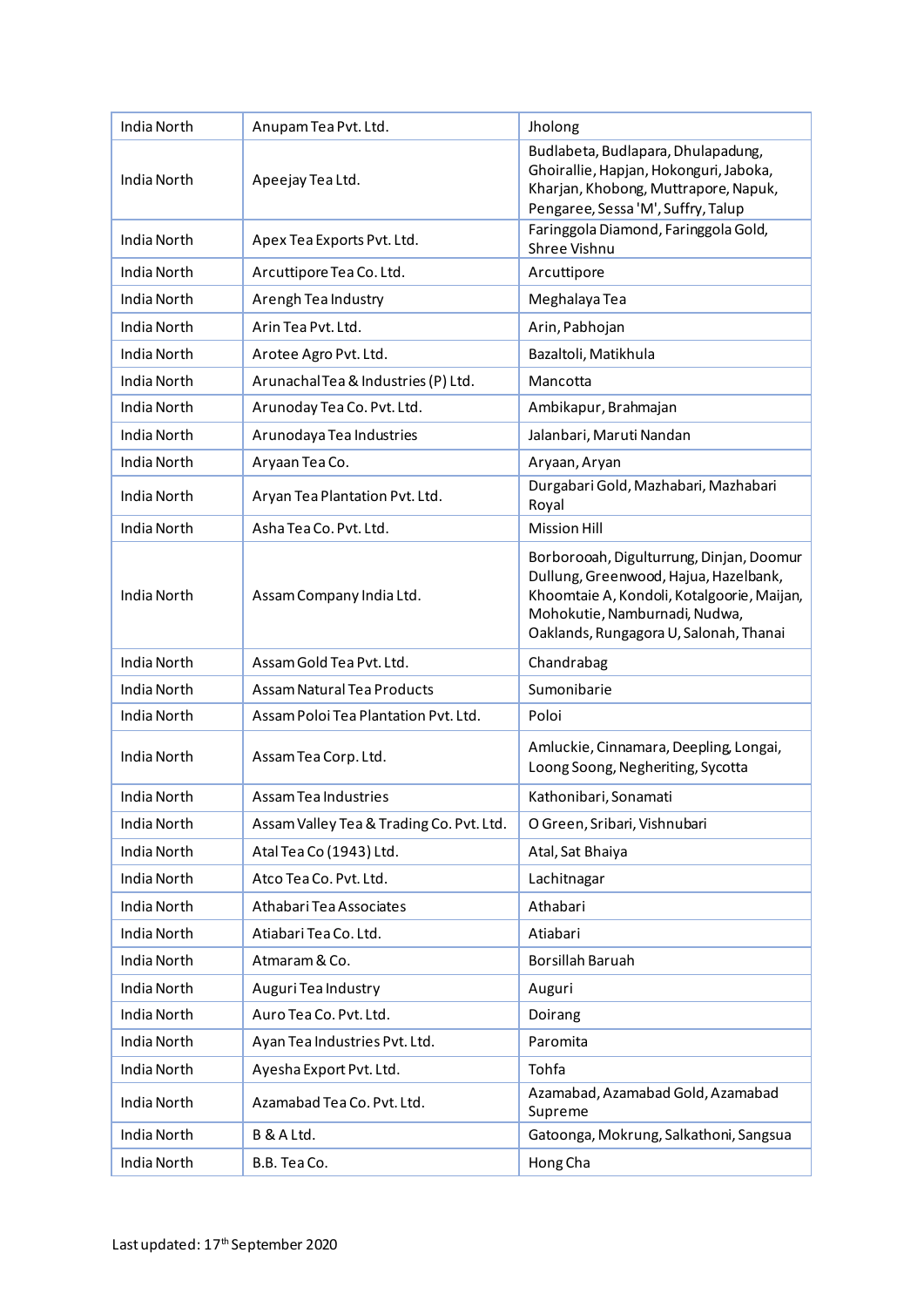| India North | Babu & Co.                                     | Borokai                                            |
|-------------|------------------------------------------------|----------------------------------------------------|
| India North | <b>Baby Tea Estate</b>                         | <b>Baby Royal</b>                                  |
| India North | Badami Tea Processors Pvt. Ltd.                | Badambari, Badami, Bhaktiadangi                    |
| India North | Badulipar Ltd.                                 | Koomtai (B)                                        |
| India North | Bagasa Plantations Pvt. Ltd.                   | Dubba                                              |
| India North | Baghbari Tea Co. Pvt. Ltd.                     | Baghbari                                           |
| India North | Baghmari Tea Co. Ltd.                          | Baghmari, Baghmari Clonal                          |
| India North | Bagrodia Chai Pvt. Ltd.                        | Bagrodia, Bagrodia East, Dayamoni Cha,<br>Natunali |
| India North | Bahani Tea Co. Pvt. Ltd.                       | Bahani                                             |
| India North | Baheti Products Pvt. Ltd.                      | Sanjeevani                                         |
| India North | Baikunthpur Tea Manufacturing Co. Pvt.<br>Ltd. | Anjani Gold, Bhaturbari                            |
| India North | Bajrangbali Agrotech Pvt. Ltd.                 | Guru-D, Maruti Gold                                |
| India North | Bajrangpur Tea Co. Pvt. Ltd.                   | Bajrangpur, Prakashpur                             |
| India North | Balaji Agro                                    | Seleng                                             |
| India North | Balaji Tea Industries                          | Balaji, Balaji Tea                                 |
| India North | Balason Tea Co. Pvt. Ltd.                      | Balason, Jagannathpur                              |
| India North | Balijan Tea Co. Pvt. Ltd.                      | Amarnath Tea                                       |
| India North | Bamandanga Tea Eastates Pvt. Ltd.              | Bamandanga, Bamandanga Gold,<br>Bamandanga Silver  |
| India North | <b>Banamalie Tea Estate</b>                    | Banamalie                                          |
| India North | Banerjee Rice Mill Pvt. Ltd.                   | Sahebbari, Sahebbari Royal                         |
| India North | Bansi Behariji Tea Industries                  | Radhabari                                          |
| India North | Bansidhar Badridas Modi Pvt. Ltd.              | Modinagar, Sree Sibbari                            |
| India North | Barooahs & Associates Pvt. Ltd.                | Aidaupukhuri, Mokrung Clonal, Salkathoni<br>Clonal |
| India North | Baruanagar Tea Estates Pv.t Ltd.               | Baruakhat, Sundarpur                               |
| India North | Basantipur Tea Co. Pvt. Ltd.                   | Sephinjuri, Sephinjuri Bheel                       |
| India North | Bateli Tea Co. Ltd.                            | Bateli                                             |
| India North | Bazaloni Group Ltd.                            | Bazaloni, Rajgarhali                               |
| India North | <b>BCS Agro &amp; Mercantile</b>               | Kolong Tea                                         |
| India North | Begoti Tea Producers Co.                       | Begoti                                             |
| India North | Behali Tea Co. Pvt. Ltd.                       | Batiamari                                          |
| India North | Belseri Tea Co. (India) Ltd.                   | Belseri                                            |
| India North | Bengal Tea & Fabrics Ltd.                      | Ananda                                             |
| India North | Bgupta (Tea) Pvt. Ltd.                         | Bundookmara                                        |
| India North | Bhagatpur Tea Co. Ltd.                         | Bhogotpore, Bhogotpore Supreme, Tulsi              |
| India North | Bharnobari Tea & Industries Ltd.               | Bharnobari                                         |
| India North | Bhaskar Tea & Industries Ltd.                  | Gabroopurbat, Tingalibam                           |
| India North | Bhatkawa Tea Industry Ltd.                     | Bhatkawa                                           |
| India North | Bhatrisakti Agro Pvt. Ltd.                     | Bhatri Diamond, Bhatri Gold                        |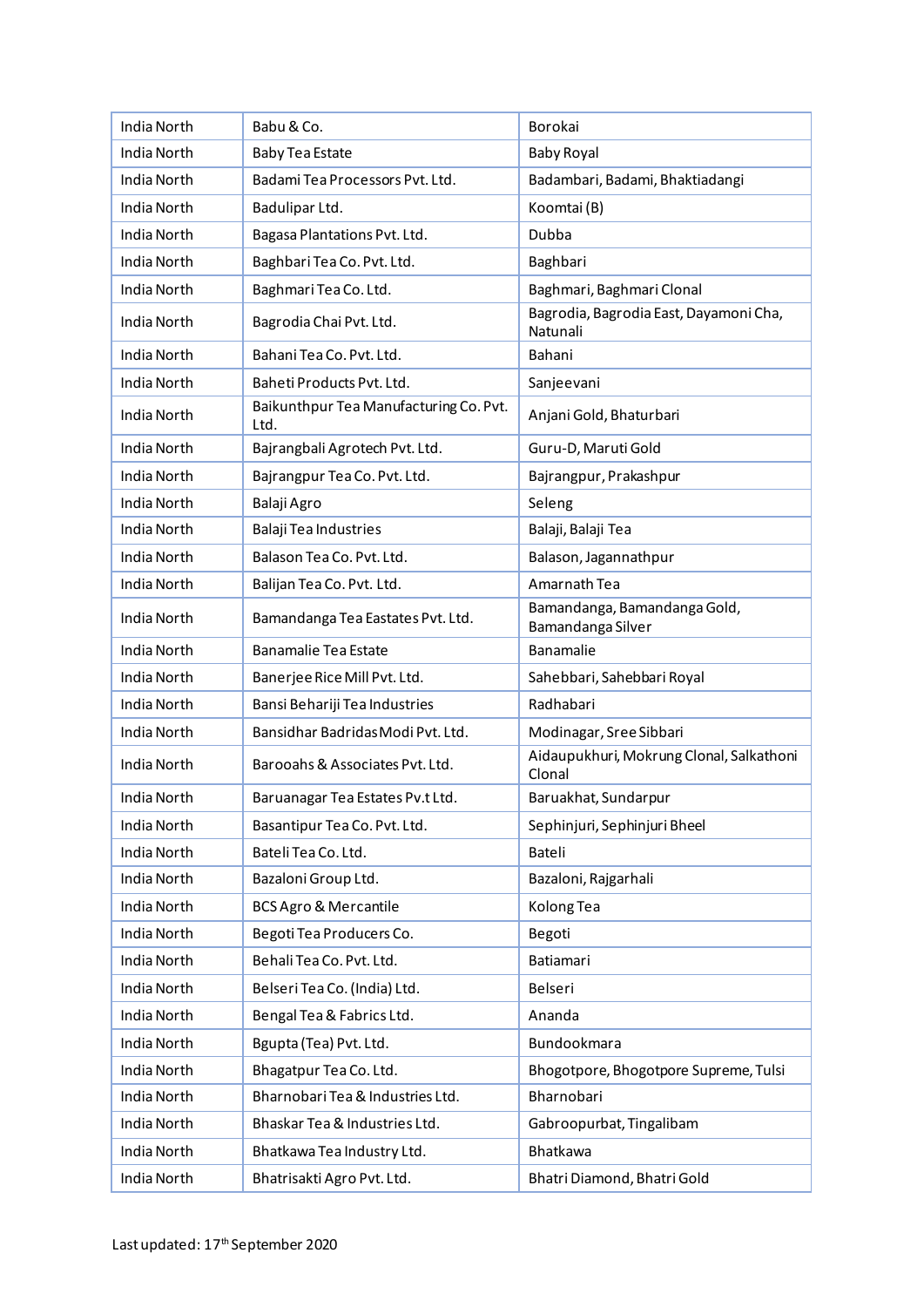| India North        | Bhauram Jodhraj                            | Amchong                                     |
|--------------------|--------------------------------------------|---------------------------------------------|
| India North        | <b>Bhavani Tea Industries</b>              | Dhollabari, Rangajan                        |
| India North        | Bhawanipur Tea Co. Pvt. Ltd.               | <b>Bhawanipur Tea</b>                       |
| India North        | Bhergaon Tea Estate                        | Bhergaon                                    |
| India North        | Bhojnarain Tea Co. Ltd.                    | Bhojnarain, Bhojnarain Gold                 |
| India North        | Bhumya Co. Pvt. Ltd.                       | Jamguri                                     |
| India North        | Bhutan Duars Tea Association Ltd.          | Birjhora                                    |
| India North        | Bhuwalka Trading And Tea Co. Pvt. Ltd.     | Aenakhall, Aenakhall Premium, Luckynagar    |
| India North        | Bijleejan-Gobindapore Tea Co. Pvt. Ltd.    | Bijleejan                                   |
| India North        | Bijni Dooars Tea Co. Ltd.                  | Chikonmati, Kokrajhar                       |
| India North        | Bijoynagar Tea Co. Ltd.                    | Bijoynagar, Gita Devi, Mogulkata, Subhasini |
| India North        | Bikrampur Tannery Pvt. Ltd.                | Runggoti Tea                                |
| India North        | Bilatibari Tea Co. Pvt. Ltd.               | Bilatibari                                  |
| India North        | Bimala Devi Tea Co. Pvt. Ltd.              | Karabi Gold, Karabi Tea                     |
| India North        | Binaguri Tea Co. Pvt. Ltd.                 | Moraghat                                    |
| <b>India North</b> | <b>Bishmle Industries</b>                  | Pipratoly                                   |
| <b>India North</b> | <b>Bisseswarlall Mannalalal &amp; Sons</b> | Rosekandy                                   |
| India North        | Bochapathar Tea Estate Pvt. Ltd.           | Bochapathar                                 |
| India North        | Bodoland Tea Co. Pvt. Ltd.                 | Bodoland                                    |
| India North        | Bohagi Tea Co. Pvt. Ltd.                   | Bejopathar, Bohagi                          |
| India North        | Bohinimon Tea Pvt. Ltd.                    | Dahingeahills                               |
| India North        | Bohniman Tea Pvt. Ltd.                     | Katonigaon, Katonigaon Gold                 |
| India North        | Bokahola Tea Co. Pvt. Ltd.                 | Bemolapur, Bokahola, Longboi, Soraipani     |
| India North        | Borbheta Estate Pvt. Ltd.                  | Madhuban                                    |
| India North        | Borbheta Tea Co.                           | Sonam                                       |
| India North        | Borbil Tea company                         | Borbil                                      |
| India North        | Borhula (S) Tea Industries                 | Rangdhalee                                  |
| India North        | Borjendra Plantation Pvt. Ltd.             | Rangeet                                     |
| India North        | Bormahjan Tea Co. (1936) Ltd.              | Bormahjan, Ouphulia                         |
| India North        | Borojalingah Tea Co.                       | Borojalingah                                |
| India North        | Borpam Tea Co. Pvt. Ltd.                   | Borpam                                      |
| India North        | Borpani Tea & Agro Products                | Borpani                                     |
| India North        | Borpathar Tea Co.LLP                       | Classic Borpathar                           |
| India North        | Borsola Tea Co. Pvt. Ltd.                  | Borsola, Mahakhowajan                       |
| India North        | Brojendra Plantation Pvt Ltd.              | Kantivita                                   |
| India North        | <b>Budham Sai Industries</b>               | Ekantika, Yagavi                            |
| India North        | Buds Tea Industries Ltd.                   | Makum Gold, Matikunda, Upperjalpaiguri      |
| India North        | Buridehing Tea Co.                         | Buridehing, Hasanbagh, Ratanipathar         |
| India North        | Burnie Braes Tea Co.                       | <b>Burnie Braes</b>                         |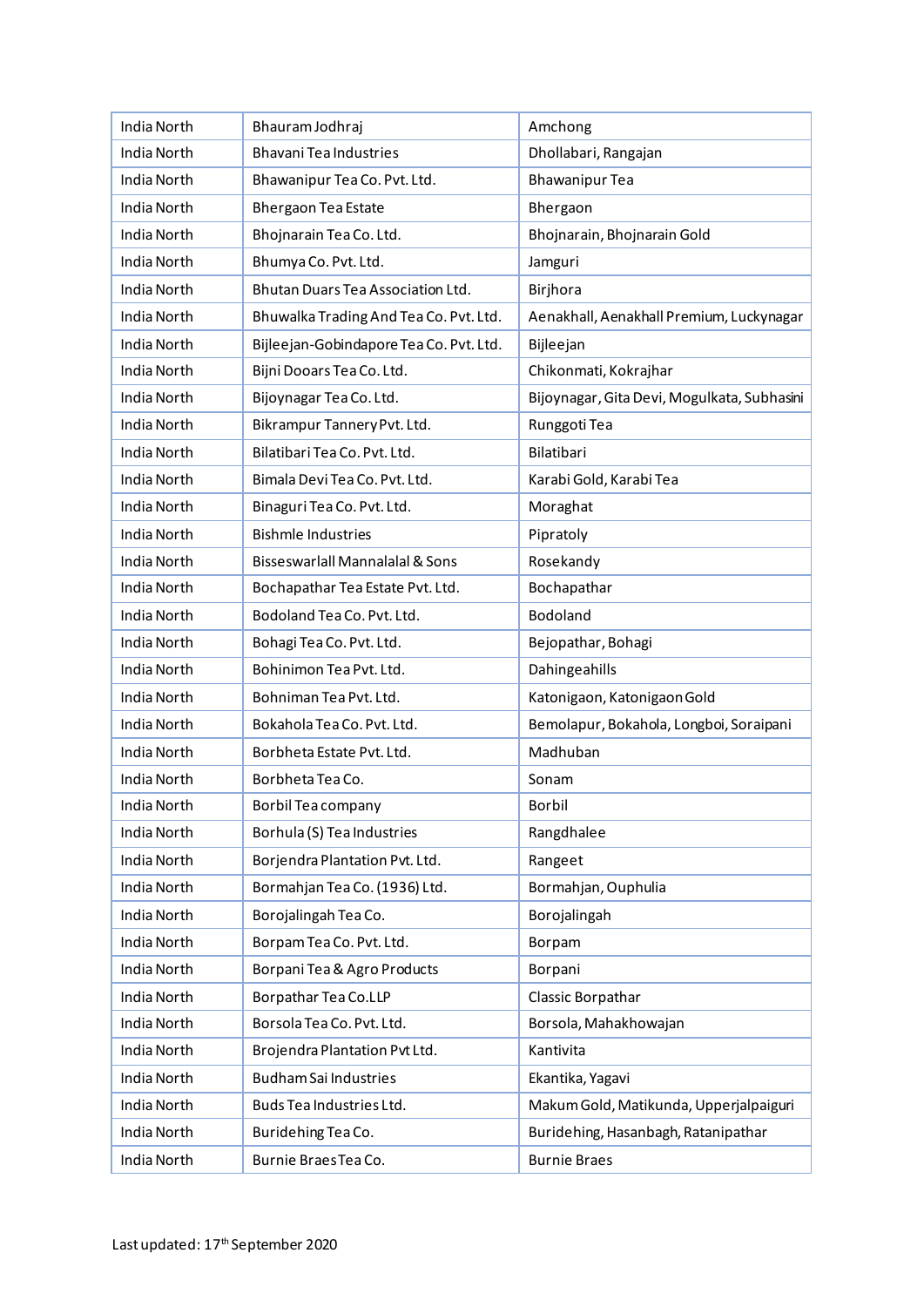| India North        | Cachar King Plantations Pvt. Ltd.                   | Cachar King Diamond, Cachar King Gold                                                                                                    |
|--------------------|-----------------------------------------------------|------------------------------------------------------------------------------------------------------------------------------------------|
| India North        | Camellia Agri Products Pvt. Ltd.                    | Balabari, Balabari Gold                                                                                                                  |
| India North        | Central Doars Tea Estate                            | <b>Central Dooars</b>                                                                                                                    |
| India North        | Centurion Tea Factory                               | <b>Centurion Gold</b>                                                                                                                    |
| India North        | Cha Indica Pvt. Ltd.                                | Tingrai Tea                                                                                                                              |
| India North        | Chaiwala Tea Co. Pvt. Ltd.                          | Kuchlibari, Kuchlibari Gold, Super Klass                                                                                                 |
| India North        | Chakravartti Tea & Industries                       | Brahmakunda                                                                                                                              |
| India North        | Chamong Tee Exports Pvt Ltd. / CTE Tea<br>Pvt. Ltd. | Maud, Sewpur, Tonganagaon                                                                                                                |
| India North        | Chamurchi Tea Estate                                | Chamurchi                                                                                                                                |
| India North        | Chandan Tea Industries Pvt. Ltd.                    | Chandan                                                                                                                                  |
| India North        | Chandanbari Tea Product Pvt. Ltd.                   | Binnabari                                                                                                                                |
| India North        | Chandpur Tea Planters & Industries                  | Chetak Tea                                                                                                                               |
| India North        | Chandra Tea Factory                                 | Bihaguri                                                                                                                                 |
| India North        | Chandramouli Sales Pvt. Ltd.                        | Satyanarayan Hi Grow                                                                                                                     |
| <b>India North</b> | Chandypore Tea Estate                               | Chandypore                                                                                                                               |
| India North        | Chengmari Tea Co. Ltd.                              | Chengmari                                                                                                                                |
| India North        | Chenimai Tea Co.                                    | Alif, Chenimai                                                                                                                           |
| India North        | Choibari Tea & Industries Ltd.                      | Choibari                                                                                                                                 |
| India North        | Chotahapjan Tea Co.                                 | Leela Ghorah Gold                                                                                                                        |
| India North        | Chowdhuri Tea & Agro Industries Pvt.<br>Ltd.        | Fatemabad                                                                                                                                |
| India North        | Chuba Tea Products                                  | Anudok                                                                                                                                   |
| India North        | Chungibarie Tea Estate Pvt. Ltd.                    | Chungibari                                                                                                                               |
| India North        | Cinnatolliah Tea Ltd.                               | Cinnatolliah                                                                                                                             |
| India North        | City Green Agro Pvt. Ltd.                           | City Green, Sava                                                                                                                         |
| India North        | Civil Engeneering Pvt. Ltd.                         | Matelli                                                                                                                                  |
| India North        | Classic Tea Co. Pvt. Ltd.                           | Classic                                                                                                                                  |
| India North        | Co Liquidated                                       | Orchid                                                                                                                                   |
| India North        | Contemporary Industries Ltd.                        | Dhekiajan                                                                                                                                |
| <b>India North</b> | Cooch Behar Tea Co. Ltd.                            | Cooch Behar, Coochbehar Diamond,<br>Coochbehar Gold, Hollong, Maynaguri                                                                  |
| India North        | Cornhill Tea                                        | Saportoli                                                                                                                                |
| India North        | Cossipore Tea Co. Pvt. Ltd.                         | Cossipore                                                                                                                                |
| India North        | CTE Tea Pvt. Ltd.                                   | Bannockburn, Chamong, Dhajea, Ging,<br>Lingia, Marybong, Nagri Farm,<br>Phoobsering, Pussimbing, Shree Dwarika,<br>Soom, Tukdah, Tumsong |
| India North        | CTPF Durgabari Tea                                  | CTPF (Durgabari)                                                                                                                         |
| India North        | Dabam Bum Tea Estate                                | Aruna Assam                                                                                                                              |
| India North        | Dalmia Tea Plantation & Industries Ltd.             | Merry View, Teesta View, Tejo, Toong                                                                                                     |
| India North        | Dalowjan Tea Co. Pvt. Ltd.                          | Dalowjan, Dalowjan (MNB)                                                                                                                 |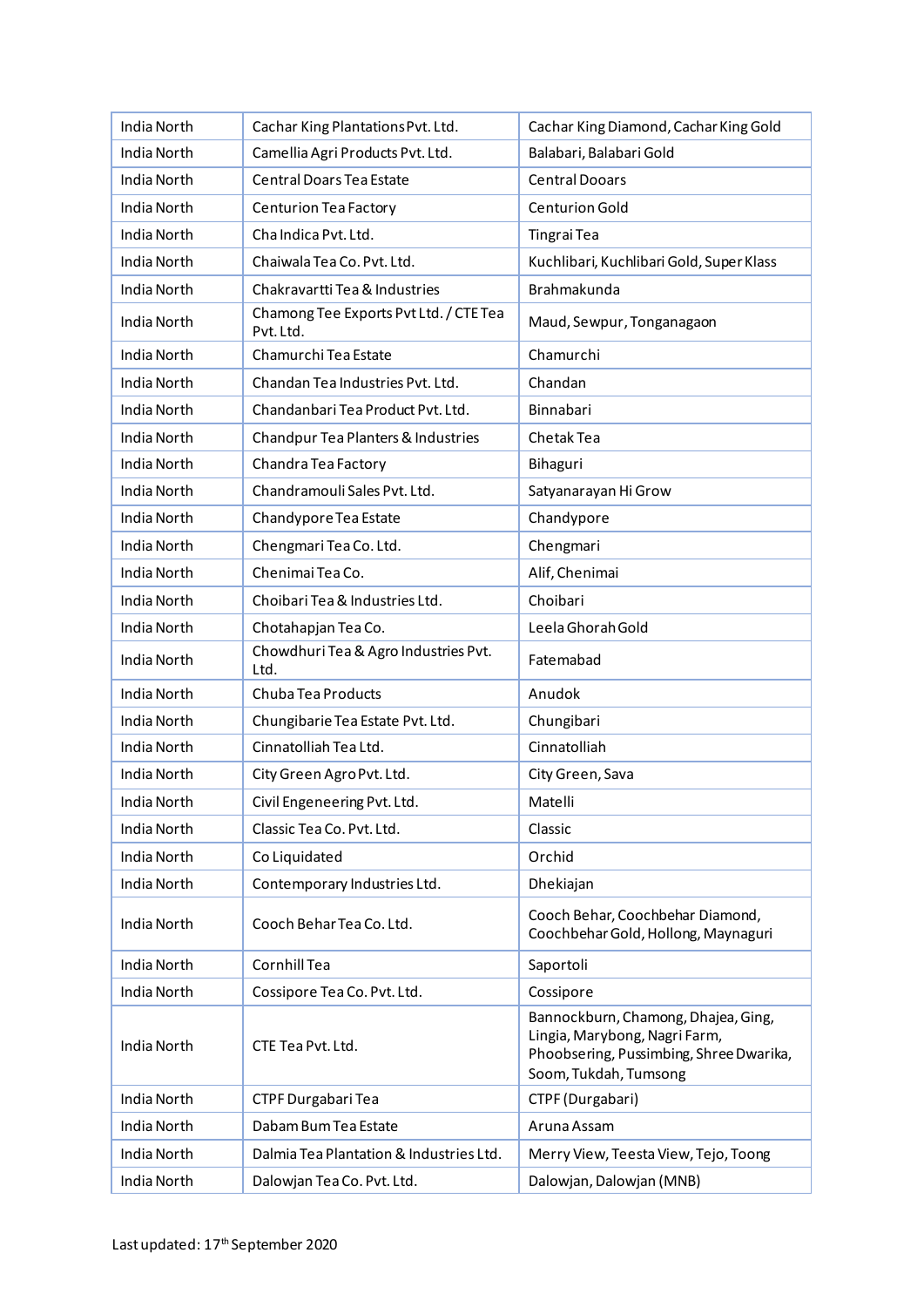| India North        | Damayanti Tea Industries                     | Damayanti, Rangdoi, Sukafa                                                                                     |
|--------------------|----------------------------------------------|----------------------------------------------------------------------------------------------------------------|
| India North        | Darjeeling Dooars Plant (Tea) Ltd.           | Mechpara, Zurrantee                                                                                            |
| India North        | Darjeeling Organic Tea Estate Pvt. Ltd.      | Ambootia, Cherideo Purbat, Chongtong,<br>Moondakotee, Nagri, Nurbong, Pandam,<br>Rangaroon, Sivitar            |
| India North        | Darjeeling Tea & Chinchona Assn Ltd.         | Namring, Namring(Upper)                                                                                        |
| India North        | Darshananand Holdings Pvt. Ltd.              | Chitalghata, Kamakshi                                                                                          |
| India North        | Darshanlal Anand Prakash & Sons Pvt.<br>Ltd. | Khongea, Khongea Clonal, Laojan                                                                                |
| India North        | Darshanlal Jagdish Prasad Pvt. Ltd.          | Sadharu, Shakomato                                                                                             |
| India North        | Dears Tea Co. Pvt. Ltd.                      | Oaks                                                                                                           |
| India North        | Debendra Tea & Co. Pvt. Ltd.                 | Debendra                                                                                                       |
| India North        | Debijhora Tea Co. Ltd.                       | Debijhora                                                                                                      |
| <b>India North</b> | Debpara Tea Co. Ltd.                         | Debpara, Debpara Classic, Debpara Special                                                                      |
| India North        | Deha Assam Tea Co. (P) Ltd.                  | Deha                                                                                                           |
| India North        | Deha Chah Udyog                              | Bamonmati                                                                                                      |
| <b>India North</b> | Deodarshan Tea Co. Pvt. Ltd.                 | Deodarshan                                                                                                     |
| India North        | Derby Plantations Pvt. Ltd.                  | Derby                                                                                                          |
| India North        | Dhanseri Tea Industries                      | Naharguri                                                                                                      |
| India North        | Dhanshiri Tea Factory                        | Basantibari, Sarupabhajan                                                                                      |
| India North        | <b>Dhansri Tea Industries</b>                | Assam Valley, Saikhowa                                                                                         |
| India North        | Dhapi Tea Co.                                | Bhartia, Devbari, Dhapi                                                                                        |
| India North        | Dhelakhat Tea Co. Ltd.                       | Dhelakhat, Mohunbaree                                                                                          |
| India North        | Dhendai Tea & Industries Ltd.                | Dhendai                                                                                                        |
| India North        | Dholai Tea Co. Pvt. Ltd.                     | Dholai                                                                                                         |
| India North        | <b>Dhullie Tea Estate</b>                    | <b>Dhullie</b>                                                                                                 |
| India North        | Dhunseri Tea & Industries Ltd.               | Bahipookri, Bettybari, Hatijan, Hatijan<br>Clonal, Khagorijan, Khetojan, Makandi,<br>Orang Clonal, Rambagh     |
| India North        | Dhurjyoti Tea Co. Pvt. Ltd.                  | Bihuwan                                                                                                        |
| India North        | Diana Tea Co. Ltd.                           | Baintgoorie, Balaji-D, Chaity, Diana<br>Arjunbari, Diana Rambari, Good Hope #<br>Shyambag, Goodhope, Shyambagh |
| India North        | Dighlihola Tea Estate                        | Dighlihola                                                                                                     |
| India North        | DLX Ltd.                                     | Glenburn                                                                                                       |
| India North        | DNSL Tea Agro Pvt. Ltd.                      | Arohi                                                                                                          |
| India North        | Dohutia Tea Co.                              | Natunmati                                                                                                      |
| India North        | Dollancha Tea Industries Pvt Ltd.            | Dollancha Gold, Gunabari                                                                                       |
| India North        | Doloo-Eastern Tea Estates Ltd.               | Lalbagh Royal                                                                                                  |
| India North        | Dooars Plantations & Industries Ltd.         | Patkapara, Patkapara Gold                                                                                      |
| India North        | Dowamara Tea Co. Pvt. Ltd.                   | Dowamara                                                                                                       |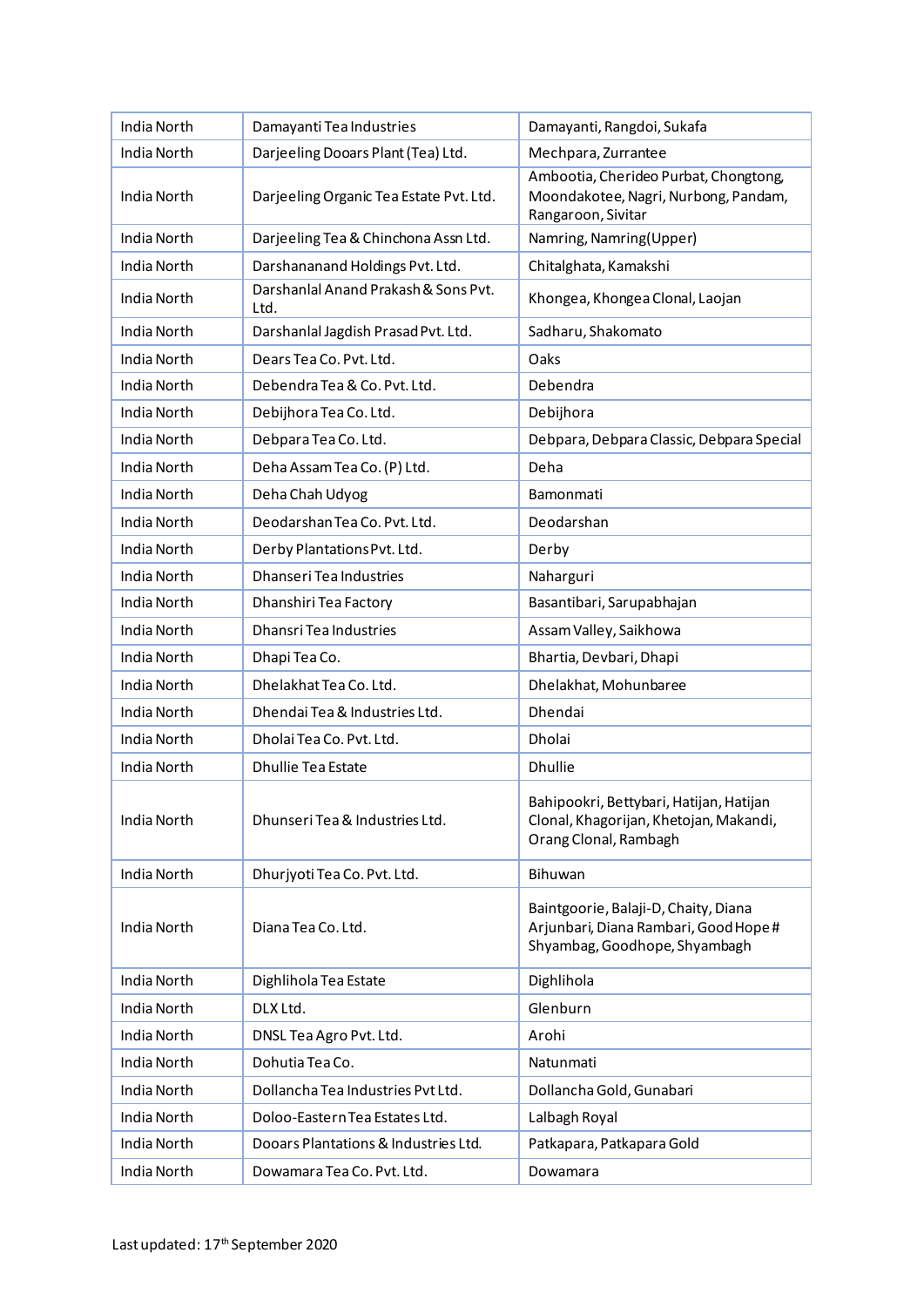| India North        | Doyapore Tea & Industries Pvt. Ltd.                | Doyapore, Majagram                                    |
|--------------------|----------------------------------------------------|-------------------------------------------------------|
| India North        | <b>DPG</b> Estate                                  | Sree Krishna Tea                                      |
| India North        | Duars Union Tea Co. Ltd.                           | Ord Terai, Sundarbarie-D                              |
| India North        | Duke Tea Pvt. Ltd.                                 | Gitanjali, Gitanjali Diamond, Gitanjali Gold          |
| India North        | Dukenhengra Tea Pvt. Ltd.                          | Dukenhengra, Sockieting                               |
| India North        | Duliabam Tea Estate                                | Duliabam                                              |
| <b>India North</b> | Duncans Industries Ltd.                            | Garganda, Hantapara                                   |
| <b>India North</b> | Durga Tea Company                                  | Karbipahar, Singhason Parbat                          |
| India North        | Durga Tea Factory                                  | Bhojobari                                             |
| India North        | Durga Tea Industries                               | Karali Supreme                                        |
| India North        | Durgapur Tea Co.                                   | Durgapur, Durgapur Clonal                             |
| India North        | Dutta Agro Plantations Pvt. Ltd.                   | Chhaoaphali, Sonali Royal                             |
| India North        | East Indian Produce Ltd.                           | Lohagarh                                              |
| India North        | Eastern Dooars Tea Co. Ltd.                        | Banglabari, Daloabari                                 |
| India North        | Echahabaatea Grower's Co-Operative<br>Society Ltd. | Merangkong                                            |
| India North        | Elegant Tea Producer                               | Elegant Gold, Kanta Bari                              |
| India North        | Ellenbarrie Tea Industries Ltd.                    | Karala Valley, Karala Valley Supreme,<br>Mohit-D      |
| India North        | Engo Tea Co. Ltd.                                  | Mahak                                                 |
| India North        | Engo Trading & Tea Co. Pvt. Ltd.                   | Engo, Engo Gold                                       |
| India North        | Enver Plantations Pvt. Ltd.                        | <b>Enver Tea</b>                                      |
| India North        | Essels Funds Managament Pvt. Ltd.                  | Shree Krishna Diamon, Shree Krishna Gold,<br>Swastika |
| India North        | Ethelwold Estate (P) Ltd.                          | Ethelwold                                             |
| India North        | Everassam Tea Pvt. Ltd.                            | Anubari, Laipuli                                      |
| India North        | Evergreen Dooars Tea Pvt. Ltd.                     | Bagan Bahar, Evergreen, Evergreen<br>Supreme          |
| India North        | Eximpo Tea Ltd.                                    | Telepara, Telepara Royal, Telepara<br>Superval        |
| <b>India North</b> | Fallngani Tea Co. Pvt. Ltd.                        | Fallangani                                            |
| India North        | Farm Tea & Chemicals Pvt. Ltd.                     | Maijongbari, Maijongbari Premium                      |
| India North        | Fatik Chandra Tea Co. Pvt. Ltd.                    | Kalpak                                                |
| India North        | Fogawala Balaji Tea Unit                           | Gohainbaree, Gohainbari                               |
| India North        | Foothills Agro Products Pvt Ltd.                   | Foot Hills, Lichubari                                 |
| India North        | Fortuna Agro Plantations Ltd.                      | Murticherra                                           |
| India North        | Fulbari Patan Tea Estate                           | Fulbari, Fulbari Patan                                |
| India North        | Furkating Tea Co. Pvt. Ltd.                        | Furkating                                             |
| India North        | <b>Fusion Industries</b>                           | <b>Ishwar Tea</b>                                     |
| India North        | Ganeshka Kanoi Tea Co. Pvt. Ltd.                   | Borholla, Rungliting                                  |
| India North        | Ganga Tea Industries Pvt. Ltd.                     | Dhoolie                                               |
| India North        | Gangabari Tea Co. Pvt. Ltd.                        | Gangabari                                             |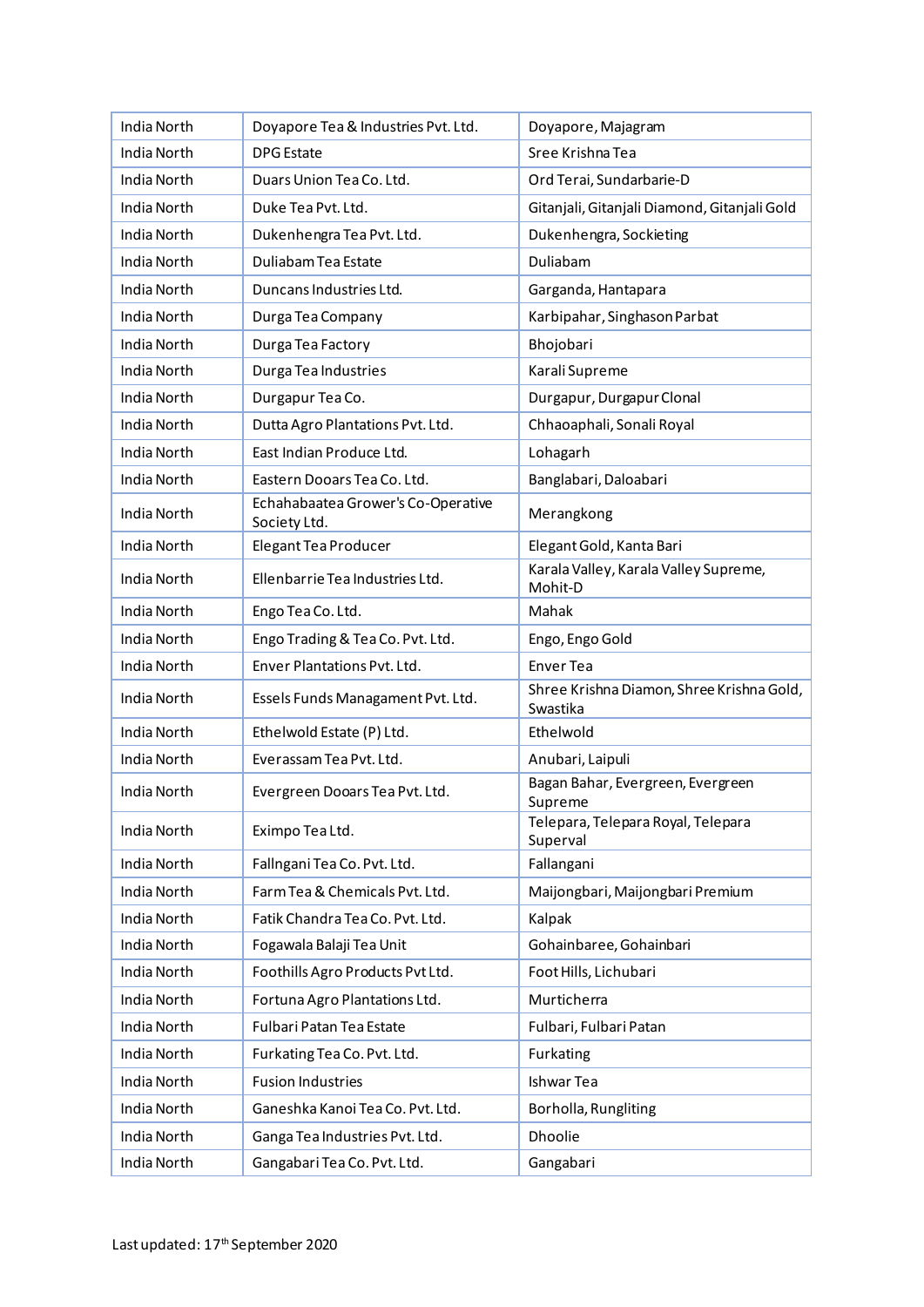| India North | Gangmou Self-Help Growers & Tea<br>Industry Co-op.Soc | Gangmou Tea                                                                                                                                                                                                                                                                                                                                                                                                                                                                              |
|-------------|-------------------------------------------------------|------------------------------------------------------------------------------------------------------------------------------------------------------------------------------------------------------------------------------------------------------------------------------------------------------------------------------------------------------------------------------------------------------------------------------------------------------------------------------------------|
| India North | Garam Valley Agro Pvt. Ltd.                           | Garam Valley                                                                                                                                                                                                                                                                                                                                                                                                                                                                             |
| India North | Gatik Tea Co. Pvt. Ltd.                               | Gatik                                                                                                                                                                                                                                                                                                                                                                                                                                                                                    |
| India North | Gauri Tea Associates                                  | Gauri                                                                                                                                                                                                                                                                                                                                                                                                                                                                                    |
| India North | <b>Gauripur Tea Industry</b>                          | Gauripur Tea                                                                                                                                                                                                                                                                                                                                                                                                                                                                             |
| India North | Gautam Tea Plantation Pvt. Ltd.                       | Gautam                                                                                                                                                                                                                                                                                                                                                                                                                                                                                   |
| India North | Gautambari Tea                                        | Attulyabari Tea                                                                                                                                                                                                                                                                                                                                                                                                                                                                          |
| India North | GD Tie-Up Pvt. Ltd.                                   | Burrapahar                                                                                                                                                                                                                                                                                                                                                                                                                                                                               |
| India North | Gibbon Agro Tea Product Pvt. Ltd.                     | Gibbon                                                                                                                                                                                                                                                                                                                                                                                                                                                                                   |
| India North | Gillanders Arbuthnot & Co. Ltd.                       | Aanand, Arun, Banwaripur, Betjan, Dooria,<br>Gairkhata, Gorunga, Jutlibari, Khorijan,<br>Rangapani, Taipoo, Tengpani                                                                                                                                                                                                                                                                                                                                                                     |
| India North | Gillapukri Tea Estate                                 | Gillapukri                                                                                                                                                                                                                                                                                                                                                                                                                                                                               |
| India North | Gingia Tea Estate                                     | Gingia                                                                                                                                                                                                                                                                                                                                                                                                                                                                                   |
| India North | Ginni Tea                                             | Dhanubari, Wamaa                                                                                                                                                                                                                                                                                                                                                                                                                                                                         |
| India North | Giriraj Plantations Pvt. Ltd.                         | Look Sun, Looksun Gold                                                                                                                                                                                                                                                                                                                                                                                                                                                                   |
| India North | Gobra Agro Products Pvt. Ltd.                         | Sudha                                                                                                                                                                                                                                                                                                                                                                                                                                                                                    |
| India North | Golaghat Tea Makers                                   | Dhuliagaon                                                                                                                                                                                                                                                                                                                                                                                                                                                                               |
| India North | Goneshbari Tea Co. Pvt. Ltd.                          | Goneshbari, Goneshbari Clonal                                                                                                                                                                                                                                                                                                                                                                                                                                                            |
| India North | Good-Will Tea & Industries Ltd.                       | Bhandiguri, Bhandiguri Esteem                                                                                                                                                                                                                                                                                                                                                                                                                                                            |
| India North | Goodricke Group Ltd.                                  | Ahombari, Aibheel, Amgoorie, Badamtam,<br>Bargang, Barnesbeg, Bhuttabari, Borbam,<br>Bornadi, Borpatra, Brahmapur, Castleton,<br>Chalouni, Chulsa, Chulsa Super,<br>Coombergram, Danguajhar, Dejoo,<br>Gahirabari, Gandharv, Halwating,<br>Harchurah, Harmutty, Hope, Huldighati,<br>Jaldapara, Jiti, Koomber, Kulkuli,<br>Kumargram, Margarets Hope, Mowmari,<br>Nahor Ali, Nonaipara, Orangajuli, Pattibari,<br>Sabrang, Satkhaya, Sessa, Sessa B,<br>Thaljhora, Thurbo, Tusker Valley |
| India North | Goombira Tea Co. Ltd.                                 | Goombira                                                                                                                                                                                                                                                                                                                                                                                                                                                                                 |
| India North | Gopaldhara Tea Co                                     | Gopal Dhara                                                                                                                                                                                                                                                                                                                                                                                                                                                                              |
| India North | Gopalkrishna Tea Co. Pvt. Ltd.                        | Gopalkrishna                                                                                                                                                                                                                                                                                                                                                                                                                                                                             |
| India North | Gopalpur Tea Co. Ltd.                                 | Gopalpur                                                                                                                                                                                                                                                                                                                                                                                                                                                                                 |
| India North | Gope Tea Plantation Pvt. Ltd.                         | Gope, Gope Supreme                                                                                                                                                                                                                                                                                                                                                                                                                                                                       |
| India North | Gorompani Agro Industries Pvt. Ltd.                   | Nahorbari Golaghat, Ultajan                                                                                                                                                                                                                                                                                                                                                                                                                                                              |
| India North | Gour Nitye Tea & Industries Ltd.                      | Bargara, Bargara (Esteem)                                                                                                                                                                                                                                                                                                                                                                                                                                                                |
| India North | Green Assam Tea Industries                            | Duliaguri, Naholia                                                                                                                                                                                                                                                                                                                                                                                                                                                                       |
| India North | Green Gold Assam Pvt. Ltd.                            | Korangani                                                                                                                                                                                                                                                                                                                                                                                                                                                                                |
| India North | Green Tea Worth                                       | Brahmaputra                                                                                                                                                                                                                                                                                                                                                                                                                                                                              |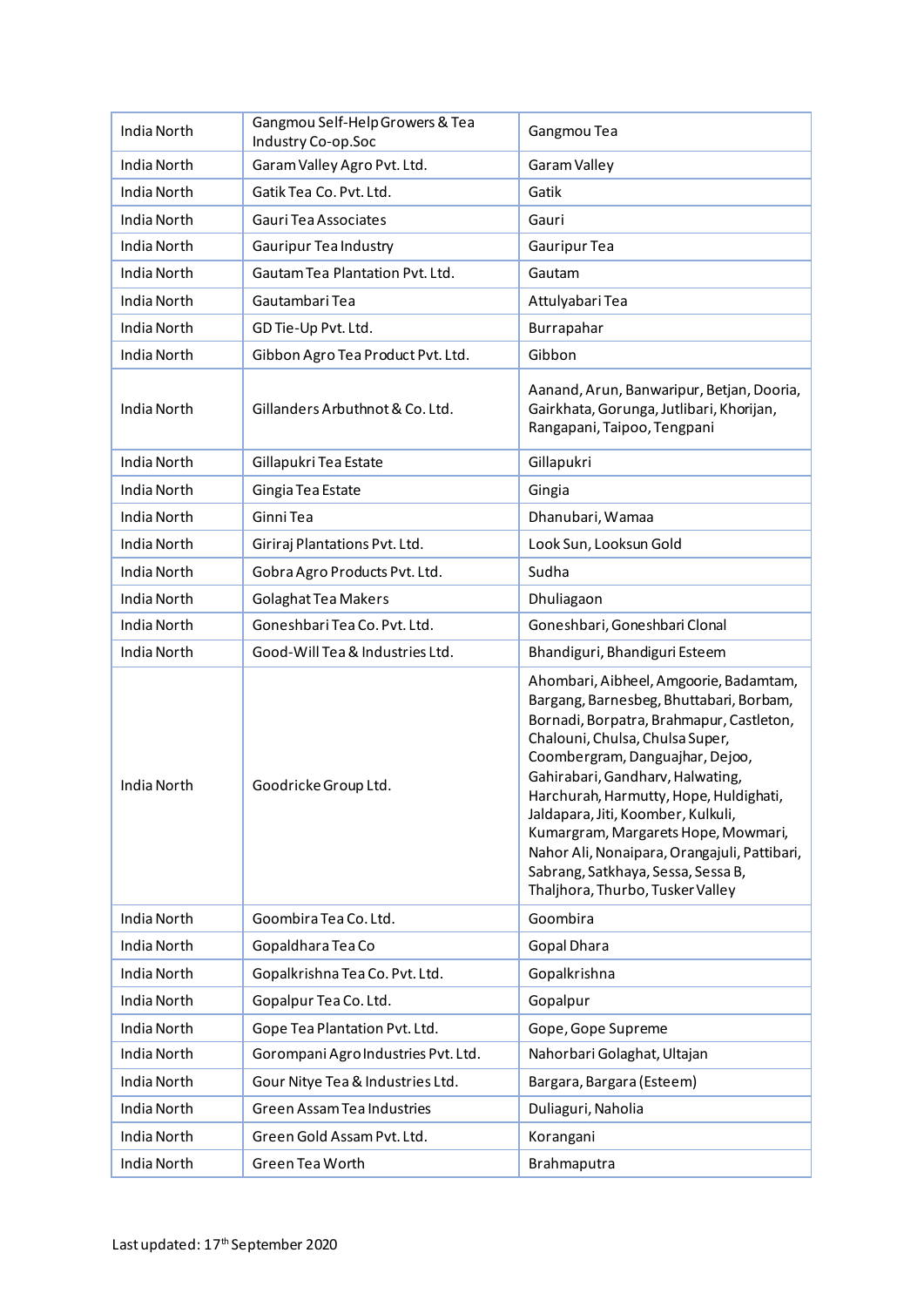| India North        | Green Touch Tea Factory               | Amalbari                                                                                                                 |
|--------------------|---------------------------------------|--------------------------------------------------------------------------------------------------------------------------|
| India North        | Greenfield Crops Pvt. Ltd.            | Madhopur                                                                                                                 |
| India North        | Greenland Tea Industries Pvt. Ltd.    | Garalbari Gold, Garalbari Gold Supre                                                                                     |
| <b>India North</b> | Greenview Tea Co. Pvt. Ltd.           | Greenview Gold, Hatichungi                                                                                               |
| India North        | Grob Tea Co. Ltd.                     | Dessoie, Doyang, Kanu, Teen Ali                                                                                          |
| India North        | Gulma Tea Estates                     | Gulma                                                                                                                    |
| India North        | Gurjangjhora Tea & Industries Ltd.    | Gurjangjhora, Karnimata                                                                                                  |
| <b>India North</b> | Hail Tea Ltd.                         | Hattikhira (Solgoi), Hattikhira Gajraj                                                                                   |
| India North        | Halmira Estate Pvt. Ltd.              | Halmira                                                                                                                  |
| India North        | Halmiramook Tea (Golaghat) Industries | Golaghat Mook                                                                                                            |
| India North        | Hamukjan Tea Pvt. Ltd.                | Mehak                                                                                                                    |
| India North        | Handique Tea Pvt. Ltd.                | Handique                                                                                                                 |
| India North        | Hanuman Plantations Ltd.              | Jiajuri                                                                                                                  |
| India North        | Harishpur Tea Co. Pvt. Ltd.           | Harishpur                                                                                                                |
| India North        | Haroocharai Tea Estate                | Haroocharai                                                                                                              |
| India North        | Harvest Tea Co. Pvt. Ltd.             | Gayatree Gold                                                                                                            |
| India North        | Hasimara Industries Ltd.              | Satali                                                                                                                   |
| India North        | Hatidubi Tea Company                  | Hatidubi                                                                                                                 |
| India North        | Hatticherra Tea Co.                   | Hatticherra                                                                                                              |
| India North        | Helembari Tea and Beverage Ltd.       | Helembari Tea                                                                                                            |
| India North        | Hilara Tea Estate                     | Hilara                                                                                                                   |
| India North        | Himalayan Tea & Agro Pvt. Ltd.        | Belbari, Belbari Gold, Belbari Premium,<br>Belbari-D, Bidhan Nagar, Sambari, Sambari<br>Gold, Sambari Premium, Saratbari |
| India North        | Hindustan Fruit Processing Works      | Bikram, Bikram Royal, Bikram Tea                                                                                         |
| India North        | Hingarajan Tea Estate                 | Hingarajan                                                                                                               |
| India North        | Hirajuli Tea Co. Ltd.                 | Hirajuli                                                                                                                 |
| India North        | Hollonghabi Tea Estate                | Hollonghabi                                                                                                              |
| India North        | Hollungooree Tea Co.                  | Hollungooree                                                                                                             |
| India North        | Hoograjuli (Assam) Tea Co.            | Hoograjuli, Singri                                                                                                       |
| India North        | Hornbill Tea Co.                      | Hornbill                                                                                                                 |
| India North        | Horujan Tea Co.                       | Bogibil, Horujan, Horujan Gold                                                                                           |
| India North        | Huldibari Inds & Plantation Co. Ltd.  | Huldibari, Huldibari Royal                                                                                               |
| India North        | Hunjyoti Tea & Industries Pvt. Ltd.   | Hunjyoti                                                                                                                 |
| India North        | Huplongchera Tea Co. Ltd.             | Huplongchera                                                                                                             |
| India North        | HurdeodassCo. Pvt. Ltd.               | Matigara Gold                                                                                                            |
| India North        | Indo Assam Tea Co. Pvt. Ltd.          | Panichakua                                                                                                               |
| India North        | Indo Tea Co. Pvt. Ltd.                | <b>Silver Tips</b>                                                                                                       |
| India North        | Indong Tea Co. Pvt. Ltd.              | Indong, Indong Gold                                                                                                      |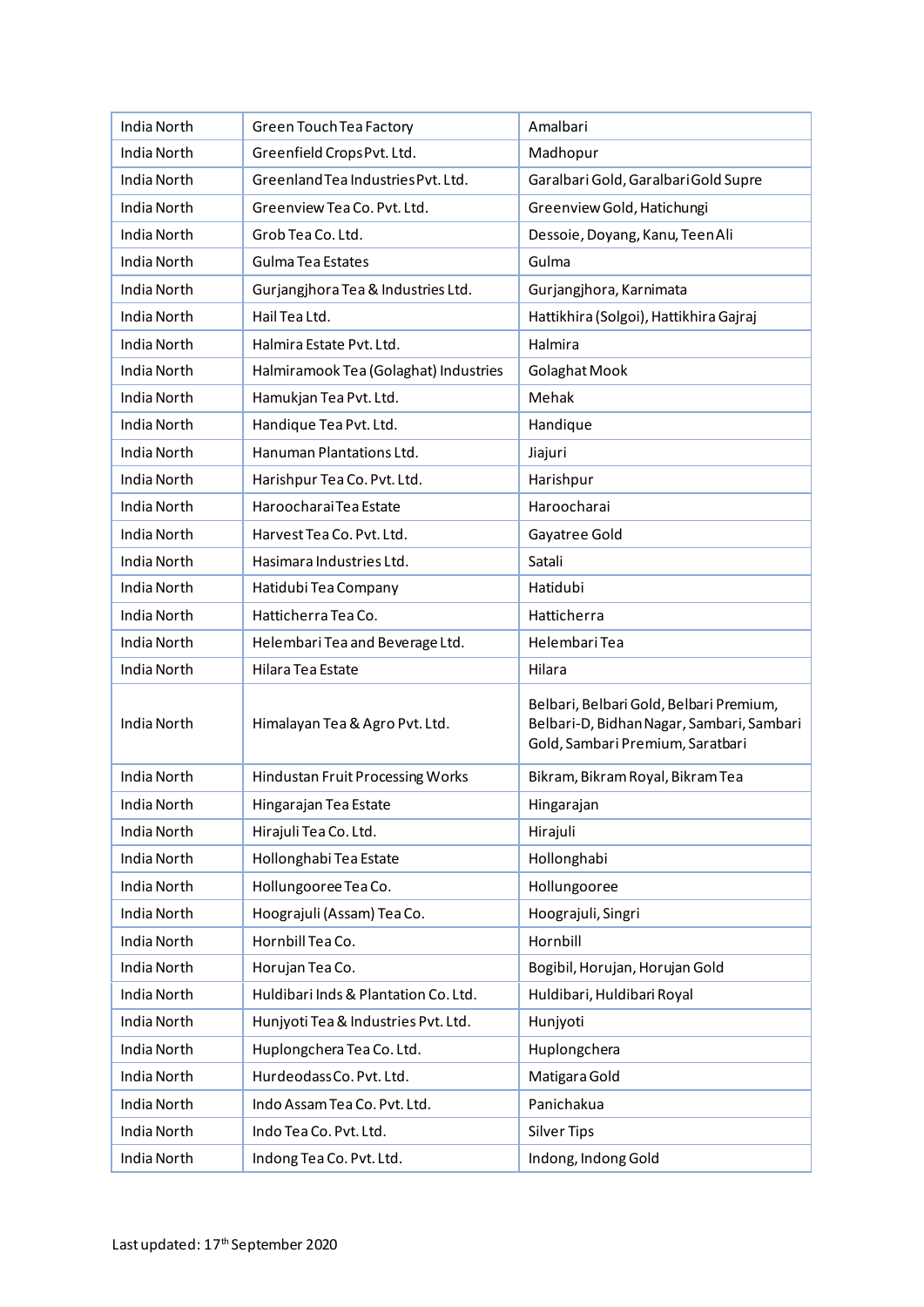| India North        | Ishawar Tea Co. Pvt. Ltd.             | Goduka                                                                   |
|--------------------|---------------------------------------|--------------------------------------------------------------------------|
| India North        | J & N Nandi Tea Processing Pvt. Ltd.  | Nandi T                                                                  |
| India North        | J.J. Tea Pvt. Ltd.                    | Dangaria Tea                                                             |
| India North        | J.N. Sarma & Others (HUF)             | Chenijan tea Estate, Ghorajan Tea Estate,<br>Khatangpani Tea Estate      |
| India North        | Jadabpur Tea Co. Ltd.                 | Jadabpur                                                                 |
| India North        | Jagshakti Tea & Agro Pvt. Ltd.        | Dharla, Dharla Premium, Mokrari, Mokrari<br>Gold, Sutunga                |
| India North        | Jagunbari Tea Company                 | Jagunbari                                                                |
| India North        | Jai Hanuman Tea Co. Pvt. Ltd.         | Sundarbari                                                               |
| India North        | Jai Jalpesh Small Tea Growers Society | Jai Jalpeshbari Sh                                                       |
| India North        | Jai Shankar Tea Co. Pvt. Ltd.         | Kailash Gold, Soni Bari                                                  |
| <b>India North</b> | Jainex Tea Co Pvt Ltd.                | Shalmari                                                                 |
| India North        | Jalan Golaghat Tea Co. Pvt. Ltd.      | Golaghat, Golaghat (Jallan)                                              |
| India North        | Jalan Mani Tea Co. Pvt. Ltd.          | Bhogadabari, Golaghat East, Mani                                         |
| India North        | Jalannagar Devolopment Pvt. Ltd.      | Chotatingrai, Tingamira                                                  |
| India North        | Jalannagar South Estate Pvt. Ltd.     | Jalannagarsouth                                                          |
| India North        | Jaldacca Tea Plantation               | Jaldacca                                                                 |
| India North        | Jalinga Tea Co.(I) Pvt. Ltd.          | Jalinga                                                                  |
| India North        | Jallan Furkating Tea Co. Pvt. Ltd.    | <b>Furkating Select</b>                                                  |
| India North        | Jalpaiguri Dooars Tea Co. Ltd.        | Salbari, Thanjhora, Thanjhora Royal                                      |
| India North        | Jalpaiguri Tea Estates Pvt. Ltd.      | Belakoba, Kadmabari Gold                                                 |
| India North        | James Warren Tea Ltd.                 | Balijan Hi, Deamoolie, Dhoedaam, Raja Ali,<br>Rajah Alli, Thowra, Zaloni |
| India North        | Jamirah Tea Co. Pvt. Ltd.             | Jamirah                                                                  |
| India North        | Janani Tea Industry                   | Jayshree Gold                                                            |
| India North        | Jatindra Mohan Tea Co. Pvt. Ltd.      | Jatindra Mohan                                                           |
| India North        | Jatinga Agro-Tech Pvt. Ltd.           | Jatinga, Sabaspore                                                       |
| India North        | Jatinga Tea Ltd.                      | Larsingah                                                                |
| India North        | Jayanti Tea Pvt. Ltd.                 | Jayanti                                                                  |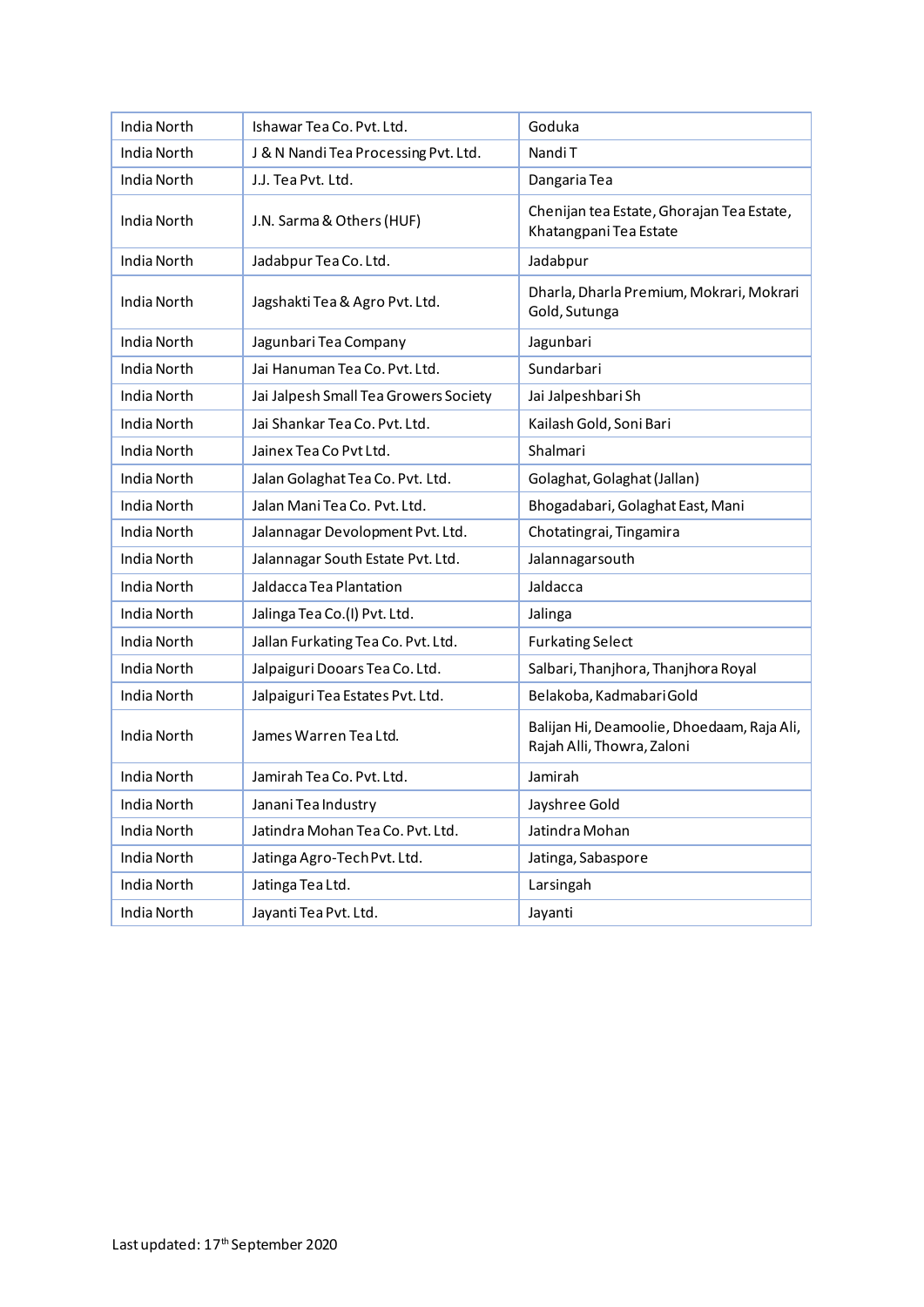| India North | Jayshree Tea & Industries Ltd.            | Aryaman, Balasun, Burtoll, Burtoll Gold,<br>Burtoll Special, Dewan, Dewan Clonal,<br>Dewan Gold, Dewan Special, Jayantika,<br>Jayantika Clonal, Jayantika Gold, Jellalpore,<br>Jellalpore Special, Jetukia, Jodhabari,<br>Kalline, Kalline Clonal, Kalline Gold, Kalline<br>Special, Kumarika, Labac, Labac Gold, Liza<br>Hill, Mangalam, Mangalam (Clonal) Sp,<br>Mangalam Clonal, Manjushree,<br>Manjushree Clonal, Manjushree Clonal S,<br>Marionbarie, Meleng, Meleng Clonal,<br>Meleng Clonal Special, Nahorabi,<br>Nahorhabi, Nahorhabi Clonal, Nahorhabi<br>Clonal Special, Puttabong, Singbulli,<br>Sungma, Towkok, Towkok Clonal, Turzum,<br>Vinayak |
|-------------|-------------------------------------------|---------------------------------------------------------------------------------------------------------------------------------------------------------------------------------------------------------------------------------------------------------------------------------------------------------------------------------------------------------------------------------------------------------------------------------------------------------------------------------------------------------------------------------------------------------------------------------------------------------------------------------------------------------------|
| India North | Jodhpur Tea & Industries Pvt. Ltd.        | Jodhpur, Jodhpur Cl, Jodhpur(Ryl)                                                                                                                                                                                                                                                                                                                                                                                                                                                                                                                                                                                                                             |
| India North | Jogamaya Teas                             | Godhulibari                                                                                                                                                                                                                                                                                                                                                                                                                                                                                                                                                                                                                                                   |
| India North | Joonktollee Tea & Industries Ltd.         | Deesang, Joonktollee, Rangabam                                                                                                                                                                                                                                                                                                                                                                                                                                                                                                                                                                                                                                |
| India North | Jorbagh Tea Co.                           | Ligripookrie                                                                                                                                                                                                                                                                                                                                                                                                                                                                                                                                                                                                                                                  |
| India North | JRC Tea Co.                               | <b>Burhigang</b>                                                                                                                                                                                                                                                                                                                                                                                                                                                                                                                                                                                                                                              |
| India North | Jute & Stores Ltd.                        | Jungpana, Jungpana Upper                                                                                                                                                                                                                                                                                                                                                                                                                                                                                                                                                                                                                                      |
| India North | Jyoti Holdings Pvt. Ltd.                  | Borahi, Borahigaon                                                                                                                                                                                                                                                                                                                                                                                                                                                                                                                                                                                                                                            |
| India North | K.N. Tea Co. Pvt. Ltd.                    | Maguri                                                                                                                                                                                                                                                                                                                                                                                                                                                                                                                                                                                                                                                        |
| India North | Kachakali Tea & Agro Industries Pvt. Ltd. | Kachakali Gold                                                                                                                                                                                                                                                                                                                                                                                                                                                                                                                                                                                                                                                |
| India North | Kadamba Tea Co.                           | Kadamb, Kadamb Estate                                                                                                                                                                                                                                                                                                                                                                                                                                                                                                                                                                                                                                         |
| India North | Kafeucha Tea Co. Pvt. Ltd.                | Apurbabarie, Kafeucha                                                                                                                                                                                                                                                                                                                                                                                                                                                                                                                                                                                                                                         |
| India North | Kailashgiri Consultants Pvt. Ltd.         | Kailashgiri Diamond, Kailashgiri Gold                                                                                                                                                                                                                                                                                                                                                                                                                                                                                                                                                                                                                         |
| India North | Kakadonga Tea Estates Pvt. Ltd.           | Kakadonga                                                                                                                                                                                                                                                                                                                                                                                                                                                                                                                                                                                                                                                     |
| India North | Kako Tea Pyt. Ltd.                        | Chhotahapjan                                                                                                                                                                                                                                                                                                                                                                                                                                                                                                                                                                                                                                                  |
| India North | Kakopathar Tea Co. Pvt. Ltd.              | Gurdev Tea Estate, Kumchanguri                                                                                                                                                                                                                                                                                                                                                                                                                                                                                                                                                                                                                                |
| India North | Kaliapani                                 | Changmai                                                                                                                                                                                                                                                                                                                                                                                                                                                                                                                                                                                                                                                      |
| India North | Kalinagar Tea And AgroCo. Pvt. Ltd.       | Kaliapani-D                                                                                                                                                                                                                                                                                                                                                                                                                                                                                                                                                                                                                                                   |
| India North | Kamala Tea Co. Ltd.                       | Fulbar, Kamala, Surjapur                                                                                                                                                                                                                                                                                                                                                                                                                                                                                                                                                                                                                                      |
| India North | Kamalpur Tea Company                      | Huliajhora, Kamalpur                                                                                                                                                                                                                                                                                                                                                                                                                                                                                                                                                                                                                                          |
| India North | Kamarbandha Tea Factory                   | Kamarbandha                                                                                                                                                                                                                                                                                                                                                                                                                                                                                                                                                                                                                                                   |
| India North | Kamarpukhuri Tea Industry Pvt. Ltd.       | Kamarpukhuri                                                                                                                                                                                                                                                                                                                                                                                                                                                                                                                                                                                                                                                  |
| India North | Kamla Tea Processing Udyog                | Molanbari                                                                                                                                                                                                                                                                                                                                                                                                                                                                                                                                                                                                                                                     |
| India North | Kamren Tea Industry                       | Changlangkan Tea                                                                                                                                                                                                                                                                                                                                                                                                                                                                                                                                                                                                                                              |
| India North | Kanchan Agro Pro Pvt. Ltd.                | Kanchan                                                                                                                                                                                                                                                                                                                                                                                                                                                                                                                                                                                                                                                       |
| India North | Kanchanjanga Tea & Horticul Pvt. Ltd.     | Kanchanjanga, Kanchanjanga Premium                                                                                                                                                                                                                                                                                                                                                                                                                                                                                                                                                                                                                            |
| India North | Kanco Tea & Industries Ltd.               | Bamonpookrie, Lakmijan, Mackeypore                                                                                                                                                                                                                                                                                                                                                                                                                                                                                                                                                                                                                            |
| India North | Kanoi Plantations Pvt. Ltd.               | Doolahat, Rampore                                                                                                                                                                                                                                                                                                                                                                                                                                                                                                                                                                                                                                             |
| India North | Karbi Anglong Khetan Tea Co.              | Lengree, Lengree Clonal                                                                                                                                                                                                                                                                                                                                                                                                                                                                                                                                                                                                                                       |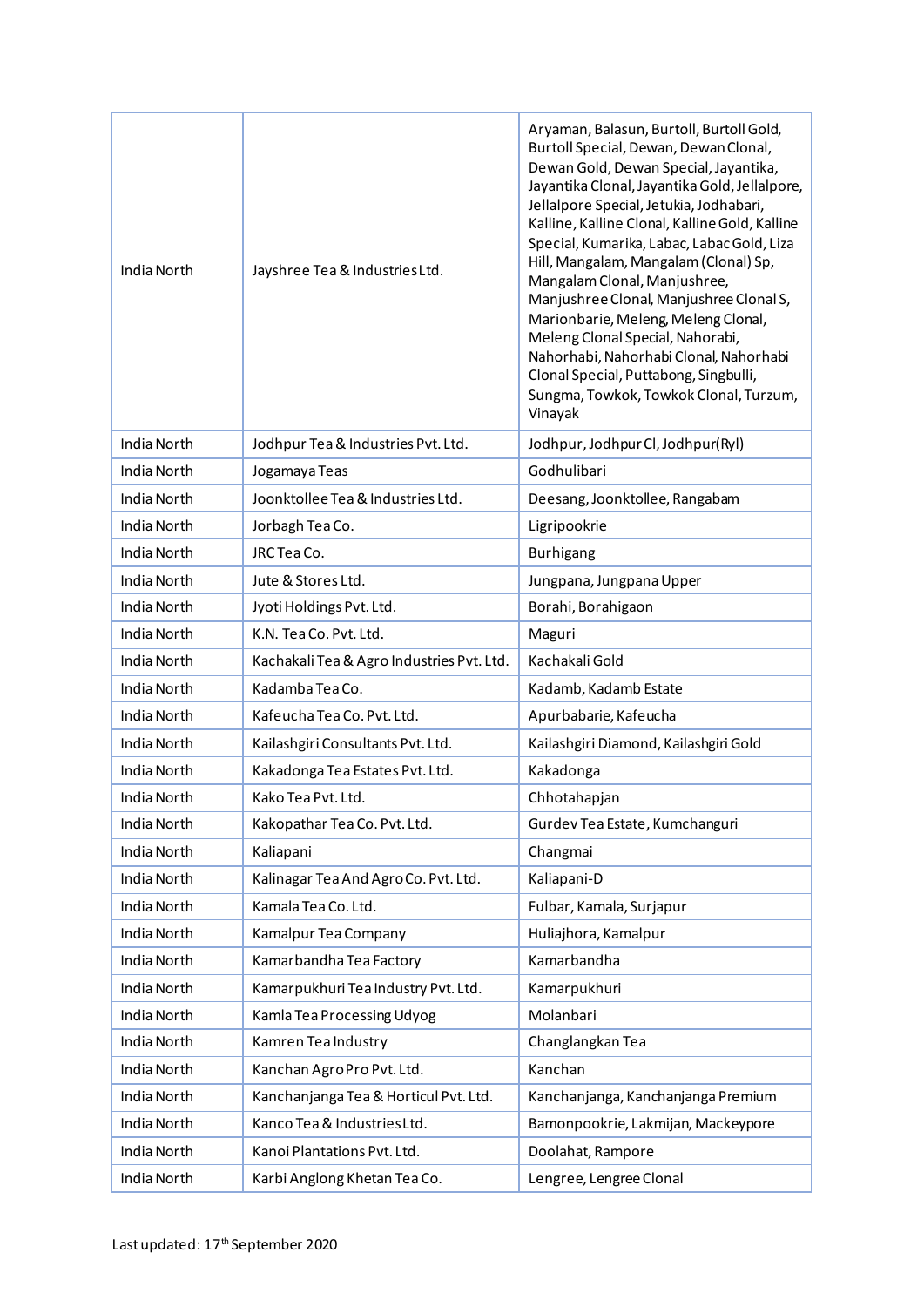| India North        | Karbi Valley Plantations Pvt. Ltd.             | Silonijan                                             |
|--------------------|------------------------------------------------|-------------------------------------------------------|
| India North        | Kathaloni Tea Factory                          | Hasotie                                               |
| India North        | Kathoni Tea Co. Pvt. Ltd.                      | Kathoni                                               |
| India North        | Katyani Beverages & Agro Products Pvt.<br>Ltd. | Baikanthapur, Baikanthapur Royal,<br>Baikanthapur Tea |
| India North        | Kayan Agro Industries & Co. Pvt. Ltd.          | Heemalipur, Madhobari, SriRoyal                       |
| India North        | Kaziranga Tea Company                          | Lalmati                                               |
| India North        | Kaziranga Tea Industry                         | Dew Leaf Gold Tea                                     |
| India North        | Kaziranga Tea Manufacturers                    | Agratulee, Kaziranga                                  |
| India North        | Keshan Tea Industries                          | Borgaon, Tarinibari                                   |
| India North        | Keshava Plantations Pvt. Ltd.                  | Azizbagh                                              |
| India North        | Khanajan Tea Estate                            | Khanajan                                              |
| <b>India North</b> | Khangkio Tea Industries                        | Kaling Gold                                           |
| India North        | Kharikatia Tea & Industries Pvt. Ltd.          | Kharikatia                                            |
| India North        | Khatu Shyam Infra Projects (P) Ltd.            | Chandanpur, Krishnabari                               |
| <b>India North</b> | Khayerbari Tea Co. Ltd.                        | Nimtijhora, Nimtijhora Gold                           |
| India North        | Kherem Tea Co.                                 | Himari, Laado Premium                                 |
| India North        | Kolony Tea Estate Pvt. Ltd.                    | Kolony                                                |
| India North        | Kopili Tea Estate                              | Kopili                                                |
| India North        | KPL International Ltd.                         | Avongrove                                             |
| India North        | Krishna Sushaibini Tea Estate                  | Krishna Sushaibini                                    |
| India North        | Krishnabehari Tea Co. Ltd.                     | Krishnabehari, Krishnabehari Royal                    |
| India North        | Kukurjan Tea Processing Pvt. Ltd.              | Jorakadam Gold, Kamathbari Damroo                     |
| <b>India North</b> | Kunchunpore Tea Co. Ltd.                       | Kunchunpore                                           |
| India North        | Kundalpokhar Tea Factory Pvt. Ltd.             | Sana Gold                                             |
| India North        | Kung Inju Agro Pvt. Ltd.                       | Sapeykung                                             |
| India North        | Kungfra Tea Industries                         | Kungfra Gold                                          |
| India North        | Kunj Bihari Gold Leaf Industry Pvt. Ltd.       | Aashvi Gold                                           |
| India North        | Kusum International                            | Orange Valley, Phuguri                                |
| India North        | Kyang Tea Seed Co. Ltd.                        | New Purupbari                                         |
| India North        | Lakheswari Tea Industries                      | Jazzy, Kalibari                                       |
| India North        | Lakhibari Tea Co.                              | Lakhibari, Lakhimi Tea                                |
| India North        | Lakshmi Tea Factory                            | Borelli                                               |
| India North        | Laktaria (India) Pvt                           | Millikthong                                           |
| India North        | Lal Bagan Tea Co.                              | Lal Bagan                                             |
| India North        | Lalbagan Teas LLP                              | Lalbagan                                              |
| India North        | Lallamookh Tea Co. Pvt. Ltd.                   | Lallamookh                                            |
| India North        | Langlai Tea & Industries Ltd.                  | Kopill (DR)                                           |
| India North        | Lankashi Tea And Seeds Pvt. Ltd.               | Jadubari, Lankashi                                    |
| India North        | Laxmi Tea Industries                           | Borguri, Borguri Royal                                |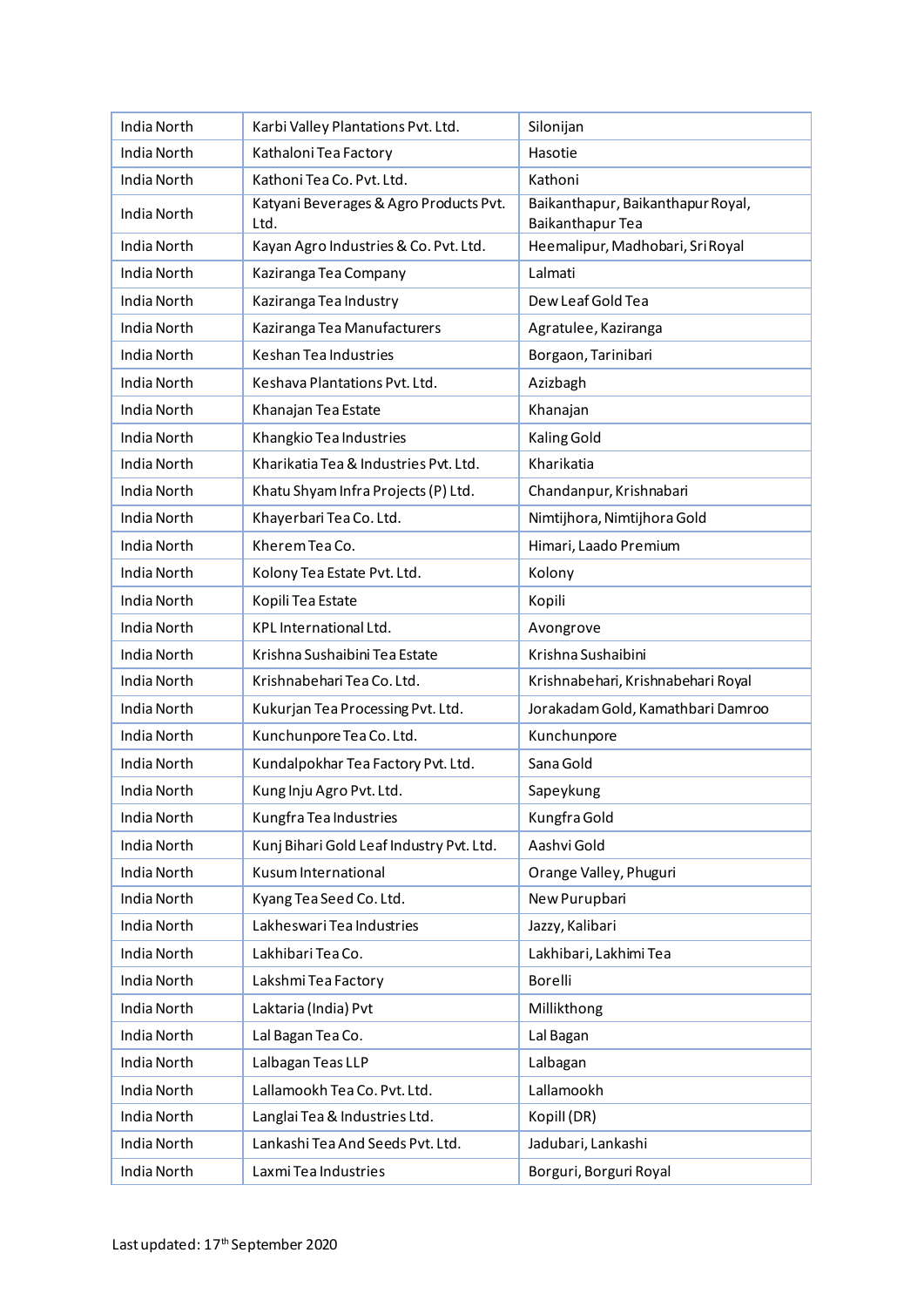| India North        | Laxmi Tea Processors Co. Pvt. Ltd.                 | Lakhijuri, Laxmibari                                                                                                                                                                                                                                                                                                      |
|--------------------|----------------------------------------------------|---------------------------------------------------------------------------------------------------------------------------------------------------------------------------------------------------------------------------------------------------------------------------------------------------------------------------|
| India North        | Ledo Tea Co. Ltd.                                  | Ledo                                                                                                                                                                                                                                                                                                                      |
| India North        | Leelagarh Cha Bagan Sramik Samabaya<br>Samity Ltd. | Leelagarh                                                                                                                                                                                                                                                                                                                 |
| India North        | Lekhapani Tea Co. Pvt. Ltd.                        | Lekhapani                                                                                                                                                                                                                                                                                                                 |
| India North        | Lengrai Tea Ltd.                                   | Lengrai, Lengrai Hi Grown                                                                                                                                                                                                                                                                                                 |
| India North        | Limbuguri Tea Estate (P) Ltd.                      | Limbuguri                                                                                                                                                                                                                                                                                                                 |
| India North        | Limtex Tea & Industries Ltd.                       | Gomadighi                                                                                                                                                                                                                                                                                                                 |
| India North        | Lohpohia Tea Co. Ltd.                              | Lohpohia                                                                                                                                                                                                                                                                                                                  |
| India North        | Loknath Tea Processing Pvt. Ltd.                   | Ranibari-D                                                                                                                                                                                                                                                                                                                |
| India North        | Longtong Tea Co.                                   | Longtong                                                                                                                                                                                                                                                                                                                  |
| India North        | Lotus Projects Pvt. Ltd.                           | New Chumta Ace, New Chumta Ace Gold,<br>New Chumta Classic, New Chumta Royal,<br>Subtiguri                                                                                                                                                                                                                                |
| India North        | Luhit Tea Co. Pvt. Ltd.                            | Shivamguri                                                                                                                                                                                                                                                                                                                |
| India North        | Luxmi Tea Co. Pvt. Ltd.                            | Addabarie, Addabarie High Grown,<br>Attabarrie, Attabarrie High Grow,<br>Bhuyankhat, Dirai, Dirai High Grown,<br>Fulbari Hi Grown, Kenduguri, Lepetkatta,<br>Lepetkatta High Grow, Mahakali, Mahakali<br>High Grown, Manu Valley, Monmohinipur,<br>Moortee, Moran, Moran Hi-Grown,<br>Narayanpur, Sepon, Sepon High Grown |
| India North        | M.K. Jokai Agri Plantations Pvt. Ltd.              | Bokel, Daisajan, Hattialli, Muttuck, Nalani,<br>Panitola                                                                                                                                                                                                                                                                  |
| India North        | M.K. Shah Exports Ltd.                             | Baghjan, Beesakopie, Bordubi, Koilamari,<br>Koomsong, Majulighur, Phillobari, Raidang,<br>Samdang, Seajuli, Singlijan                                                                                                                                                                                                     |
| India North        | M.K. Tea Pvt. Ltd.                                 | Namaste Tea, Nangdala                                                                                                                                                                                                                                                                                                     |
| India North        | M.R.Tea Plantation Pvt. Ltd.                       | Nilaji Royal                                                                                                                                                                                                                                                                                                              |
| <b>India North</b> | M.S. Korangani Tea Company Pvt Ltd.                | Duliabari                                                                                                                                                                                                                                                                                                                 |
| India North        | M/S Parmeshwari Tea Company                        | Karbi Gold                                                                                                                                                                                                                                                                                                                |
| India North        | M/S Shivalick Enterprise                           | Amarpur, Amarpur Gold                                                                                                                                                                                                                                                                                                     |
| India North        | Maa Durga Tea Factory                              | Aroma-D, Aroma-DGold                                                                                                                                                                                                                                                                                                      |
| India North        | Maa Tea Co.                                        | Janeki                                                                                                                                                                                                                                                                                                                    |
| India North        | Madhukamal Tea Industries Pvt. Ltd.                | Madhukamal                                                                                                                                                                                                                                                                                                                |
| India North        | Madhupur Tea Co.                                   | Madhupur                                                                                                                                                                                                                                                                                                                  |
| India North        | Madhupur Tea Estate Pvt. Ltd.                      | Oating                                                                                                                                                                                                                                                                                                                    |
| India North        | Madhuting Tea Pvt. Ltd.                            | Madhuting                                                                                                                                                                                                                                                                                                                 |
| India North        | Madoorie Tea Estate                                | Madoorie                                                                                                                                                                                                                                                                                                                  |
| India North        | Mag Tee Pvt. Ltd.                                  | Bhaktipara Gold, Morpani Gold                                                                                                                                                                                                                                                                                             |
| India North        | Maha Laxmi Tea Industry                            | Shripur                                                                                                                                                                                                                                                                                                                   |
| India North        | Mahabir Tea Estate                                 | Jokai, Sainagar                                                                                                                                                                                                                                                                                                           |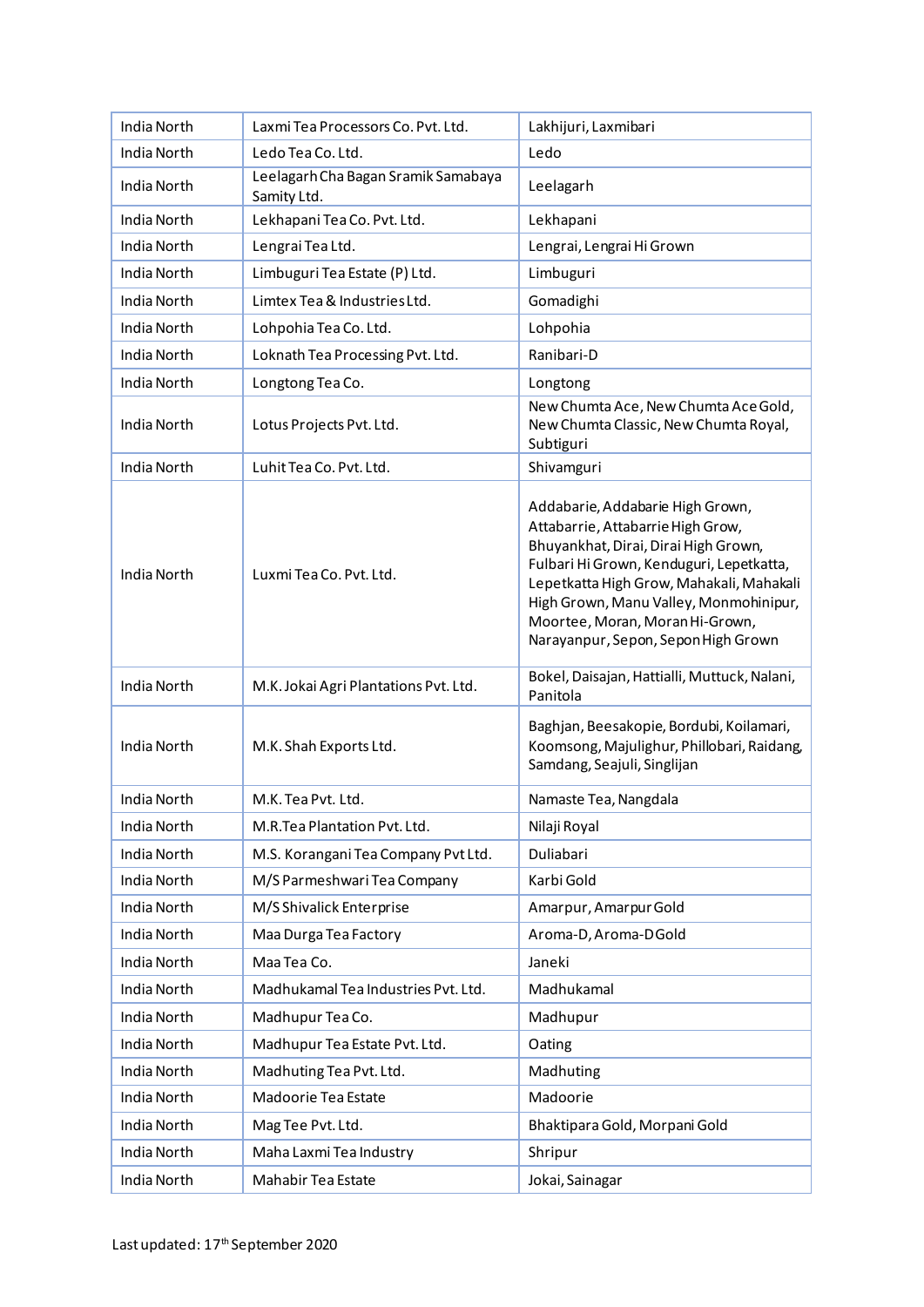| <b>India North</b> | MahadeobariTea Co. Pvt. Ltd.       | Dholla, Mahadeobari, Mahadeobari Clonal                                                                                                                                                                                                                                                                                                                                                          |
|--------------------|------------------------------------|--------------------------------------------------------------------------------------------------------------------------------------------------------------------------------------------------------------------------------------------------------------------------------------------------------------------------------------------------------------------------------------------------|
| India North        | Mahakali Tea Co. Pvt. Ltd.         | Golaghat Padumani Cha                                                                                                                                                                                                                                                                                                                                                                            |
| India North        | Mahamaya Agro Industries Pvt. Ltd. | Mahamaya                                                                                                                                                                                                                                                                                                                                                                                         |
| India North        | Mahanadi Tea Co. Pvt. Ltd.         | Goomtee                                                                                                                                                                                                                                                                                                                                                                                          |
| India North        | Maharanee Tea Co. Pvt. Ltd.        | Maharanee Tea                                                                                                                                                                                                                                                                                                                                                                                    |
| India North        | Mahavir Viniyog Ltd.               | Umatara                                                                                                                                                                                                                                                                                                                                                                                          |
| India North        | Malhati Tea & Industries Ltd.      | Jogesh Chandra                                                                                                                                                                                                                                                                                                                                                                                   |
| India North        | Malibhita Tea Co. Pvt. Ltd.        | Jamunbari-D, Sathgaon                                                                                                                                                                                                                                                                                                                                                                            |
| India North        | Malibru Tea Ind                    | Malibru                                                                                                                                                                                                                                                                                                                                                                                          |
| India North        | Malpani Tea Co. Pvt. Ltd.          | Kartickbari, Malpani                                                                                                                                                                                                                                                                                                                                                                             |
| India North        | Manabarrie Tea Co. Ltd.            | Kacharigaon                                                                                                                                                                                                                                                                                                                                                                                      |
| <b>India North</b> | Mandhania Tea & Industries         | Dhoom, Dimoruguri, Satyam                                                                                                                                                                                                                                                                                                                                                                        |
| <b>India North</b> | Mangalmay Tea Co.                  | Hemangi, Tikorai                                                                                                                                                                                                                                                                                                                                                                                 |
| India North        | Manipur Tea Co. Pvt. Ltd.          | Anjaneya, Manipur, Rugby                                                                                                                                                                                                                                                                                                                                                                         |
| <b>India North</b> | Mankhowa Tea Company               | Mankhowa, Mankhowa Gold                                                                                                                                                                                                                                                                                                                                                                          |
| India North        | Manpasand Tea Co.                  | Joymoti, Maahibari                                                                                                                                                                                                                                                                                                                                                                               |
| India North        | Mansaravar Tea Pvt. Ltd.           | Bandhunagar, Guyabari                                                                                                                                                                                                                                                                                                                                                                            |
| India North        | Mantri Tea Co. Pvt. Ltd.           | Pathini, Suprabha, Vasundhara                                                                                                                                                                                                                                                                                                                                                                    |
| India North        | Marangi Pvt. Ltd.                  | Marangi, Udayan                                                                                                                                                                                                                                                                                                                                                                                  |
| India North        | Mars Tea (India) Pvt. Ltd.         | Jeevanmoti, Jeevanmoti Value, Tapti                                                                                                                                                                                                                                                                                                                                                              |
| <b>India North</b> | Marudhar Tea Co. Pvt. Ltd.         | Hautley                                                                                                                                                                                                                                                                                                                                                                                          |
| India North        | Maruti Tea & Industries Pvt. Ltd.  | Arjun Bari, Maruti, Maruti-A, Mausam                                                                                                                                                                                                                                                                                                                                                             |
| <b>India North</b> | Maskara Tea Estate                 | Maskara                                                                                                                                                                                                                                                                                                                                                                                          |
| India North        | Mayajukta Tea Estate Pvt. Ltd.     | Mayajukta Clonal, Sahebpara                                                                                                                                                                                                                                                                                                                                                                      |
| India North        | Mayank Tea Co.                     | Mayank                                                                                                                                                                                                                                                                                                                                                                                           |
| India North        | Maynaguri AgroTea Pvt. Ltd.        | Maynabari, Maynabari Royal, Maynabari<br>Supreme, Maynaguri Gold                                                                                                                                                                                                                                                                                                                                 |
| India North        | Mcleod Russel India Ltd.           | Attareekhat, Behali, Behora, Bhatpara,<br>Bhooteachang, Bogapani, Borengajuli,<br>Boroi, Bukhial, Chuapara, Corramore,<br>Dehing, Dekorai, Dimakusi, Dirial, Dirok,<br>Dufflaghur, Halem, Hunwal, Itakhooli,<br>Jainti, Kettela, Keyhung, Margherita,<br>Mathura, Mijicajan, Monabarie, Namdang,<br>Nya Gogra, Paneery, Pertabghur, Phulbari,<br>Rajmai, Rupajuli, Tarajulie, Tezpore &<br>Gogra |
| India North        | MD Chai Udyog                      | Khakrajan                                                                                                                                                                                                                                                                                                                                                                                        |
| India North        | Megha Tea Estate                   | Demow, Raghupur                                                                                                                                                                                                                                                                                                                                                                                  |
| India North        | Melong Tea Estates Ltd.            | Melong                                                                                                                                                                                                                                                                                                                                                                                           |
| India North        | Menoka Tea Estates Pvt. Ltd.       | Menoka                                                                                                                                                                                                                                                                                                                                                                                           |
| India North        | Merico Tea Estate Ltd.             | Chinchula                                                                                                                                                                                                                                                                                                                                                                                        |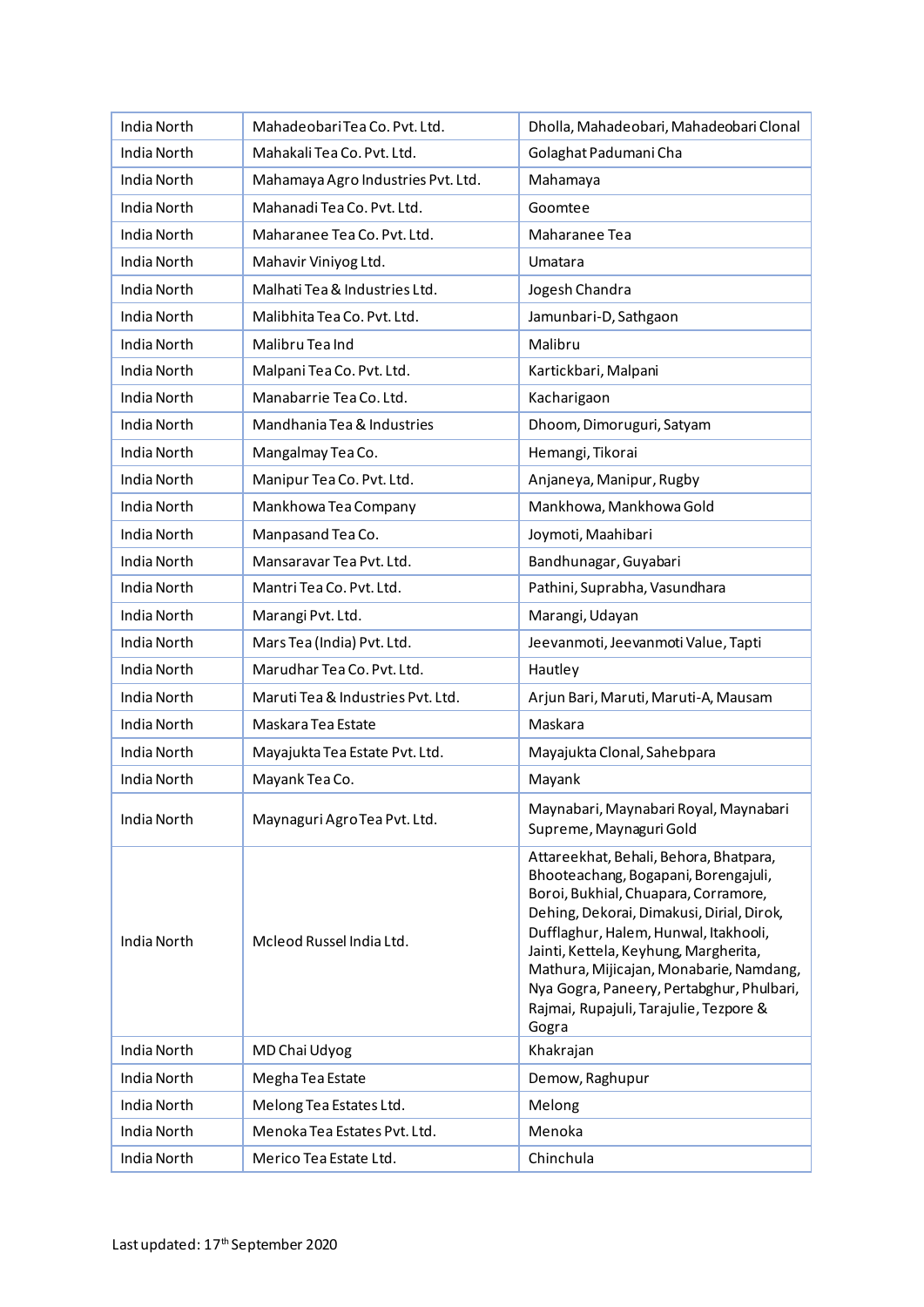| India North        | Mezenga Tea Producer Co. Ltd.         | Mezengah                                                      |
|--------------------|---------------------------------------|---------------------------------------------------------------|
| India North        | Mintri Tea Co. Pvt. Ltd.              | Gayaganga                                                     |
| India North        | Minu Tea Enterprises                  | Minu Gold, Minu Tea                                           |
| India North        | Modi Tea & Industries Pvt. Ltd.       | Modi Tea, Modi Tea Clonal                                     |
| India North        | Mogulkata Tea Co. Pvt. Ltd.           | Bidyabarie                                                    |
| India North        | Mohak Tea Co.                         | Mohak                                                         |
| India North        | Moheema Ltd.                          | Hapjanpurbat, Moheema                                         |
| India North        | Mohijuli Tea Co.                      | Mahaluxmi                                                     |
| India North        | Mohini Tea & Industrie                | Mohini Tea                                                    |
| India North        | Mokalbari Kanoi Tea Estate Pvt. Ltd.  | Kamakhyabari, Kamakhyabari East,<br>Mokalbari, Mokalbari East |
| India North        | Monkhooli Tea Co.                     | Monkhooli                                                     |
| India North        | Mornai Tea Estate                     | Mornai                                                        |
| India North        | Mother Tea Factory Co-op Society Ltd. | Chakrasila                                                    |
| <b>India North</b> | Muktabari Tea Estate Pvt. Ltd.        | Muktabari                                                     |
| India North        | Multifoods & Beverages                | Bhalo Cha, Srirampara Gold, Srirampara<br>Royal               |
| India North        | Munin Phukan Agro Estate              | <b>Rituban Tea</b>                                            |
| India North        | Murari Tea Industries                 | Murari, Shivkalyani                                           |
| India North        | N.R. Tea Factory                      | Rongbong Tea                                                  |
| India North        | Nabajagaran Small Tea Growers Shg     | Nabajagaran Shg, Singimari Royal                              |
| India North        | Nabibon Tea Co.                       | Lena, Nabibon                                                 |
| India North        | Nagahat Tea Estate Pvt. Ltd.          | Nagahat                                                       |
| India North        | Nahorbari Tea Co. Pvt. Ltd.           | Nahorbari                                                     |
| India North        | Nahorbari Tea Factory                 | Archana                                                       |
| India North        | Nahorjan Tea Co. Pvt. Ltd.            | Nahorjan                                                      |
| India North        | Nahorjuri Tea Co. Pvt. Ltd.           | Nahorjuri                                                     |
| India North        | Nalini Tea MFG Co. Pvt. Ltd.          | Gangajan                                                      |
| India North        | Namchic Tea Estates Pvt. Ltd.         | Akiya                                                         |
| India North        | Nandi Tea Co. Pvt. Ltd.               | Matri, Matri Gold                                             |
| India North        | Narayani Tea Co. Pvt. Ltd.            | Mothola                                                       |
| India North        | Narayanpore Tea Co. Pvt. Ltd.         | Narayanpore-Panbarry                                          |
| India North        | Narsingpore Tea Co. Pvt. Ltd.         | Narsingpore                                                   |
| <b>India North</b> | Naupukhuri Tea Co.                    | Naupukhuri                                                    |
| India North        | Navbharat Tea Processing Pvt. Ltd.    | Aambagh                                                       |
| India North        | Neelkanth Tea Co. Ltd.                | Majulibari, Majulibari Gold, Majulibari<br>Premium, Sohanbari |
| India North        | Nefaa Tea Industries                  | Nefaa                                                         |
| India North        | Nepuchapur Tea Co. Ltd.               | Meera, Nepuchapur                                             |
| India North        | New Darjeeling Union Tea Co. Ltd.     | Kiran Chandra, Kiran Chandra Gold                             |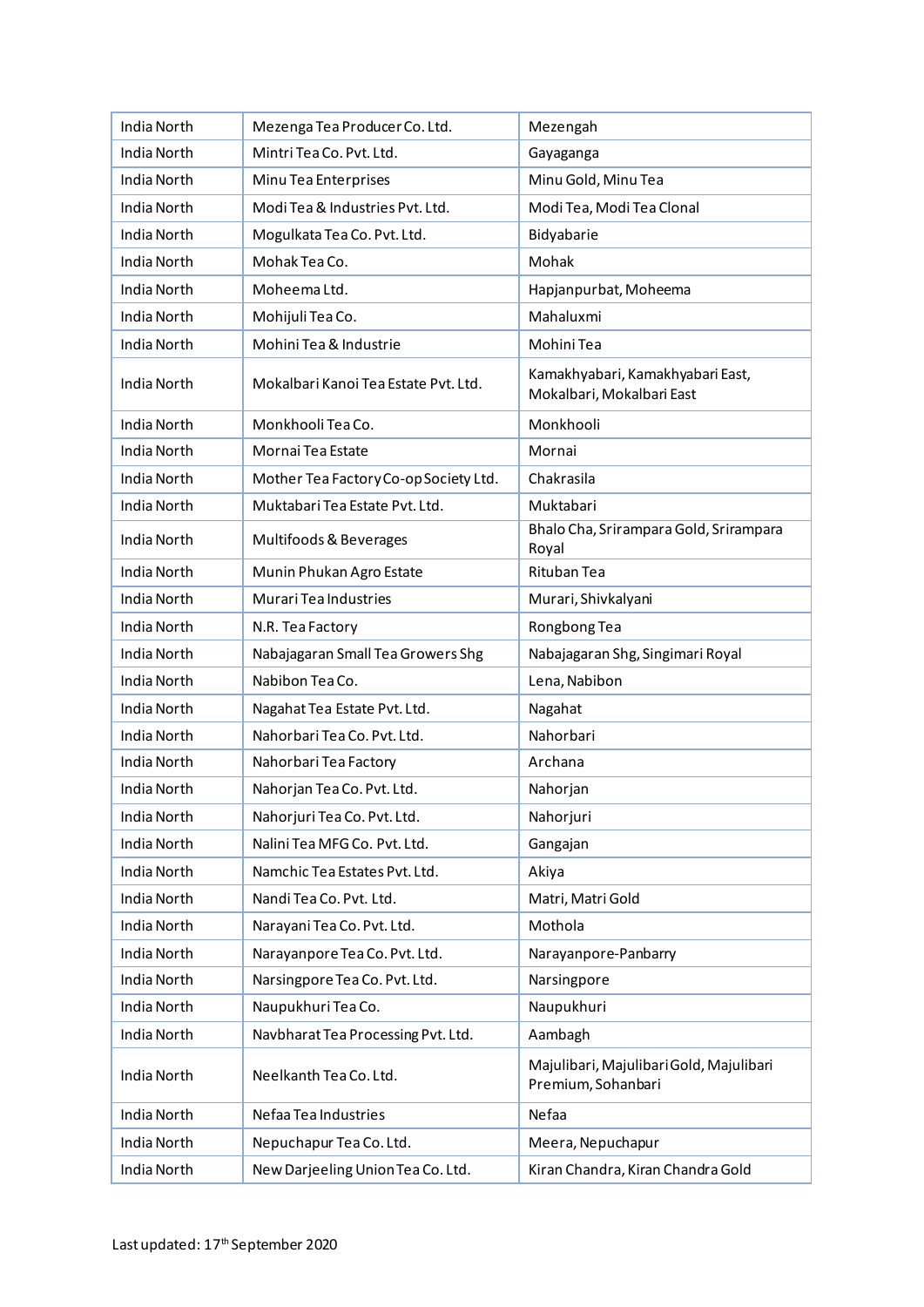| India North        | New Glencoe Tea Co. Ltd.              | Newglencoe                                                  |
|--------------------|---------------------------------------|-------------------------------------------------------------|
| India North        | New Hapjan Tea Co. Pvt. Ltd.          | Sitara                                                      |
| India North        | New Leaf Tea Plantation Pvt. Ltd.     | Kabini, Noyyal                                              |
| India North        | New Manas Tea Estates Pvt. Ltd.       | Nirmala, Nirmala Maruti Tea                                 |
| India North        | New Rangsali Tea Plantation Pvt. Ltd. | Karbi Valley, Newrangsali                                   |
| India North        | New Sonwal Tea Estate                 | Newsonwal                                                   |
| India North        | New Tea Co. Ltd.                      | Bijalimoni, Matidhar, Nalsar, Nalsar<br>Supreme, Nalsarbari |
| India North        | Newar Group                           | Halmira Royal, Sockieting Royal                             |
| India North        | Newlai Tingkhatra                     | Olingtong                                                   |
| India North        | Ni Mini Tea Factory                   | Dholajan                                                    |
| India North        | Nijbari Tea Co. Pvt. Ltd.             | Nijbari Classic                                             |
| India North        | Nirmala Tea Industry                  | Barekuri                                                    |
| India North        | Nirmalbari Tea Co.                    | Parsuram Gold                                               |
| India North        | Nityananda Agro Co. Ltd.              | Asmi                                                        |
| <b>India North</b> | Nivedita Tea Industries               | Borogolai, Dehingpatkai, Golaibari                          |
| <b>India North</b> | Norben Tea & Exports Ltd.             | Norben                                                      |
| India North        | North Bank Tea Co.                    | Nameri Tea                                                  |
| <b>India North</b> | North Bengal Tea Plantation Co.       | Kusum                                                       |
| India North        | North Dinajpur Tea AgroLtd.           | North Dinajpur                                              |
| India North        | Northern Bengal Tea Corp Ltd.         | Nedam                                                       |
| India North        | Nouvelle Tea Pvt. Ltd.                | Kumarpara, Kumarpara Gold                                   |
| <b>India North</b> | NPS Cold Storage Pvt. Ltd.            | Ashabari, Moodhubari                                        |
| India North        | Nuddea Plantations Ltd.               | Totapara, Totapara Gold                                     |
| India North        | Nuxalbari Tea Co. Pvt. Ltd.           | Nuxalbari, Nuxalbari Imperial                               |
| India North        | Octavius Tea & Industries Ltd.        | Dalsingpara                                                 |
| India North        | Orang Tea Estate                      | Orang                                                       |
| India North        | P&G Tea Manufacturing India           | Jutoloni                                                    |
| India North        | Padanjali Tea & Agro Pvt. Ltd.        | Padanjali, Padanjali Gold                                   |
| India North        | Padmadhar Tea Co. Pvt. Ltd.           | Tipam                                                       |
| India North        | Padumani Tea Estate                   | Padumani                                                    |
| India North        | Padumani Tea Industries               | Padumbari                                                   |
| <b>India North</b> | Pahargoomiah Tea Industries Pvt. Ltd. | Pahargoomiah                                                |
| India North        | Pal's Agro Industries Pvt. Ltd.       | Arjun Chandra                                               |
| India North        | Palalshbari Tea Company Limited       | Palashbari                                                  |
| India North        | Panbari Small Tea Growers Society     | Mahalaxmi                                                   |
| India North        | Panbari Tea Co. Ltd.                  | Panbari (Borchola), Panbari Gold                            |
| India North        | Pangabari Tea & Agro Pvt. Ltd.        | Pangabari                                                   |
| India North        | Papum Pare Tea Factory                | Papumpare                                                   |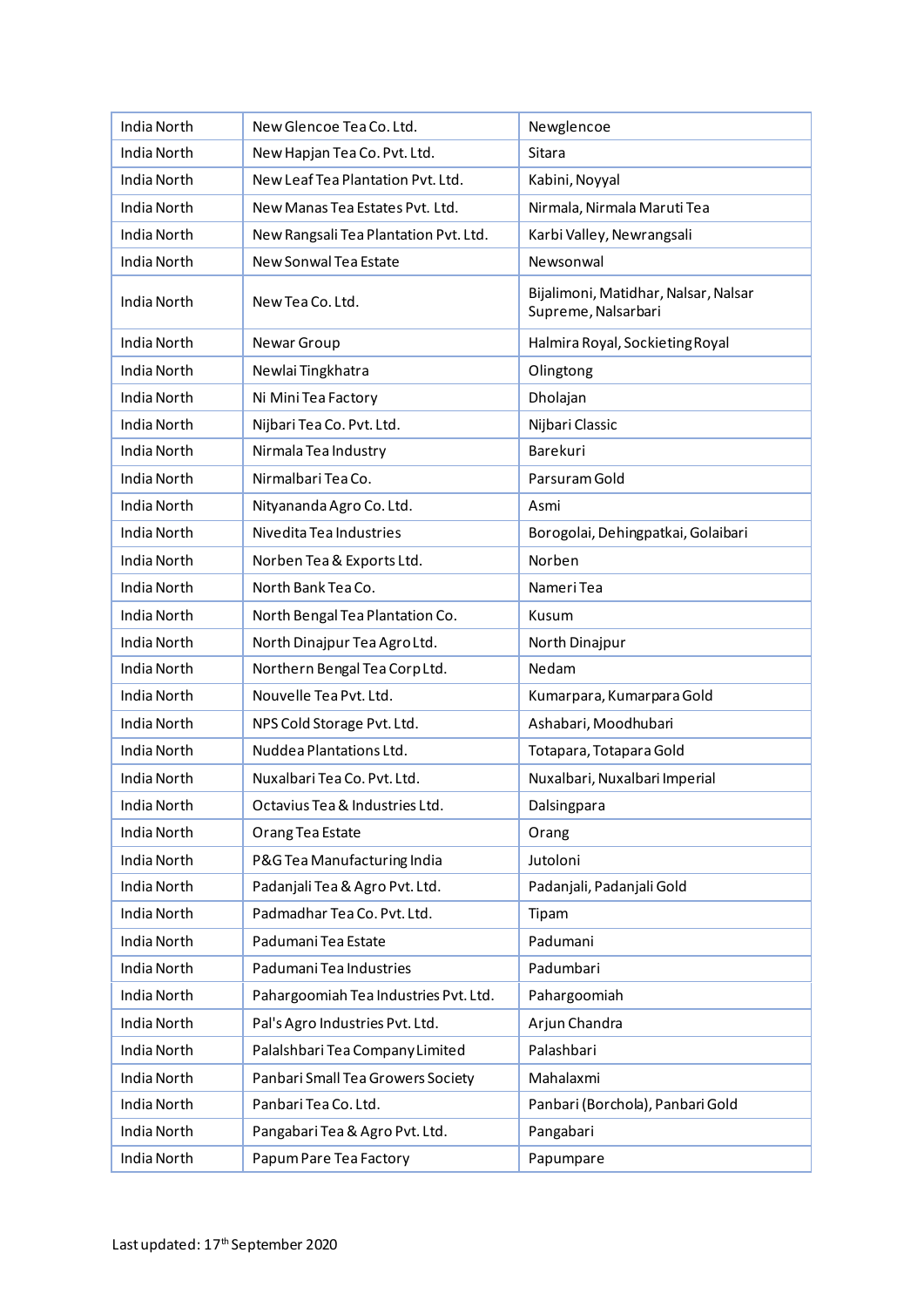| India North        | Parag Tea & Agro Pvt. Ltd.                          | Parag, Parag Premium                                       |
|--------------------|-----------------------------------------------------|------------------------------------------------------------|
| India North        | Paragon Growers & Tea Planters Pvt.<br>Ltd.         | Radha Krishna                                              |
| India North        | Paramount Tea Industry                              | Angh                                                       |
| India North        | Parmeshwari Tea Co.                                 | Bornewria                                                  |
| India North        | Parry Agro Industries Ltd.                          | Deckiajuli, Jiasil, Rajajuli                               |
| India North        | Parvati Tea Co.                                     | Dikombari                                                  |
| India North        | Patkai Tea Industry                                 | Dighalibari, Mahabahu Tea                                  |
| India North        | Patwari Tea Co. Pvt. Ltd.                           | Romaijan                                                   |
| India North        | PB Ghosh & Sons Tea Factory                         | Kalirhat, Ranirhat                                         |
| India North        | PCM Tea Processing Pvt. Ltd.                        | Pcm                                                        |
| India North        | Pdbajoria & Sons Tea Co. Pvt. Ltd.                  | Dakuapara Gold                                             |
| India North        | Pengreegarh Tea Co.                                 | Pengreegarh                                                |
| India North        | Phaskowa Tea Plantations Ltd.                       | Phaskowa                                                   |
| <b>India North</b> | Phulampur Tea Co. Pvt. Ltd.                         | Phulampur                                                  |
| India North        | Phuljhora Agro Plantation Pvt. Ltd.                 | Indira Gold, Indira Tea                                    |
| India North        | Pioneer Tea & Exports Ltd.                          | Amrit Royal, Anubhuti, Pioneer, Saffron<br>Valley          |
| India North        | Pipratoly Tea Estate                                | Jogipathar, Pipratoly Clonal, Pipratoly Ryl                |
| India North        | Planetgreen Tea Pvt. Ltd.                           | <b>Blk</b>                                                 |
| India North        | PPS Tea Pvt. Ltd.                                   | Mangal Bari, Mangal Bari Gold                              |
| India North        | Prabhat Tea Estate (Assam) Pvt. Ltd.                | Jonaki, Jonaki Gold, Jutliebagan                           |
| India North        | Prabhuni Tea Co.                                    | Borsaikota, Kamarbund                                      |
| India North        | Pradip Tea Co. Pvt. Ltd.                            | Pradip                                                     |
| India North        | Premier Tea Industries                              | Kalash Gold, Kanaighat                                     |
| India North        | Primrose Green Tea Industry                         | Rhino                                                      |
| India North        | Probhakor Tea Pvt. Ltd.                             | Probhakor Gold                                             |
| India North        | Pulibor Tea Pvt. Ltd.                               | Pulibor Tea                                                |
| <b>India North</b> | Pulsar Commerce Pvt. Ltd.                           | Pabhoi                                                     |
| India North        | Purbasha Plantation and Tea Industries<br>Pvt. Ltd. | Ichhamoti, Ichhamoti Royal                                 |
| India North        | Puspa Tea Estate Pvt. Ltd.                          | Puspa, Puspa Gold, Puspa Supreme                           |
| India North        | Putajhora Tea Garden Pvt. Ltd.                      | Putajhora                                                  |
| India North        | Putinbaree Tea Association Ltd.                     | Putinbari, Putinbari Gold                                  |
| India North        | Quality Tea Plantations Pvt. Ltd.                   | Kurti, Nagrakata                                           |
| India North        | Quality Tea Producing Co. Pvt. Ltd.                 | Nagrakata Classic                                          |
| India North        | R.D. Tea Industry                                   | Melengi                                                    |
| India North        | R.D. Tea Ltd.                                       | Hanscha, Hanskishori, Hansqua, Hansraj,<br>Kishoribagh, RD |
| India North        | R.N.T. Plantations Ltd.                             | Dalgaon, Lukwah                                            |
| India North        | Radha Tea Co. Pvt. Ltd.                             | Moukhowah                                                  |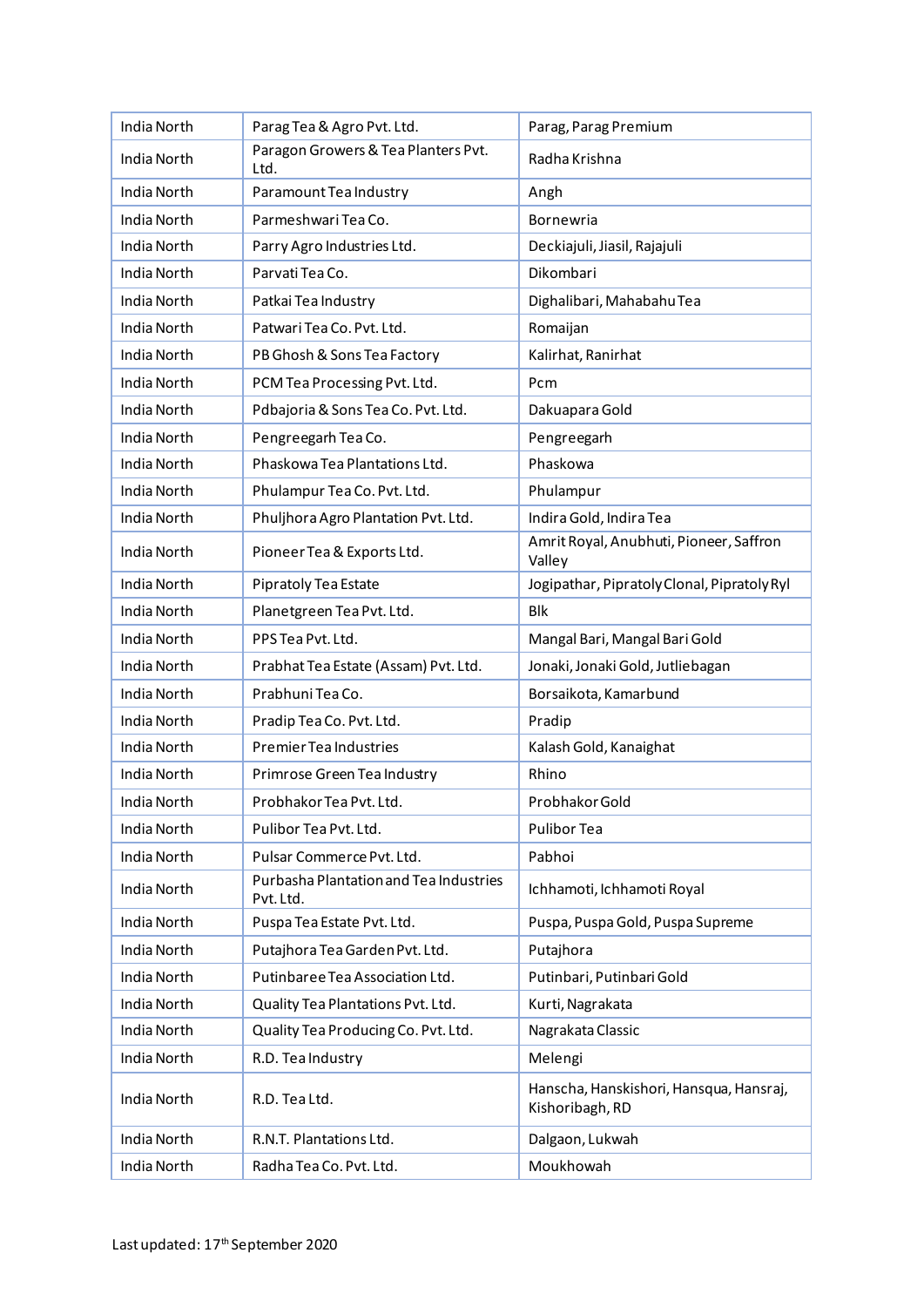| India North        | Radhabari Tea Estates Pvt. Ltd.                    | Haribagh                                                         |
|--------------------|----------------------------------------------------|------------------------------------------------------------------|
| India North        | Rahaman Agro Plantation Pvt. Ltd.                  | Aastha                                                           |
| India North        | Rahimia Lands & Tea Co. Pvt. Ltd.                  | Rahimia Gold                                                     |
| India North        | Rahimpur Tea Co. Ltd.                              | Rahimpur                                                         |
| India North        | Raimohan Tea & Plantations Pvt. Ltd.               | Raimohan, Ratna-D                                                |
| India North        | Rajahbhat Tea Co. Ltd.                             | Rajahbhat                                                        |
| India North        | Rajshree Tea & Industries Pvt. Ltd.                | Ghooronia                                                        |
| India North        | Rama Tea Tech Pvt Ltd.                             | Rama Tea                                                         |
| India North        | Ramawatarjee Tea Co.                               | Katlicherra                                                      |
| India North        | Ramdurlabhpur Tea Co. Ltd.                         | Ramdurlabhpur, Ramdurlabhpur Royal                               |
| India North        | Rameswara Tea Processing Unit                      | Subansiri                                                        |
| <b>India North</b> | Ramji Mohan Tea Co.                                | Ramjibari                                                        |
| India North        | Ramjuli Tea Co.                                    | Goroimari, Ramjuli                                               |
| India North        | Rangamatte Tea & Industries                        | Ghillidary                                                       |
| India North        | Rangchali Tea Co. Pvt. Ltd.                        | Rangchali, Rangchali Tea                                         |
| India North        | Ranglal Tea & Industries Pvt. Ltd.                 | Ranglal                                                          |
| India North        | Rangpur Tea Association Ltd.                       | Damanpur, Majherdabri                                            |
| India North        | Ranicherra Tea Co. Ltd.                            | Ranicherra Royal                                                 |
| India North        | Ratanpur Land And Tea Estates Ltd.                 | Ratanpur                                                         |
| India North        | Real Assam Tea Industries                          | Hookhmol Tea                                                     |
| India North        | Redolence Tea Industries                           | Redolence                                                        |
| India North        | Regina Tea Co. Pvt. Ltd.                           | Mirajuli, Ullah                                                  |
| India North        | Rekeya Tea Industry                                | Rekeya Bari, Rt Gold                                             |
| India North        | <b>Reliance Tea Industries</b>                     | Bihubaari, Reliance                                              |
| India North        | Rengma Tea Co. Pvt. Ltd.                           | Rengma                                                           |
| India North        | Rheabari Tea Co. Ltd.                              | Meklibari, Rheabari, Tin Bigha                                   |
| India North        | Rhino Tea                                          | Khirobari                                                        |
| India North        | Ringtong Tea Co Pvt. Ltd.                          | Ringtong                                                         |
| India North        | River Valley Tea Co. Pvt. Ltd.                     | Behubor                                                          |
| India North        | RNT Plantations Ltd.                               | Khona                                                            |
| India North        | Rongmala Tea Estate                                | Rongmala                                                         |
| India North        | Rongpur Tea Industries                             | Rongpur                                                          |
| India North        | Roopachera Tea Co. Ltd.                            | Anandapur, Roopacherra                                           |
| India North        | Rossell Tea Ltd.                                   | Bansibagh, Bokakhat, Dikom, Gojali,<br>Nagrijuli, Nokhroy, Romai |
| India North        | Roy Bari Tea Co. Pvt. Ltd.                         | Roybari, Roybari Gold                                            |
| India North        | Rukmani Tea Industries Pvt. Ltd.                   | Hanumanbag                                                       |
| India North        | Rungajaun Tea & Plantation Industries<br>Pvt. Ltd. | Rungajaun                                                        |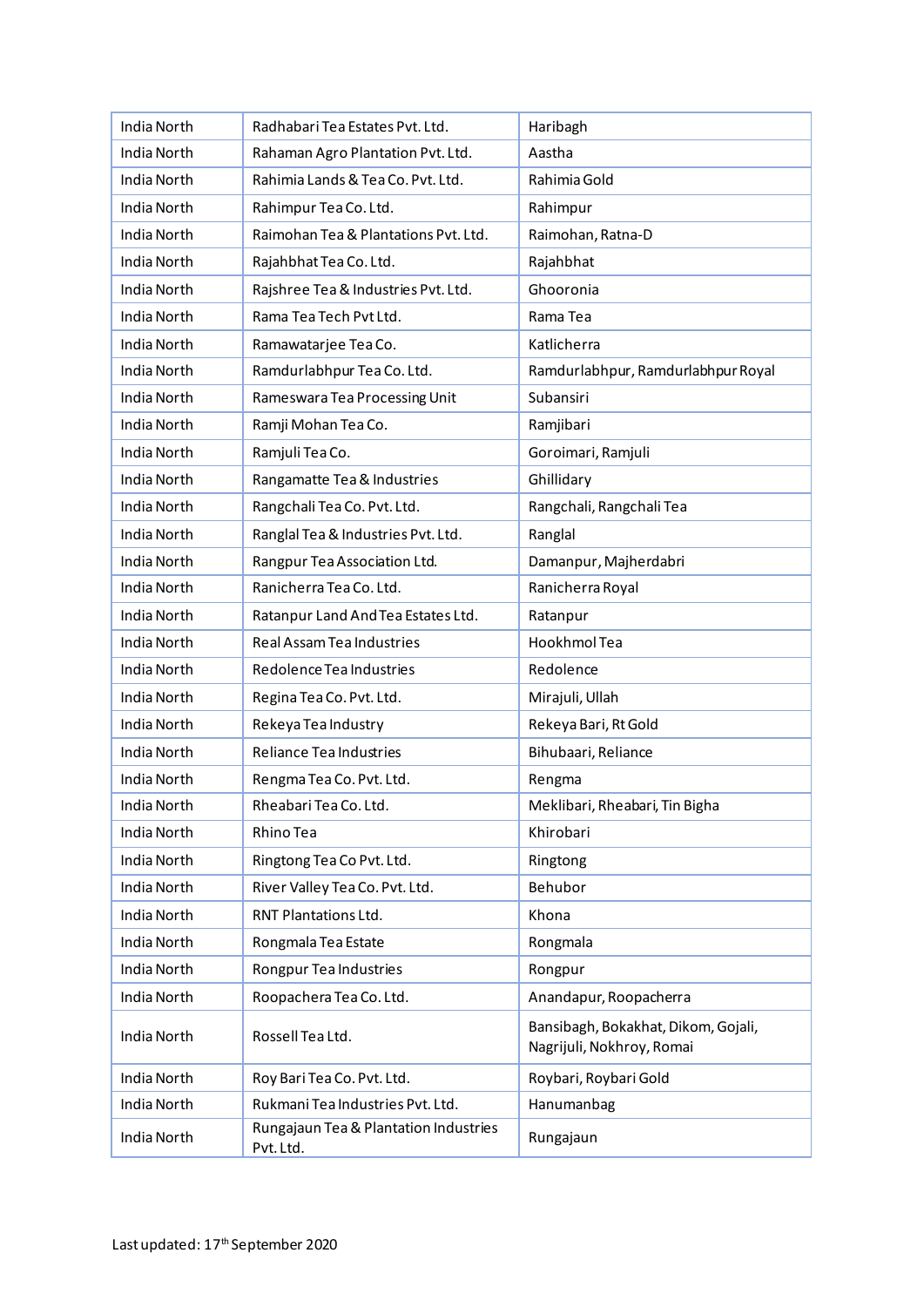| India North        | Rungamattee Tea & Industries Ltd.   | Chandighat, Ghatia Royal, Ghillidary N,<br>Mazbat, Seraijan                        |
|--------------------|-------------------------------------|------------------------------------------------------------------------------------|
| India North        | Rupai Tea Industries                | Rupai (Ms)                                                                         |
| India North        | Rupai Tea Processing                | Rupai Tea                                                                          |
| India North        | Ruttonpore Plantation Pvt Ltd.      | Ruttonpore Tea Estat                                                               |
| India North        | Rydak Syndicate Ltd.                | Baradighi, Duklingia, Kant Gold, Kartick,<br>Kopati, Rydak, Serispore, Tillabarrie |
| India North        | S.S.K. Exports Ltd.                 | Boisahabi                                                                          |
| India North        | Sadasiva Tea Co. Pvt. Ltd.          | Sadasiva                                                                           |
| India North        | Saharia Tea Co. Pvt. Ltd.           | Jaykaypur, Mahabirbari                                                             |
| India North        | Salonah Tea Pvt. Ltd.               | Salonah B/L                                                                        |
| India North        | Samiran Tea & Industry              | Samiran Tea                                                                        |
| India North        | Samprikimi Tea Industries           | Rekhapahar                                                                         |
| India North        | Samraipur Tea Co. Pvt. Ltd.         | Samraipur                                                                          |
| India North        | Samsing Organic Tea Pvt. Ltd.       | Samsing Gold                                                                       |
| India North        | Sanjeevani Tea Industries           | Matangbagh, Padmamukhi                                                             |
| India North        | Sanjiv Tea Industry Pvt. Ltd.       | Sanjiv Tea                                                                         |
| India North        | Sankar Tea Co. Pvt. Ltd.            | Sankar                                                                             |
| India North        | Santhosh Tea Industries Pvt. Ltd.   | Santosh Royal                                                                      |
| India North        | Santiprova Agro Products Pvt. Ltd.  | Nowapara, Nowapara Royal                                                           |
| India North        | Santosh Tea Co                      | Santosh                                                                            |
| India North        | Sanyasihat Tea Processing Pvt. Ltd. | Ambatulli, Ambatulli Value, Sanyasihat                                             |
| <b>India North</b> | Saraswatipur Tea & Industries Ltd.  | Maheshwari Gold, Saraswatipur,<br>Sitarampur                                       |
| India North        | Sarat Tea Co. Pvt. Ltd.             | Sarat                                                                              |
| <b>India North</b> | Sarda Plywood Industries Ltd.       | Baghmora, Purma                                                                    |
| <b>India North</b> | Sarodamoni Tea Co. Pvt. Ltd.        | Manjira, Sarodamoni, Sarodamoni Value                                              |
| India North        | Sarojini Tea Co. Pvt. Ltd.          | Kanakbari, Sarojini                                                                |
| India North        | Sashi Kumar Tea Company Pvt. Ltd.   | Simlitola                                                                          |
| India North        | Satabdi Tea Processing Pvt. Ltd.    | Satabdi                                                                            |
| India North        | Sati Tea Co. Pvt. Ltd.              | Sati, Sati Tea                                                                     |
| India North        | Satispur Tea Estate                 | Satispur, Satispur (S)                                                             |
| India North        | Satyanarayan Tea Co. Pvt. Ltd.      | Satyanarayan Clonal                                                                |
| India North        | Sayedabad Tea Co. Ltd.              | Jayabari, Sayedabad, Sayedabad Classic,<br>Sayedabad Gold                          |
| India North        | Scottish Assam (I) Ltd.             | Heeleakah                                                                          |
| India North        | Seal Tea Exports Pvt. Ltd.          | Maya, Moni                                                                         |
| India North        | Segunbari Tea Co. Ltd.              | Segunbari, Segunbari Gold                                                          |
| India North        | Senchal Agro Pvt. Ltd.              | Senchal, Singha                                                                    |
| India North        | Sengajan Tea Co. Pvt. Ltd.          | Nogora, Sengajan                                                                   |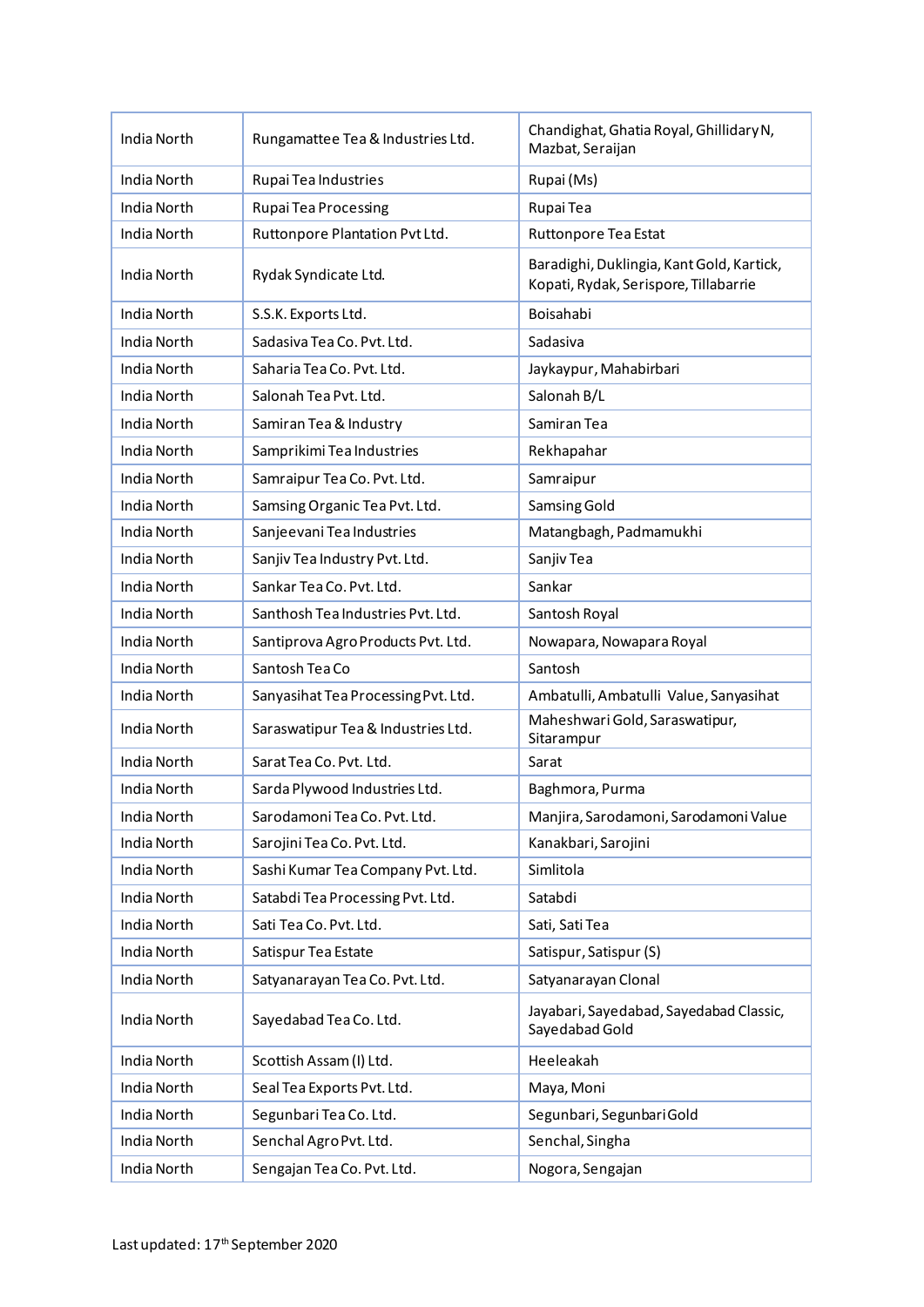| India North        | Shakti Tea Processors & Manufactures<br>(P) Ltd. | Shakti Supreme                                       |
|--------------------|--------------------------------------------------|------------------------------------------------------|
| India North        | Shamaguri Tea Factory                            | Sugandhi                                             |
| India North        | Shamshun Tea & Industrial Pvt. Ltd.              | Dekhari                                              |
| India North        | Shamsi Tea Co. Pvt. Ltd.                         | Chochpara Exclusive, Riddhi Tea, Zara Tea<br>Premium |
| India North        | Shanti Tea Co.                                   | Shankhbari, Shankhbari Gold                          |
| India North        | Shantibari Tea Producer Co. Ltd.                 | Rajoi                                                |
| <b>India North</b> | Shantipur Tea Plantations Ltd.                   | Shantipur                                            |
| India North        | Sharda Tea & Industry                            | Chitperi                                             |
| India North        | Shikarpur & Bhandapur Tea Estates Pvt.<br>Ltd.   | Shikarpur                                            |
| India North        | Shivalick Enterprise                             | Shivalick                                            |
| India North        | Shivdham Industries Pvt. Ltd.                    | Bijlibari                                            |
| India North        | Shree Balaji Industries                          | Chaibari                                             |
| <b>India North</b> | Shree Bhawani Tea Industries                     | Sheo Tea                                             |
| India North        | Shree Ganapati Tea Pvt. Ltd.                     | Siddhi Vinayak, Varun-D Gold                         |
| India North        | Shree Krishna Tea Co. Pvt. Ltd.                  | Amsoi                                                |
| India North        | <b>Shree Maa Tea Industries</b>                  | Bamunbari Tea                                        |
| India North        | Shree Ram Tea Industries                         | Nemupathar, Sirumani                                 |
| India North        | Shree Shyam Tea Pvt. Ltd.                        | Bordhumsa, Shree Shyam                               |
| India North        | Shristi (A CTC Tea Processing Unit)              | Shristea                                             |
| India North        | Shristi Tea Industry                             | Soneswari Tea                                        |
| India North        | Shyam Sundar Tea Co. Pvt. Ltd.                   | Nilmoni                                              |
| India North        | Shyam Tea Co.                                    | Dehajan, Kesarbari, Shyam, Thowrajan                 |
| India North        | Shyam Tea Plantation                             | Gorajan Estate, Gorajan Gold                         |
| India North        | Shyamguri-LTPLtd.                                | Shyamguri                                            |
| India North        | Siang Tea & Industries Pvt. Ltd.                 | Donyi Polo                                           |
| India North        | Silonibari Tea Company                           | Silonibari                                           |
| India North        | Simla Tea Company Private Ltd.                   | Baijnath tea estate (Bir Tea Factory)                |
| India North        | Simulbarie Tea Co. Pvt. Ltd.                     | Malivita, Ranipokhri, Simulbarie                     |
| India North        | Singhania Tea Co. Pvt. Ltd.                      | Singhania Gold, Singhania Royal                      |
| India North        | Singhi Industries Pvt. Ltd.                      | Akshaypur, Gini Nova                                 |
| India North        | Singhiajhora Tea Co. Pvt. Ltd.                   | Singhiajhora                                         |
| India North        | Singrimari Tea Estate Pvt. Ltd.                  | Singimari, Singrimari                                |
| India North        | Siru Tea Co. Pvt. Ltd.                           | Siru Tea                                             |
| India North        | Sita Plantations Pvt. Ltd.                       | Praakritik, Sathkhamar                               |
| India North        | SK Tea Factory Pvt. Ltd.                         | Baruapara Gold                                       |
| India North        | Skkalyani Gr                                     | Maheshwari                                           |
| India North        | Sonabheel Tea Ltd.                               | Sonabheel, Sonabheel (Bamgaon)                       |
| India North        | Sonai River Tea Co. Ltd.                         | Moniierkhal, Riya                                    |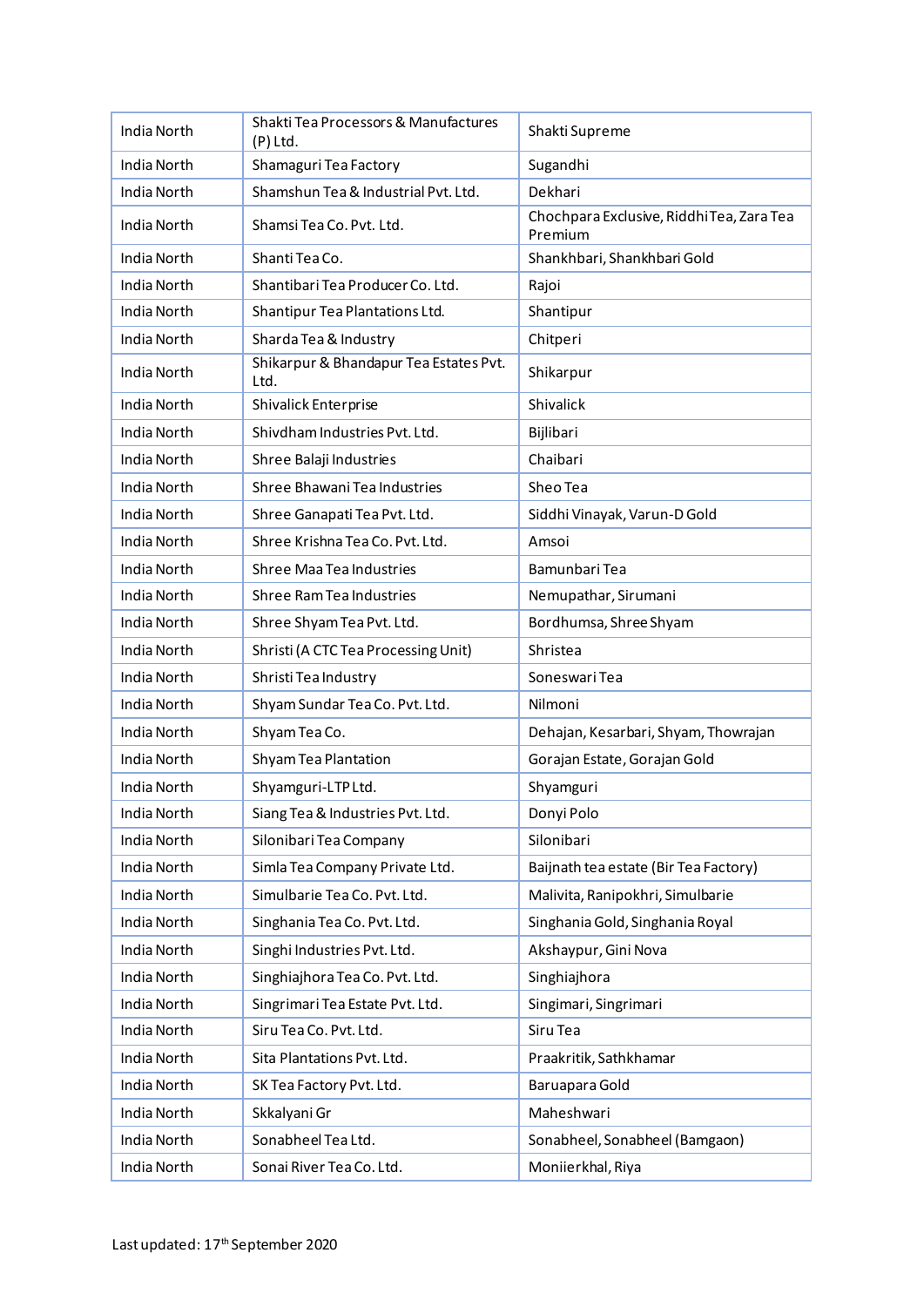| India North        | Sonajuli Plantations Pvt. Ltd.                   | Sonajuli                                             |
|--------------------|--------------------------------------------------|------------------------------------------------------|
| India North        | Sonali Tea Industries                            | Gelakeybari, Gelakeybarigold, Sheetalbari,<br>Sonali |
| India North        | Sonapur Tea Co. Pvt. Ltd.                        | Sonapur                                              |
| India North        | Sonarietea Co. Pvt. Ltd.                         | Sonarie                                              |
| India North        | SondeepTea Pvt. Ltd.                             | Shreya Gold, Sondeep, Swapna Gold                    |
| India North        | Sookerating Tea Estate Pvt. Ltd.                 | Hathibagan, Sookerating                              |
| <b>India North</b> | Soongachi Tea Industry Pvt. Ltd.                 | Soongachi                                            |
| <b>India North</b> | Sotai Tea Co. Pvt. Ltd.                          | Sotai                                                |
| India North        | Sourenee Leaves Pvt. Ltd.                        | Sourenee                                             |
| India North        | Southern Terai Tea Co. Pvt. Ltd.                 | Satish Chandra                                       |
| India North        | Sova Tea Co. Pvt. Ltd.                           | Sova                                                 |
| India North        | Sovarani Tea Co. Pvt. Ltd.                       | Vedanta Tea                                          |
| India North        | SPBP Tea India Ltd.                              | Jaipur                                               |
| India North        | Sree Jagadamba Tea Company Pvt. Ltd.             | Jagadamba                                            |
| India North        | Sreerupa Tea & Industries                        | Sree Rupa Diamond, Sree Rupa Gold                    |
| India North        | SRI Bansi Behariji Tea Industries Pvt. Ltd.      | Dwarika Gold, Radhabari-D                            |
| India North        | SRI Rama Tea Manufacturing Co. Pvt.<br>Ltd.      | Kesargold-D                                          |
| India North        | SRI Toorsa Plantations Pvt. Ltd.                 | Hilla                                                |
| India North        | Srikrishnapur Tea Co. Pvt. Ltd.                  | Srikrishna, Srikrishna Supreme                       |
| India North        | Srilaxmi Tea & Industries Pvt. Ltd.              | Srilaxmi                                             |
| India North        | Stanmore Estates Pyt. Ltd.                       | Ambari Royal                                         |
| <b>India North</b> | Stewart Holl India Ltd.                          | Kimin, Ohat                                          |
| India North        | Subarnapur Tea Estate Pvt. Ltd.                  | Fagu, Fagu Royal                                     |
| <b>India North</b> | Sublime Agro Ltd.                                | Champasari, Dagapur, Doomni                          |
| India North        | Sugandh Tea Pvt. Ltd.                            | Chechapara                                           |
| India North        | Sukafa Tea Factory                               | Nimonagarh                                           |
| India North        | Suklai Tea Company Pvt Ltd.                      | Suklai                                               |
| India North        | Sukna Tea & Industries Ltd.                      | Sukna                                                |
| <b>India North</b> | Suman Mfg Works Pvt. Ltd.                        | Gaganbari Value, Mudipara                            |
| <b>India North</b> | Sunny Valley Tea & Industries Ltd.               | Bhandipara, Joypur                                   |
| India North        | Suntok Tea Co. LLP                               | Manmohini Bagh, Manohari                             |
| India North        | Suntok Tea Estate                                | Suntok                                               |
| India North        | Suola Tea Estate                                 | Suola                                                |
| India North        | Super Klass Tea Co. Ltd.                         | Phooljhora                                           |
| India North        | Suprabhatam Tea Co.                              | Radhajuli                                            |
| India North        | Supreme Tea Co.                                  | Manjubari, Supreme                                   |
| India North        | Suraj (Assam) Tea Manufacturing Co.<br>Pvt. Ltd. | Satful Tea, Suraj                                    |
| India North        | Surya Tea Industries                             | Langaria, Surya                                      |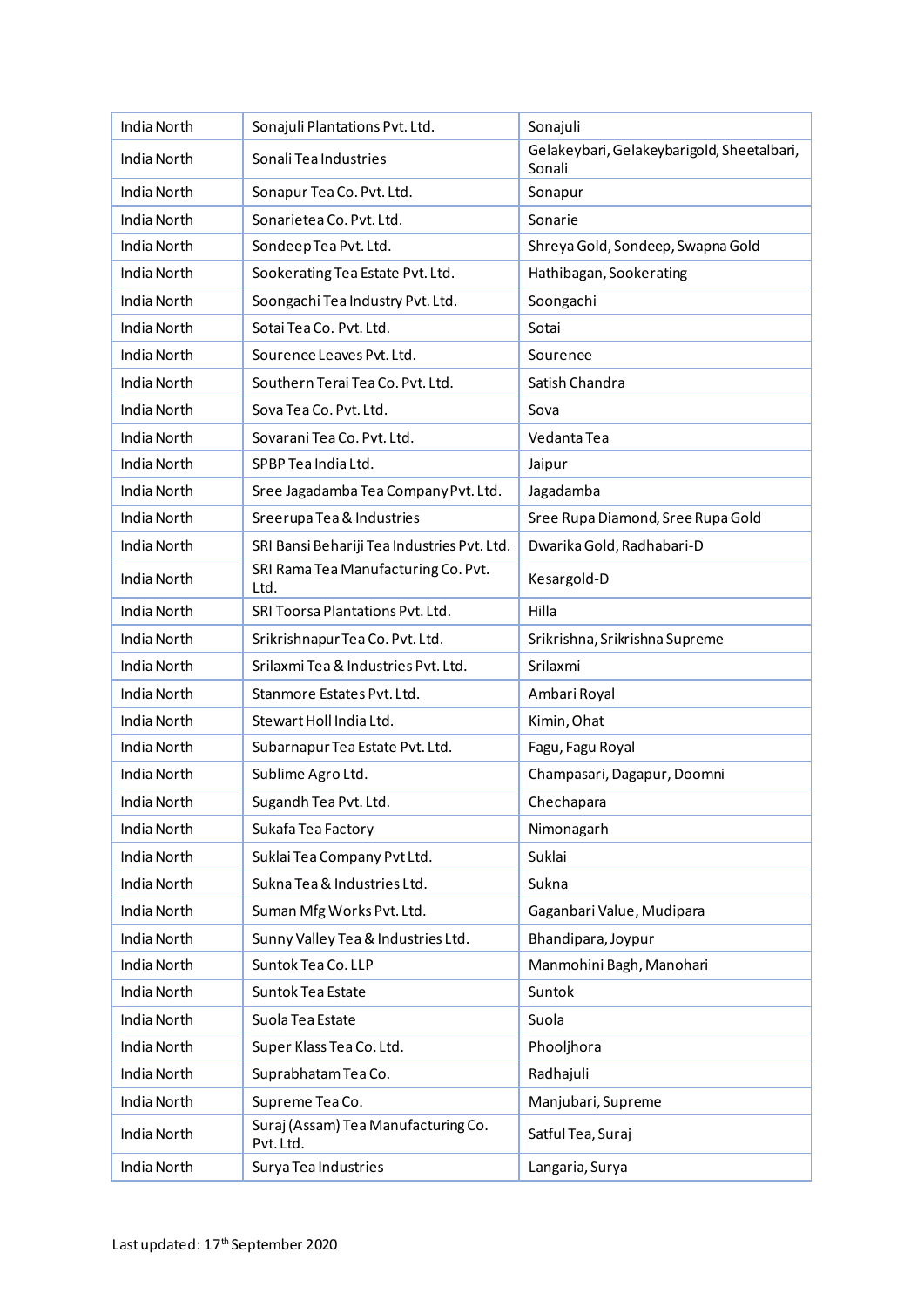| India North        | Suyash Tea Co. Pvt. Ltd.                                                 | Rupkalia                                                                                                                         |
|--------------------|--------------------------------------------------------------------------|----------------------------------------------------------------------------------------------------------------------------------|
| India North        | Swarnalaxmi Marchentile Pvt. Ltd.                                        | Jotiyakali                                                                                                                       |
| India North        | T & I Global Ltd.                                                        | Mainak Hills, Surya-D                                                                                                            |
| India North        | T C Tea & Enterprises Pvt. Ltd.                                          | Phooljhora Gold, Phooljhora Royal                                                                                                |
| India North        | T N Chowdhury Tea Estate Pvt. Ltd.                                       | Bijbari, Bijbari Gold                                                                                                            |
| India North        | T'Classic Darjeeling Pvt. Ltd.                                           | Temi                                                                                                                             |
| India North        | Tamulbari Tea Co. Pvt. Ltd.                                              | Tamulbari, Tamulbari Bh, Teemona                                                                                                 |
| <b>India North</b> | <b>Tanay Tea</b>                                                         | Morangibari, Morongibari, Tanay Tea                                                                                              |
| India North        | Tarajan Tea Co. Pvt. Ltd.                                                | Tarajan                                                                                                                          |
| India North        | Tasati Tea Ltd.                                                          | Tasati                                                                                                                           |
| India North        | Tea Promoters (India) Pvt Ltd.                                           | Putharjhora                                                                                                                      |
| India North        | Teamafco Pvt. Ltd.                                                       | Alimur, Teamafco                                                                                                                 |
| India North        | Teesta Riverview Tea Co. Pvt. Ltd.                                       | Joredighi Gold                                                                                                                   |
| <b>India North</b> | Teesta Tea Co. Pvt. Ltd.                                                 | Kalamati, Panbari                                                                                                                |
| <b>India North</b> | Teesta Valley Tea Co. Ltd.                                               | Gielle, Teesta Valley                                                                                                            |
| India North        | Tejasi Chai                                                              | Bihujan, Dikhow                                                                                                                  |
| India North        | Tejawat Tea Industries                                                   | Tejawat, Tirual Premium                                                                                                          |
| India North        | Temi tea estate, Department of<br>Commerce and Industries Govt of Sikkim | Sikkim Temi                                                                                                                      |
| India North        | Terai Dooars Tea Co. Pvt. Ltd.                                           | Luxmi Bari, Luxmibari Supreme                                                                                                    |
| India North        | Terai Tea Co. Ltd.                                                       | Ambabari, Bagdogra, Bagdogra Classic,<br>Bagdogra Gold, Karjeepara, Kharibari,<br>Kharibari Gold, Padma Bari, Padma Bari<br>Gold |
| India North        | Tezalpatty Tea Pvt. Ltd.                                                 | Tezalpatty                                                                                                                       |
| India North        | <b>Tezawat Tea industries</b>                                            | Tezawat                                                                                                                          |
| India North        | The Ahmed Tea Co. Pvt. Ltd.                                              | Diroibam                                                                                                                         |
| India North        | The All India Tea & Trading Co.                                          | Ballacherra                                                                                                                      |
| India North        | The Anandabag Tea Co. Ltd.                                               | Ananda-Bag                                                                                                                       |
| India North        | The Arya Tea Co. Ltd.                                                    | Arya                                                                                                                             |
| India North        | The Ashapur Tea Co. Ltd.                                                 | Ashapur                                                                                                                          |
| India North        | The Assam Commercial Co.                                                 | Matiapahar                                                                                                                       |
| India North        | The Belgachi Tea Co. Ltd.                                                | Belgachi, Belpur                                                                                                                 |
| India North        | The Bengal Dooars National Tea Co. Ltd.                                  | Dhowlajhora                                                                                                                      |
| India North        | The Buxa Dooars Tea Co. (India) Ltd.                                     | Kalchini, Raimatang                                                                                                              |
| India North        | The Chamong Tea Co. Ltd.                                                 | Duflating, Titabar                                                                                                               |
| India North        | The Coronation Tea Co. Ltd.                                              | Manjha                                                                                                                           |
| India North        | The Dolaguri Tea Co. Pvt. Ltd.                                           | Dolaguri                                                                                                                         |
| India North        | The Eastern Tea Estates Ltd.                                             | Lalbagh                                                                                                                          |
| India North        | The Ellenbarie Tea Co. Ltd.                                              | Ethelbari                                                                                                                        |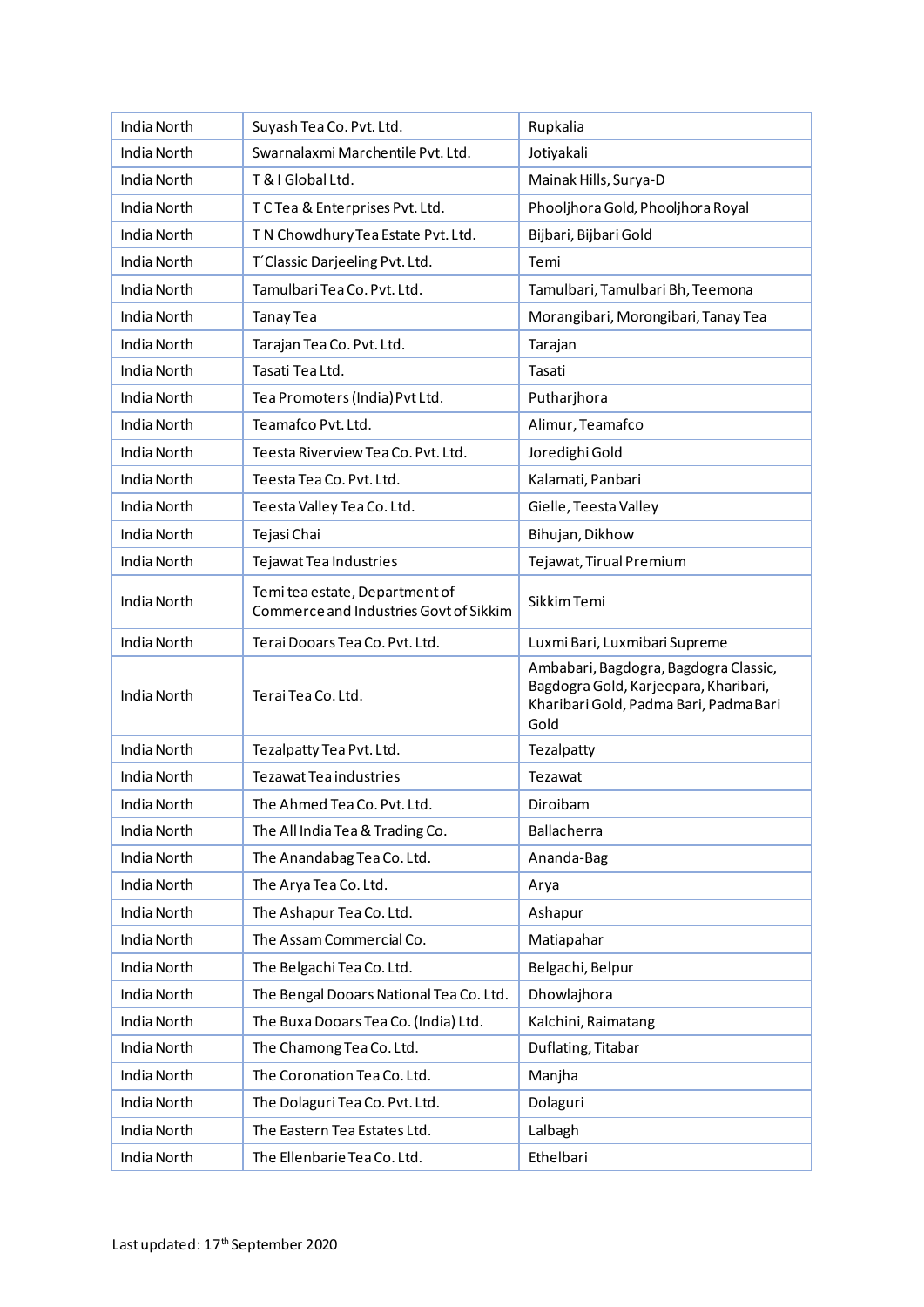| India North        | The Ethelbari Tea Co (1932) Ltd.                | Sarugaon                                                                     |
|--------------------|-------------------------------------------------|------------------------------------------------------------------------------|
| India North        | The Friends Tea Co. Ltd.                        | Kailashpur Prem                                                              |
| India North        | The Gopalpur Tea Company Ltd.                   | Gopalpur Super                                                               |
| India North        | The Grob Tea Co. Ltd.                           | Martycherra, Pathemara                                                       |
| India North        | The Jorehaut Group Ltd.                         | Bhadra, Borsapori, Garv, Lakshya,<br>Langharjan, Megh, Numalighur, Rungagora |
| India North        | The Kalyani Tea Co. Ltd.                        | Kenduguri Hi Grown                                                           |
| India North        | The Methoni Tea Co. Ltd.                        | Methoni, Siljuri                                                             |
| India North        | The North Wesstern Cachar Tea Co. Ltd.          | Silcoorie                                                                    |
| India North        | The Oodlabari Co. Ltd.                          | Oodlabari Gold, Oodlabari Supreme                                            |
| India North        | The Scottish Assam (India) Ltd.                 | Dhopatbari                                                                   |
| India North        | The Simulbarie Tea Co. (Pvt) Ltd.               | Simulbarie Gold                                                              |
| India North        | The Teloijan Tea Co. Ltd.                       | Teloijan, Teloijan Clonal                                                    |
| <b>India North</b> | Tikok Tea Co.                                   | <b>Tikok</b>                                                                 |
| India North        | <b>Timon Tea Estate</b>                         | Timon                                                                        |
| India North        | Tirrihannah Co. Ltd.                            | Tirrihannah                                                                  |
| India North        | Tirual Bortiman Tea Estates Pvt. Ltd.           | Bortimon, Tirual                                                             |
| India North        | Tongani Tea Co. Ltd.                            | Tongani                                                                      |
| India North        | Toorsa Tea Co. Pvt. Ltd.                        | Toorsa                                                                       |
| India North        | Tsangpool Tea Pvt. Ltd.                         | Beelgaon Tea, Tsangpool                                                      |
| India North        | Tulip Tea Co. Ltd.                              | Tulip                                                                        |
| India North        | <b>Tusker Associates</b>                        | Amjuli                                                                       |
| India North        | Tyroon Tea Co. Ltd.                             | Tyroon                                                                       |
| India North        | Udalguri Beverages Pvt. Ltd.                    | Udalguri, Udalguri Gold                                                      |
| India North        | Umabari Tea Co. Pvt. Ltd.                       | Umabari                                                                      |
| India North        | Umatara Tea Co.                                 | Umatara Aditya                                                               |
| India North        | Unique Tea Born Pvt. Ltd.                       | Debnagar, Tea Born                                                           |
| India North        | Unique Tea Co. Pvt. Ltd.                        | Sai Shyam                                                                    |
| India North        | Urrunabund-Bhagirathi Greenfield Real<br>Estate | Urrunabund                                                                   |
| India North        | Ushasree Tea Pvt. Ltd.                          | Devshree                                                                     |
| India North        | Uttorayon Tea Industries Pvt. Ltd.              | Harsingpur, Mahavir, Mohinipur-D, Uti<br><b>Black</b>                        |
| India North        | Varun Tea Plantations Ltd.                      | Ellenbarie, Ellenbarrie Gold                                                 |
| India North        | Vernerpur Tea Estate                            | Vernerpur                                                                    |
| India North        | Vinayak Leaf Pvt. Ltd.                          | Tatopani Supreme                                                             |
| India North        | Vishnu Tea & Industries Pvt. Ltd.               | Dullabcherra                                                                 |
| India North        | Vision Industries Pvt. Ltd.                     | Kesar, Kesar Premium, Kolabari                                               |
| India North        | Vision Tea Industries                           | Woka                                                                         |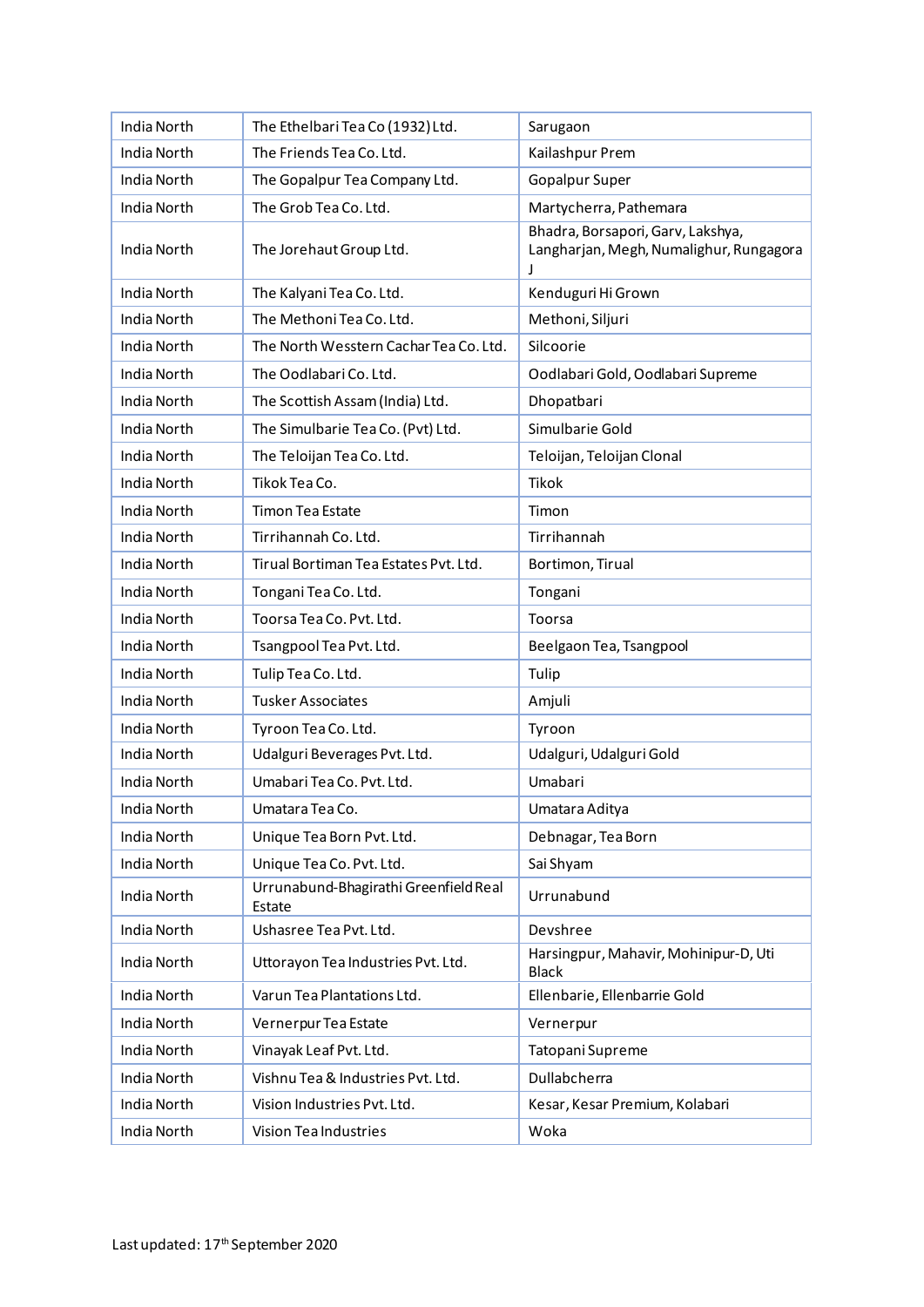| India North        | Vitco Tea & Allied Pyt. Ltd.            | Baghpookrie, Baghpookrie Premium,<br>Kadambini, Sevagram, Vitco Gold   |
|--------------------|-----------------------------------------|------------------------------------------------------------------------|
| India North        | Vohra Tea & Industries Pyt. Ltd.        | <b>Shantipur Gold</b>                                                  |
| <b>India North</b> | Vrindaban Tea & Plantations Pyt. Ltd.   | Kaira Supreme                                                          |
| India North        | Warren Tea Ltd.                         | Balijan North, Deohall, Duamara, Hatimara,<br>Sealkotee, Tara          |
| India North        | Washabarie Tea Co. Pyt. Ltd.            | Kalagaity, Washabari Tara, Washabarie                                  |
| India North        | Welcome Tea Co.                         | Kailyn, Kaizen, Wellcome                                               |
| India North        | West Bengal Manufacturing Co. Pvt. Ltd. | Tiok, Tiok W/B, Tiok W/B Clonal                                        |
| India North        | Western Conglomerate Ltd.               | Beech                                                                  |
| India North        | Winsome Tea Plantations Pvt. Ltd.       | Chandana                                                               |
| India North        | Worthy Tea Co. Pvt. Ltd.                | Worthy                                                                 |
| India South        | A.V. Thomas & Co. Ltd.                  | Avt, Carady Goody                                                      |
| India South        | Aban Tea Plantation                     | Vembanadu                                                              |
| India South        | <b>Abhirami Plantations</b>             | <b>Brooklands</b>                                                      |
| India South        | Abinaya Tea Produce Co. Pvt. Ltd.       | Laxmi Pore, Laxmipore Gold                                             |
| India South        | Aghin Agro Food Industries Pvt. Ltd.    | Thalamala Premium                                                      |
| India South        | Akshaya Tea Industries                  | Professor                                                              |
| India South        | Amko Tea Pvt. Ltd.                      | Amko, Amko Tea                                                         |
| India South        | Arthibala Tea Plantations               | Arthibala Supreme                                                      |
| India South        | Ashok Kumar Tea Factory                 | <b>Ashok Kumar Estate</b>                                              |
| India South        | Balanoor Plantations & Industries Ltd.  | Balanoor                                                               |
| India South        | Banacombai Tea Plantation Pvt. Ltd.     | Banacombai, Nanithaa Estate, Neelambari<br>Estate                      |
| India South        | Beekaad Tea Producing Co. Pvt. Ltd.     | <b>Beekaad Supreme</b>                                                 |
| India South        | Bellatti Estate Tea Factory             | Bellatti                                                               |
| India South        | Bengal Tea Factory                      | <b>Bennkal Premium</b>                                                 |
| India South        | Bengalmattam (N) Estates Tea Factory    | Bengalmattam                                                           |
| India South        | Bengalview (N) Estates Tea Factory      | Bengalview                                                             |
| India South        | Bhagawan Tea Factory                    | Bhagawan Tea, Maneck Gold                                              |
| India South        | Bharathi Tea Factory                    | Bharathi Royal                                                         |
| India South        | Bhavani Tea & Produce Co. Ltd.          | Siruvani                                                               |
| India South        | Chambala Tea Factory Pvt. Ltd.          | Chambala, Chambala [Ctc]                                               |
| India South        | <b>Chellotte Estate</b>                 | Chellotte                                                              |
| India South        | Chinnar Group                           | Vallakadavu                                                            |
| India South        | Classic Tea Factory                     | Classic                                                                |
| India South        | Craigmore Plantations Pvt. Ltd.         | Craigmore, Craigmore Clonal, Craigmore<br>Select, P. Woodlands         |
| India South        | Cross Hill Aravenu Tea Co. Pvt. Ltd.    | Cross Hill Estate, Crosshill Gold, Crosshill<br>Supreme, Morada Estate |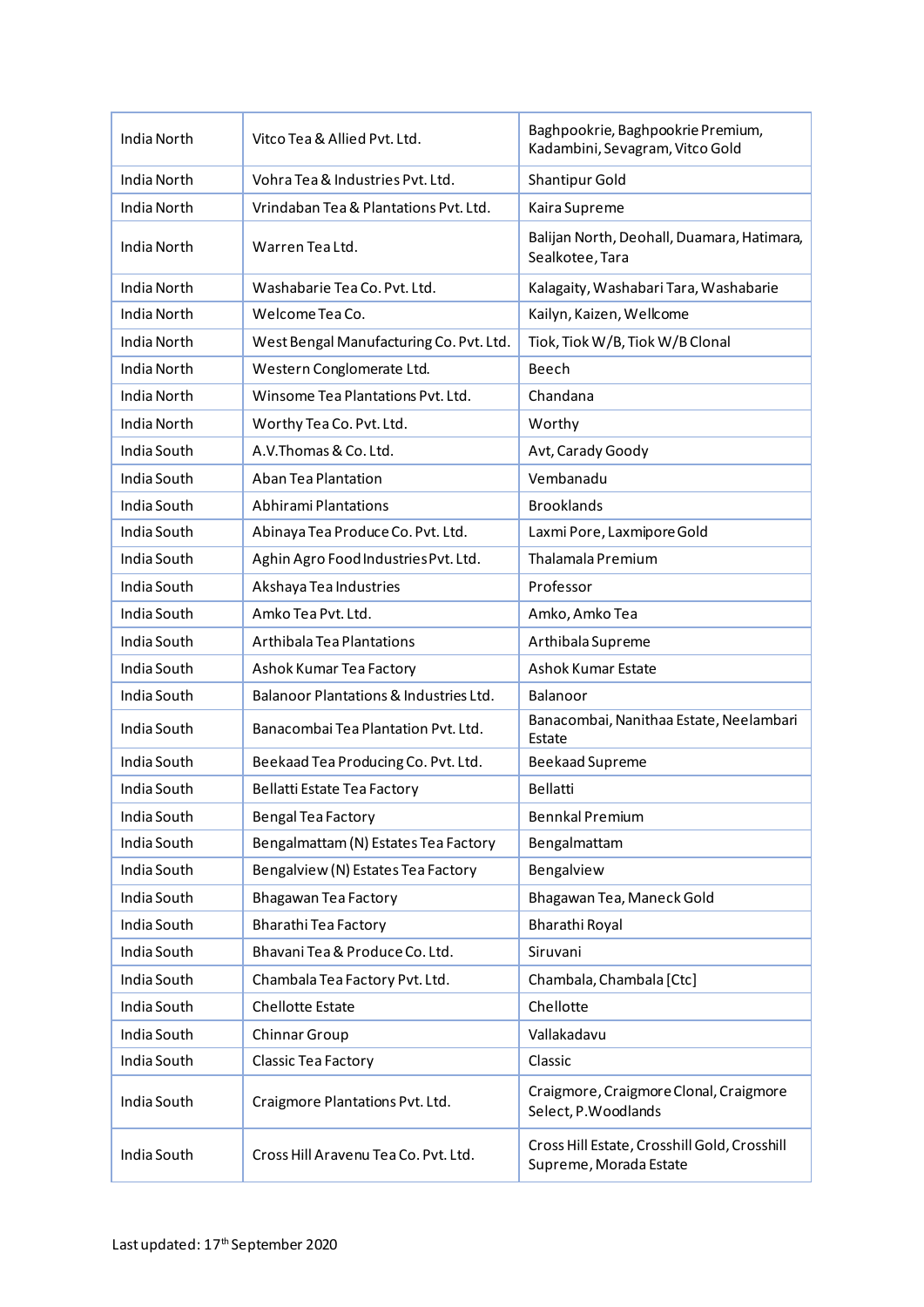| India South | Crystal enterprises                                        | Mr.T                                                                                                                                                                                                                                                                                                                                  |
|-------------|------------------------------------------------------------|---------------------------------------------------------------------------------------------------------------------------------------------------------------------------------------------------------------------------------------------------------------------------------------------------------------------------------------|
| India South | Darmona Tea Industry                                       | Darmona Supreme, Darmonagold Premium                                                                                                                                                                                                                                                                                                  |
| India South | Devon Plantations & Industries Ltd. -<br>Devon Tea Factory | Devon                                                                                                                                                                                                                                                                                                                                 |
| India South | Dhanlaakshmi Tea Co.                                       | Dhanlaakshmi Tea                                                                                                                                                                                                                                                                                                                      |
| India South | Doddakumbu Tea Factory Pvt. Ltd.                           | Ponnu Special                                                                                                                                                                                                                                                                                                                         |
| India South | Dollar Tea Industries Pvt. Ltd.                            | Dollar, Dollar Supreme                                                                                                                                                                                                                                                                                                                |
| India South | Elevumkudy Tea Co.                                         | Elevumkudy Gold                                                                                                                                                                                                                                                                                                                       |
| India South | Ella Tea Industry                                          | Ella, Ella Estate, Waver Tree                                                                                                                                                                                                                                                                                                         |
| India South | Ellithorai Tea Factory Pvt. Ltd.                           | <b>Ellithorai Estate</b>                                                                                                                                                                                                                                                                                                              |
| India South | Essen Tea Industry                                         | Vaibhav Gold                                                                                                                                                                                                                                                                                                                          |
| India South | Evelyn Tea Factory                                         | Chandak Gold                                                                                                                                                                                                                                                                                                                          |
| India South | Evergreen Tea Factory                                      | Evergreen                                                                                                                                                                                                                                                                                                                             |
| India South | Fortune Tea Industry                                       | Fortune Supreme                                                                                                                                                                                                                                                                                                                       |
| India South | Garswood Tea Produce Co.                                   | Garswood, Garswood Estate, Garswood<br>Gold, Manick Estates                                                                                                                                                                                                                                                                           |
| India South | Gee Vee Tea Industries Pvt. Ltd.                           | Fosters Tea, O'Land Estate, Palmera Estate                                                                                                                                                                                                                                                                                            |
| India South | Gemraj Plantations - Pattumudy                             | Pattumudy                                                                                                                                                                                                                                                                                                                             |
| India South | Glenmorgan Tea Estate                                      | Glenmorgan                                                                                                                                                                                                                                                                                                                            |
| India South | Glenworth Estate Ltd.                                      | Glendale, Glendale Select                                                                                                                                                                                                                                                                                                             |
| India South | Gnanam Plantation Pvt. Ltd.                                | Gnanam Tea                                                                                                                                                                                                                                                                                                                            |
| India South | Golden Dew Tea Factory                                     | Amrapali, Goldendew, Kesri Chai                                                                                                                                                                                                                                                                                                       |
| India South | Golden Hills Estates Pvt. Ltd.                             | Erinkadu, Goldenhill Supreme                                                                                                                                                                                                                                                                                                          |
| India South | Gottacombai Tea Industries                                 | Deepika, Deepika Gold, Deepika Supreme                                                                                                                                                                                                                                                                                                |
| India South | Green Buds Processing Pvt. Ltd.                            | Green Buds Gold                                                                                                                                                                                                                                                                                                                       |
| India South | <b>Green T Estate</b>                                      | <b>Green TEstate</b>                                                                                                                                                                                                                                                                                                                  |
| India South | <b>Green View Tea Industries</b>                           | Greenview Estate, Greenview Premium                                                                                                                                                                                                                                                                                                   |
| India South | Haileyburia Tea Estates Ltd.                               | Chinnar, Chinnar Premium, Semnivalley                                                                                                                                                                                                                                                                                                 |
| India South | Harrisons Malayalam Ltd.                                   | Achoor [CTC], Arrapetta, Arrapetta Gold,<br>Chundale, Chundale Premium, Goldsland,<br>Goldsland Select, Lockhart, Lockhart Gold,<br>Mayfield, Moongalaar, Moongalaar Gold,<br>Nagamallay, Pattumallay, Pattumallay<br>Gold, Sentinal Rock Gold, Sentinel Rock,<br>Surya-S, Wallardie, Wallardie Gold,<br>Wentworth, Wentworth Premium |
| India South | Havukal Tea and Produce Ltd.                               | Havukal                                                                                                                                                                                                                                                                                                                               |
| India South | High Cliff Tea Manufacturing Co. Pvt.<br>Ltd.              | High Cliff Specialit, Highcliff Supreme                                                                                                                                                                                                                                                                                               |
| India South | High land produce company limited<br>(AVT)                 | Pasuparai                                                                                                                                                                                                                                                                                                                             |
| India South | Highlands tea factory                                      | Jeevan Tea                                                                                                                                                                                                                                                                                                                            |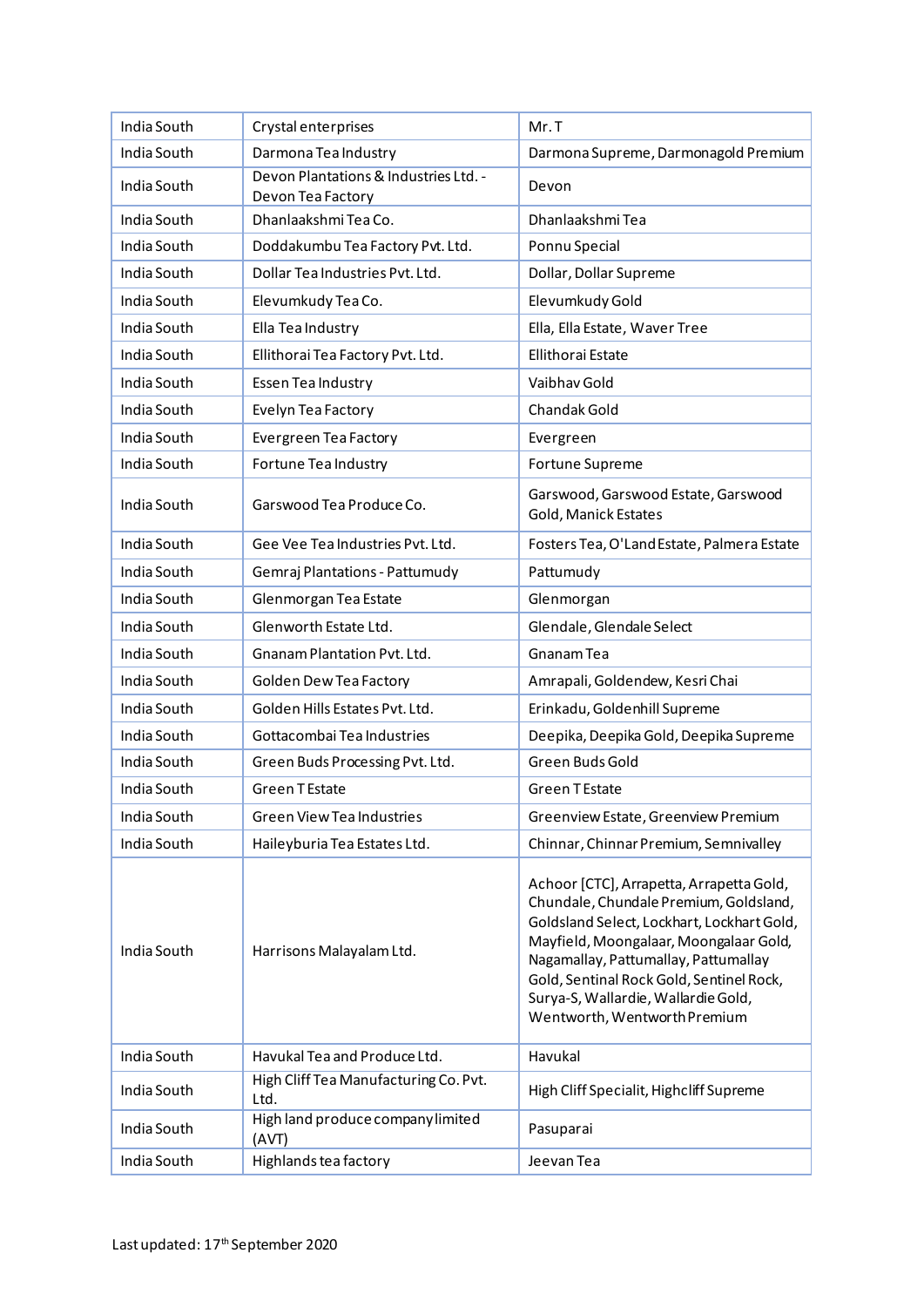| India South | Himalaya Tea Plantation                      | Himalaya Estate                                                                                                                                                                                             |
|-------------|----------------------------------------------|-------------------------------------------------------------------------------------------------------------------------------------------------------------------------------------------------------------|
| India South | Hittakkal Estate Tea Factory                 | Hittakal, Hittakal Heritage, Hittakkal Estate                                                                                                                                                               |
| India South | Hochland Plantations Pvt. Ltd.               | Lakshmikoil Gold                                                                                                                                                                                            |
| India South | Homedale Tea Factory                         | Homedale Premium, Pinewood Estate,<br>Pinewood Premium                                                                                                                                                      |
| India South | <b>HRD Tea Industries</b>                    | Hrd                                                                                                                                                                                                         |
| India South | Hubbada Tea Plantations Pyt. Ltd.            | Hubbada, Hubbada Excel                                                                                                                                                                                      |
| India South | IBS Tea Plantation Pvt. Ltd.                 | Ibs Estate, Ibs Supreme                                                                                                                                                                                     |
| India South | Jayshree Tea & Industries Ltd.               | Kallyar [Ctc]                                                                                                                                                                                               |
| India South | Joonktollee Tea & Industries Ltd.            | Goomankhan Royal, Pullikanam                                                                                                                                                                                |
| India South | Kairbetta Estates Syndicate                  | Kairbetta                                                                                                                                                                                                   |
| India South | Kanan Devan Hills Planations Ltd.            | Arivikad, Chokanad, Chundavurrai,<br>Grahamsland, Kalaar, Kanniamallay,<br>Kundaly, Letchmi, Madupatty, Madupatty<br>Premium, Rajamallay, Vagavurai,<br>Vagavurrai(Premium), Viriparai Super,<br>Yellapatty |
| India South | Kannavarai Tea Industries                    | Kannavarai, Kannavarai Classic, Kannavarai<br>Estate                                                                                                                                                        |
| India South | Karodaiya Tea Industry                       | Karodaiya Gold, Karodaiya Supreme                                                                                                                                                                           |
| India South | Kil Kotagiri Tea & Coffee Estates Co. Ltd.   | Aganad, Kilkotagiri, Tiny Premium                                                                                                                                                                           |
| India South | <b>Kodanad Estate</b>                        | Kodanaad                                                                                                                                                                                                    |
| India South | Kokkalatty Tea Industries                    | Kokkalatty Super Gol                                                                                                                                                                                        |
| India South | Konavakorai Tea Plantations                  | Delight Tea                                                                                                                                                                                                 |
| India South | Kotagiri Estate Tea (A Unit Of Vgil)         | Kotagiri Estate, Kotagiri Gold, Sonica<br>Supreme, Sonica(Nrc)                                                                                                                                              |
| India South | Langleigh Tea Enterprise Pvt. Ltd.           | Vintage                                                                                                                                                                                                     |
| India South | Limtex (India) Ltd.                          | Robroy Estate                                                                                                                                                                                               |
| India South | Mac Wood Tea Co.                             | Macwood Estate, Macwood Tea, Namshiv<br>Estate                                                                                                                                                              |
| India South | Madeswara Estates Tea Factory Pvt. Ltd.      | Madesh, MorningStar                                                                                                                                                                                         |
| India South | Mahalinga Tea Factory                        | Selamara Estate                                                                                                                                                                                             |
| India South | Malanad Co-op Tea Factory                    | Masco Tea                                                                                                                                                                                                   |
| India South | Malankara Plantations Ltd.                   | Karimtharuvi                                                                                                                                                                                                |
| India South | Mananthavady Plantations Cooperative<br>Ltd. | Priyadarshini Tea                                                                                                                                                                                           |
| India South | Maris Agro Products Private Ltd.             | Warwick                                                                                                                                                                                                     |
| India South | Matheson Bosanquet Enterprises Pvt.<br>Ltd.  | Coonoor, Parkside                                                                                                                                                                                           |
| India South | Mavukarai (N) Estate Tea Factory             | Mavukarai                                                                                                                                                                                                   |
| India South | Meedhane Tea Industries                      | Mti Gold                                                                                                                                                                                                    |
| India South | Motherland Tea Plantations Pvt. Ltd.         | Motherland                                                                                                                                                                                                  |
| India South | Nankemp Tea Industry                         | Kodaaneri Estate, Nankemp Premium                                                                                                                                                                           |
| India South | Narumukai Tea Co.                            | Narumukai, Narumukai Premium                                                                                                                                                                                |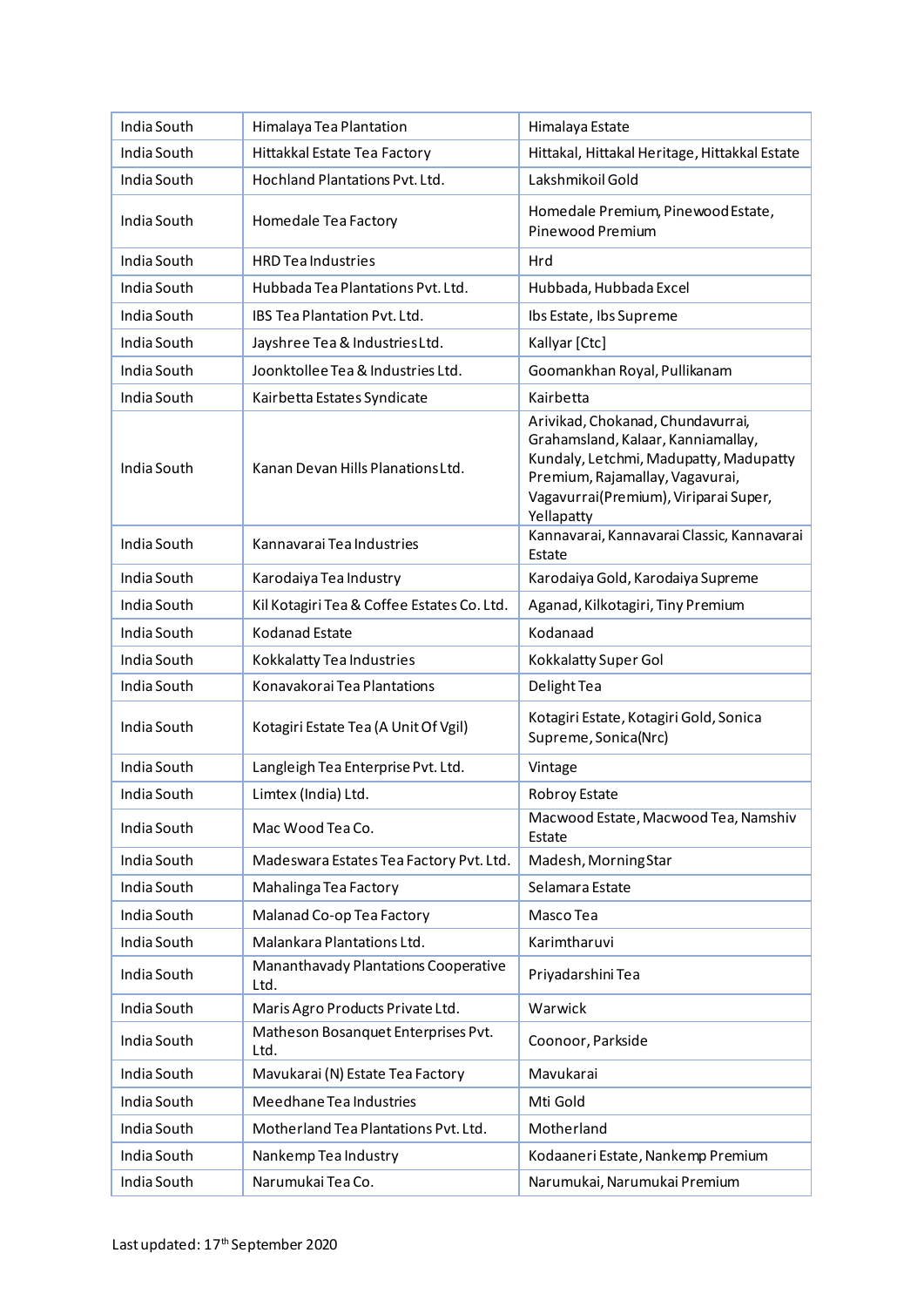| India South | National Tea Plantations Pvt. Ltd.      | Kenam Premium                                                          |
|-------------|-----------------------------------------|------------------------------------------------------------------------|
| India South | Navilkal Estate Tea Factory             | Navilkal Estate, Navilkal Gold, Navilkal Tea                           |
| India South | Neelamalai Agro Industries Ltd.         | Katary, Neelamalai, Neelamalai Tea, Sutton                             |
| India South | Nilgiri Agro Agencies Pvt. Ltd.         | Devashola                                                              |
| India South | Nilgiri Glenburn Tea Ltd.               | Nilgiri Glenburn, Nilgiri Glenburn Gold                                |
| India South | Nilgiri Mg Tea Industry                 | Maga Tea                                                               |
| India South | Nilgiri Monarch Tea Ltd.                | Nilgiri Monarch Estate, Nilgiri Monarch<br>Premium                     |
| India South | Nilgiri Tea Estates Ltd.                | Mailoor                                                                |
| India South | Nilgiri Tea Producing Co.               | Manjula Premium                                                        |
| India South | <b>Nirsan Plantations</b>               | Nirsan, Nirsan Supreme                                                 |
| India South | Niton Tea Co.                           | Sri Hari Gold (Bl)                                                     |
| India South | Nonsuch Tea Estates Ltd.                | Nonsuch                                                                |
| India South | Orange Valley Tea Industries            | Hirah Gold, Orangevalley Premium                                       |
| India South | Pandian Tea Industries                  | Corsley                                                                |
| India South | Parisons Estates & Industries Pvt. Ltd. | Cherakara, Talapoya, Tatamala                                          |
| India South | Parry Agro Industries Ltd.              | Attikunna, Carolyn, Glenfern, Kadamane,<br>Mayura, Parajuli, Strathern |
| India South | Peeramade Tea Factory                   | Peermade Premium                                                       |
| India South | Periyapeak Estates Pvt. Ltd.            | Peria Peak [Ctc]                                                       |
| India South | Pinnacle Enterprises                    | Pinnacle Tea                                                           |
| India South | Poabs Enterprises Pvt. Ltd.             | Brighton, Pasumullay                                                   |
| India South | <b>Poddar Plantations</b>               | Ripon Gold, Ripon Premium                                              |
| India South | Powsland Tea Factory                    | Powsland Supreme, Shivaani                                             |
| India South | Pramas Tea Industries                   | Blue Monte, Blue Monte Estate                                          |
| India South | Priya Tea Industries                    | Priya Premium                                                          |
| India South | Raja Plantations Pvt. Ltd.              | Raja Tea                                                               |
| India South | Rajeswari Tea Industries                | Gauraa Gold, Rajeshwari Estate                                         |
| India South | Ram Bahadur Thakur Pvt. Ltd.            | Granby                                                                 |
| India South | Rasi Tea Industry                       | Apoorva Supreme                                                        |
| India South | Richmount Tea Industries                | Richmount                                                              |
| India South | Riverdale Tea Factory                   | Riverdale Classic, Riverdale Estate,<br>Riverdale Pride                |
| India South | Riverside Tea Plantations               | Riverside, Riverside Estate                                            |
| India South | Riverwoods Tea Plantations              | <b>Jks Classic</b>                                                     |
| India South | Rock Valley Tea Industies Pvt. Ltd.     | Rockvalley, Sennamalai Gold                                            |
| India South | Rose Valley Tea Industries              | Rose Valley Premium                                                    |
| India South | Rosemount Tea Factory Pvt. Ltd.         | Ideal Gold, Rosemount Tea                                              |
| India South | Rousdonmullai Estates Pvt. Ltd.         | Rousdon, Rousdon Mullai                                                |
| India South | Royal Heritage Tea Plantations          | Royal Heritage, Royal Heritage Estate                                  |
| India South | Salisbsury Industrial Co-op Tea Factory | Salisbury Estate                                                       |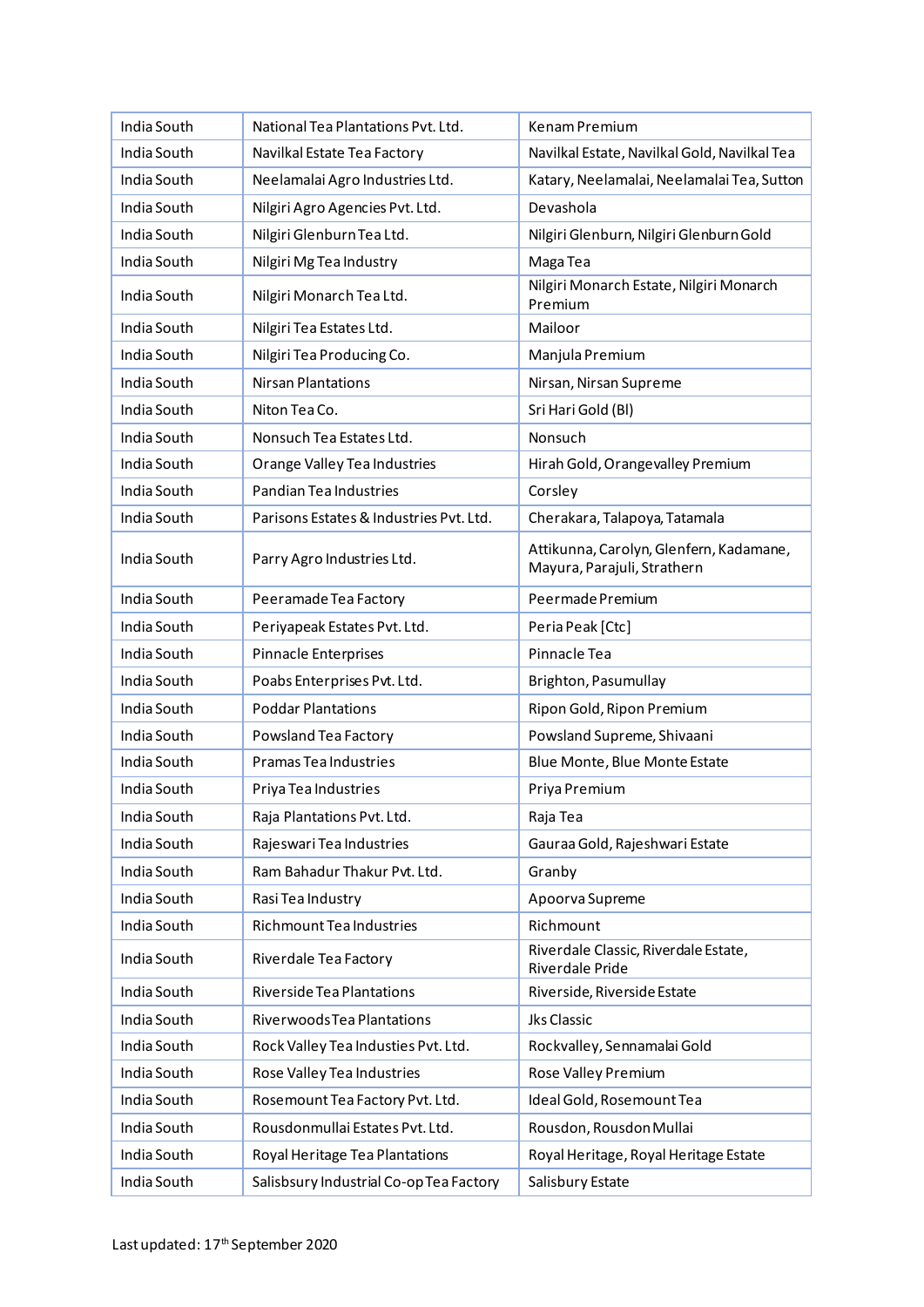| India South | Sampath Tea Industries Pvt. Ltd.    | Royal Valley, Royal Valley Premium                                                                                                                   |
|-------------|-------------------------------------|------------------------------------------------------------------------------------------------------------------------------------------------------|
| India South | Santhosh Tea Industries Pvt. Ltd.   | Aroma Estate Special, Aroma Estate<br>Supreme, Aroma Premium Gold                                                                                    |
| India South | Sathyam Tea Industries              | Sathyam Gold                                                                                                                                         |
| India South | Seethal Tea Factory                 | Gazpat Royal Supreme                                                                                                                                 |
| India South | Selva Ganapathy Tea Industries      | Selvaganapathis Premium                                                                                                                              |
| India South | Shanthi Tea Industry                | Shanthi Gold, Shanthi Premium, Shanthi<br>Supreme                                                                                                    |
| India South | Sharavana Tea Industries            | Kavilorai Estate                                                                                                                                     |
| India South | <b>Sharon Tea Industries</b>        | <b>KkTea</b>                                                                                                                                         |
| India South | Sholayar Estate Tea Factory         | Sholayar                                                                                                                                             |
| India South | Shyama & Shyam Tea Industry         | Kundah Divine Tea                                                                                                                                    |
| India South | Silent Valley Tea Factory Pvt. Ltd. | Silent Valley                                                                                                                                        |
| India South | Silver Cloud Estates Pvt. Ltd.      | <b>Silver Cloud</b>                                                                                                                                  |
| India South | Silver Valley Tea Industries        | Green Park Gold, Silvervalley Premium                                                                                                                |
| India South | Singara Nilgiri Plantations Co.     | Singara Estate                                                                                                                                       |
| India South | Siva And Siva Tea Factory           | Siva & Siva Gold                                                                                                                                     |
| India South | Siva Tea Plantation                 | Sindu Gold                                                                                                                                           |
| India South | Sivakumar Tea Industries            | Nellithorai Gold, Nellithorai Premium                                                                                                                |
| India South | Sivalinga Tea Industries            | Sivalinga Supreme                                                                                                                                    |
| India South | <b>Smart Tea Plantations</b>        | Blueberry Gold, Smart Tea                                                                                                                            |
| India South | Sogathorai Vani Vilas Estate        | Sogathorai Premium, Sogathorai Supreme                                                                                                               |
| India South | Southern Tree Farms Ltd.            | <b>Burnside</b>                                                                                                                                      |
| India South | Sreeram Tea Factory                 | Sreetea Estate                                                                                                                                       |
| India South | Sri Bathma Tea Industries           | Bathma, Bathma Excel                                                                                                                                 |
| India South | Sri Iyyan Tea Industries            | lyyan Supreme                                                                                                                                        |
| India South | Sri Jedayalinga Tea Factory         | Hiribel, Hiribel Plus                                                                                                                                |
| India South | Sri Sakthi Tea Industries           | Sree Sakthi Supreme                                                                                                                                  |
| India South | Sri Sastha Tea Factory              | Tea Boy Supreme                                                                                                                                      |
| India South | Sri Sudharsan Tea Industries        | <b>Bilva Gold</b>                                                                                                                                    |
| India South | <b>SS Tea Plantations</b>           | Srm Premium                                                                                                                                          |
| India South | Stanes Amalgamated Estates Ltd.     | Kotada                                                                                                                                               |
| India South | <b>Sterling Tea Factory</b>         | <b>Top Tea Gold</b>                                                                                                                                  |
| India South | <b>SVT Tea Factory</b>              | Hokkanad Tea, Mightea Gold                                                                                                                           |
| India South | Swamy & Swamy Plantations Pvt. Ltd. | Highfield, Highfield Estate                                                                                                                          |
| India South | Talayar Tea Company Ltd.            | Talliar                                                                                                                                              |
| India South | Tamilnadu Tea Plantation Corpn Ltd. | Cherangode Clonal, Nelliyalam,<br>Nelliyalam(Cl), Pandiar, Pandiar Clonal,<br>Quinshola Clonal, Ryan, Ryan Tea, Ryan Tea<br>Clonal, Tigerhill Clonal |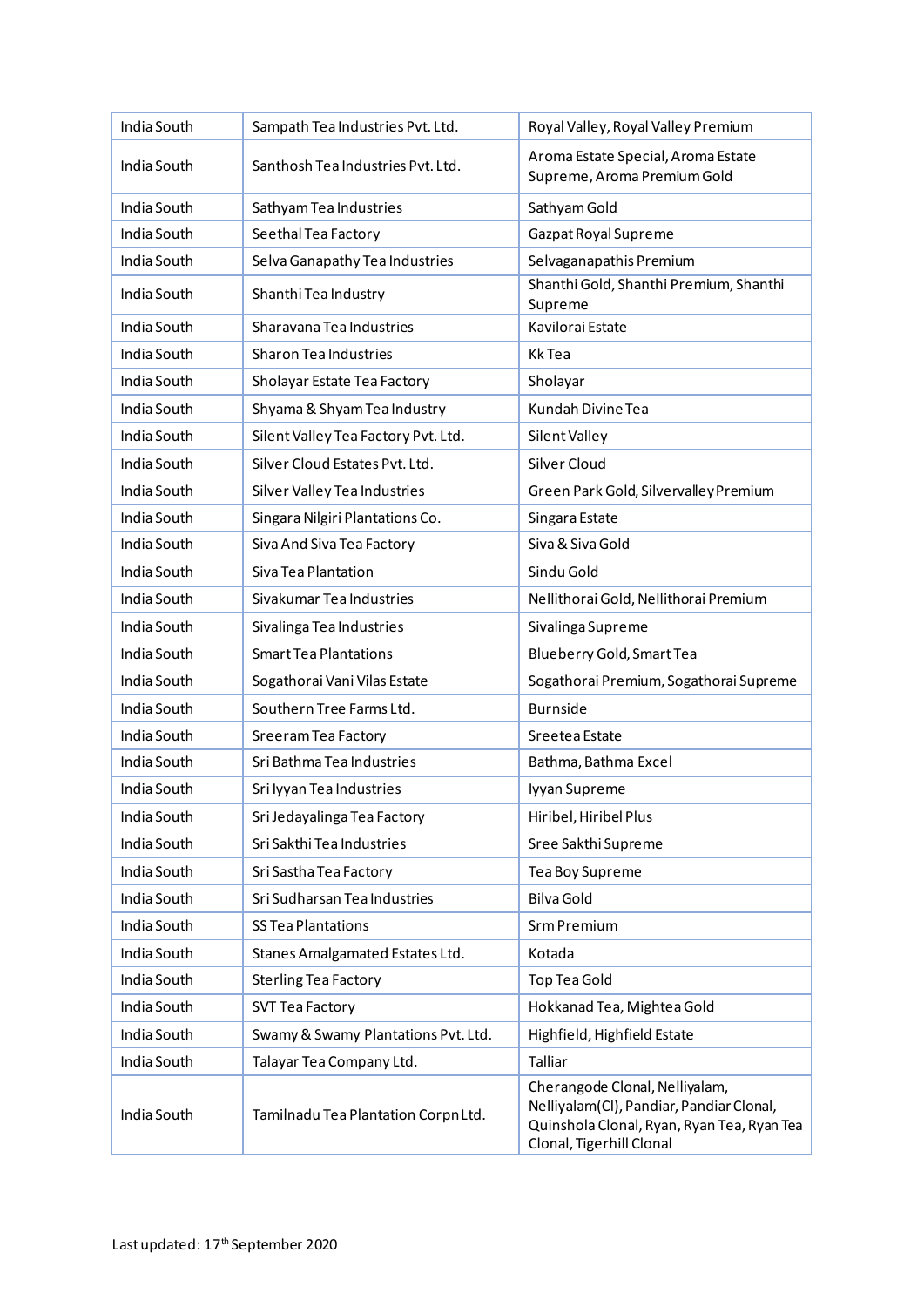| India South | Tata Coffee Ltd.                              | Bhagya, Glenlorna, Malakiparai Premium,<br>Pachaimallai, Pannimade Premium,<br>Selaliparai, Uralikal (Ctc), Uralikal Premium                                                                           |
|-------------|-----------------------------------------------|--------------------------------------------------------------------------------------------------------------------------------------------------------------------------------------------------------|
| India South | Tctea Enterprises Pvt. Ltd.                   | Kallingara Estate                                                                                                                                                                                      |
| India South | Tea Estates India Ltd.                        | Cloudland, Injipara, Manalaar, Manalaroo,<br>Monica, Sirikundra, Venniar                                                                                                                               |
| India South | Tea growers Federation                        | Glen Tea                                                                                                                                                                                               |
| India South | Tea Services India Pvt. Ltd.                  | Suprajith, Suprajith Supreme                                                                                                                                                                           |
| India South | Thankamany Service Co-op Ltd.                 | Sahya Tea                                                                                                                                                                                              |
| India South | THB Tea Plantations Pvt. Ltd.                 | Thb                                                                                                                                                                                                    |
| India South | The Bombay Burmah Trading<br>Corporation Ltd. | Anaimudi, Dunsandle, Gajam Mudi, Gajam<br>Mudi Premium, Manimuttar, Mudis<br>Supreme, Mukkotumudi, Mukottu Mudi,<br>Oothu, Thaymudi, Thaymudi Premium                                                  |
| India South | The Kurchermala Plantations Ltd.              | Kurchermala                                                                                                                                                                                            |
| India South | The Midland Rubber & Produce Co. Ltd.         | Arnakal                                                                                                                                                                                                |
| India South | The Mysore Plantations Ltd.                   | <b>Quard Hitlow</b>                                                                                                                                                                                    |
| India South | The Periakaramalai Tea & Produce Co.          | Akkamalai, Akkamalai Golden, Akkamalai<br>Premium, Anamalai Tea, Gajatollee,<br>Hathitollee, Karamalai, Karamalai<br>Premium, Nadumalai, Nadumalai Premium,<br>Peekay, Peria Gold Greentea, Vellamalai |
| India South | The Puthutotam Estates (1943) Ltd.            | Murugan, Puduthottam, Puduthottam<br>Premium                                                                                                                                                           |
| India South | The Rajagiri Rubber Produce Co. Ltd.          | Chulika Estate                                                                                                                                                                                         |
| India South | The Tropical Plantations Ltd.                 | Connemara                                                                                                                                                                                              |
| India South | The United Nilgiri Tea Estates Co. Ltd.       | Allada Valley [Ctc], Allada Valley [Orx],<br>Chamraj, Korakundah                                                                                                                                       |
| India South | The West Side Tea Co.                         | Westside Tea                                                                                                                                                                                           |
| India South | Thiashola Plantations Pvt. Ltd.               | Daverashola Premium                                                                                                                                                                                    |
| India South | Top Hill Tea Factory                          | <b>Tophill Estate</b>                                                                                                                                                                                  |
| India South | Tyford Tea Ltd.                               | Tyford                                                                                                                                                                                                 |
| India South | Varuni Tea Co.                                | Varuni Tea                                                                                                                                                                                             |
| India South | Velmurugan Tea Plantations                    | Velmurugan                                                                                                                                                                                             |
| India South | Venkatramana Tea Factory Pvt. Ltd.            | Venkatramana Gold                                                                                                                                                                                      |
| India South | Vigneshwar Estate Tea Factory                 | Vighneshwar Premium, Vigneshwar Estate,<br>Vigneshwargold                                                                                                                                              |
| India South | Vijay Kumar Tea Industries                    | Edassery Supreme, Long Woods, Yovika<br>Tea                                                                                                                                                            |
| India South | Waterfall Estate Pvt. Ltd.                    | <b>Waterfall Amrit</b>                                                                                                                                                                                 |
| India South | Wayanad Agro Movement Tea Co. Ltd.            | Wam Tea Premium                                                                                                                                                                                        |
| India South | Woodbriar Estate Ltd.                         | Sussex, Woodbriar                                                                                                                                                                                      |
| India South | Woodbridge Tea Factory                        | Woodbridge Estate                                                                                                                                                                                      |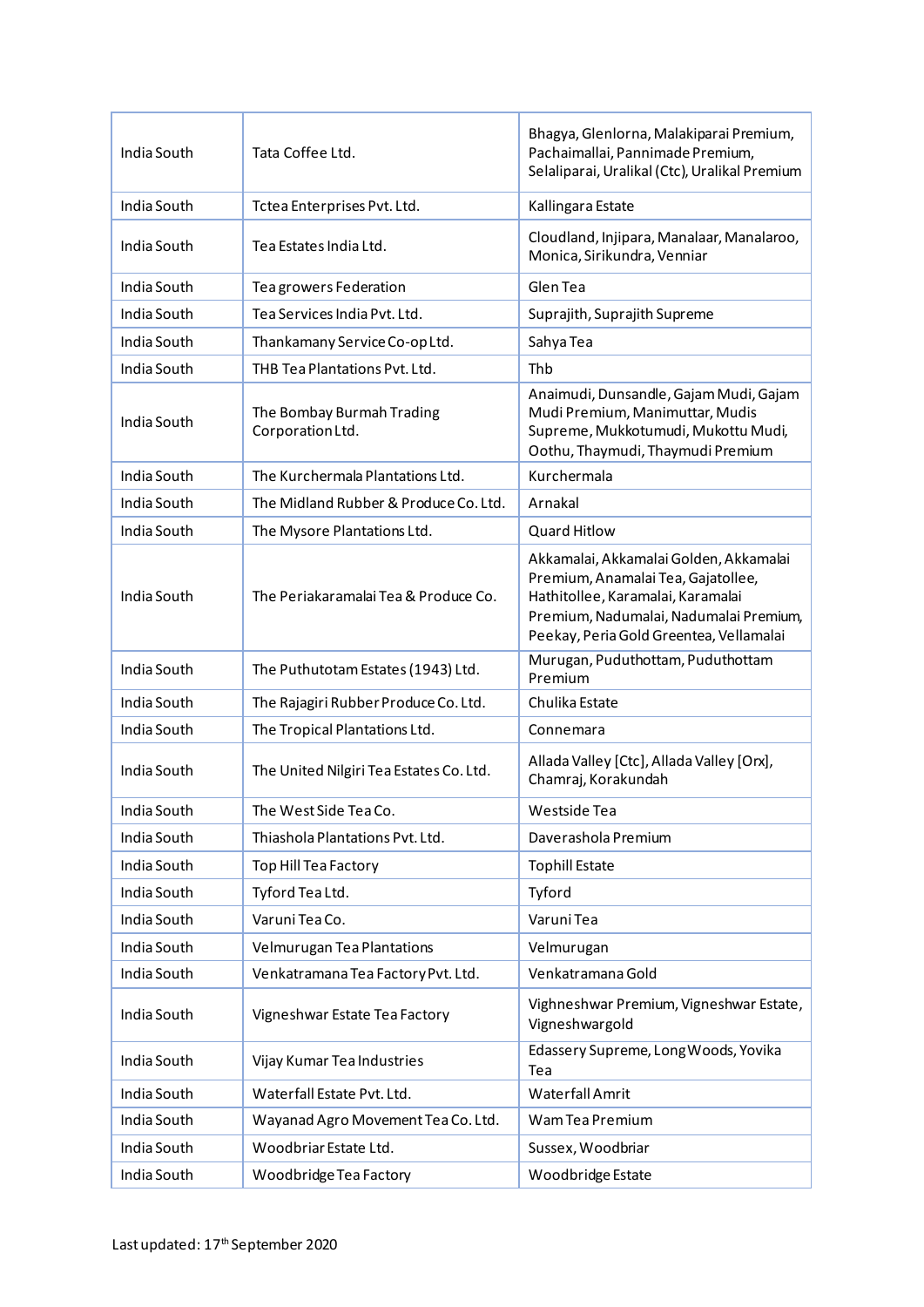| India South | Yasodha Tea Industries                  | Yasodha Tea                                                                                                                                                                                                                                                      |
|-------------|-----------------------------------------|------------------------------------------------------------------------------------------------------------------------------------------------------------------------------------------------------------------------------------------------------------------|
| India South | Yuvaraj Tea Mfg Co. Pvt. Ltd.           | Yuvaraj                                                                                                                                                                                                                                                          |
| Indonesia   | <b>CV Prima</b>                         | Parakanlima                                                                                                                                                                                                                                                      |
| Indonesia   | PT Indoglobal Galang Pamitra            | Bedakah, Ciseureuh                                                                                                                                                                                                                                               |
| Indonesia   | PT Kabepe Chakra                        | Chakra, Dewata, G Kencana, Kabawetan,<br>Megawati, N Kanaan                                                                                                                                                                                                      |
| Indonesia   | PT Melania Indonesia                    | Melania                                                                                                                                                                                                                                                          |
| Indonesia   | PT Natrindo Surya Prima                 | <b>Gunung Titiran</b>                                                                                                                                                                                                                                            |
| Indonesia   | PT Pagilaran                            | Jatilawang, Kaliboja, Pagilaran                                                                                                                                                                                                                                  |
| Indonesia   | PT Perkebunan Nusantara IV (Persero)    | Bah Butong, Tobasari                                                                                                                                                                                                                                             |
| Indonesia   | PT Perkebunan Nusantara IX (Persero)    | Kaligua, Semugih                                                                                                                                                                                                                                                 |
| Indonesia   | PT Perkebunan Nusantara VI (Persero)    | Danau Kembar, Kayu Aro                                                                                                                                                                                                                                           |
| Indonesia   | PT Perkebunan Nusantara VIII (Persero)  | Arum, Arumsari, Ciater, Cisaruni, Dayeuh<br>Manggung, Goalpara, Kertamanah,<br>Kondang, Malabar, Montaya, Panglejar,<br>Papandayan, Pasir Malang, Ps Nangka,<br>Purbawindu, Rancabolang, Santosa, Sedep,<br>Sinumbra, Sperata, Taloon, Tanawattee,<br>Walini     |
| Indonesia   | PT Perkebunan Nusantara XII (Persero)   | Kamar Tengah, Sirah Kencong, Wonosari                                                                                                                                                                                                                            |
| Indonesia   | PT Perkebunan Tambi                     | Tambi                                                                                                                                                                                                                                                            |
| Indonesia   | PT Pucuk Mas Tiga Daun                  | <b>Pucuk Mas</b>                                                                                                                                                                                                                                                 |
| Indonesia   | PT Sasana Cipta Mandiri (Trader)        | Surangga                                                                                                                                                                                                                                                         |
| Indonesia   | PT Trijasa Prima International (Trader) | Patuahwattee, Trijasa                                                                                                                                                                                                                                            |
| Japan       | Aiya Co. Ltd.                           | Kagoshima                                                                                                                                                                                                                                                        |
| Japan       | Marumatsu Tea Co., Ltd.                 | Kakegawa, Shizuoka prefecture (Farmer<br>Matsushita), Kirishima, Kagoshima<br>prefecture (Farmer Nishi), Shibushi,<br>Kagoshima prefecture (Farmer Onizuka),<br>Takaoka, Miyazaki prefecture (Farmer<br>Koura), Tenryu, Shizuoka prefecture<br>(Farmer Hasegawa) |
| Japan       | Maruyama Tea Products                   | Soo                                                                                                                                                                                                                                                              |
| Kenya       | Chebango EPZ Tea Company Ltd.           | Chebango                                                                                                                                                                                                                                                         |
| Kenya       | DL Teas Kapchebet                       | DL Kapchebet                                                                                                                                                                                                                                                     |
| Kenya       | DL Teas Koisagat                        | DL Koisagat, DL Teas                                                                                                                                                                                                                                             |
| Kenya       | Eastern Produce Kenya Ltd.              | Chemomi, Kamarya, Kepchomo, Kipkoimet,<br>Sitoi, Sokot                                                                                                                                                                                                           |
| Kenya       | Elgon Tea amd Coffee Ltd.               | Elgon                                                                                                                                                                                                                                                            |
| Kenya       | Emrok Tea Factory                       | Emrok                                                                                                                                                                                                                                                            |
| Kenya       | Evergreen Tea Factory Ltd.              | Manaret                                                                                                                                                                                                                                                          |
| Kenya       | James Finlay limited (Kenya) Ltd.       | Bondet, Chemamul, Kapsongoi, Masingi,<br>Matuta, Milima, Sisiba, Tiluet                                                                                                                                                                                          |
| Kenya       | Kabianga Tea Factory Ltd.               | Cupatea, Kabianga                                                                                                                                                                                                                                                |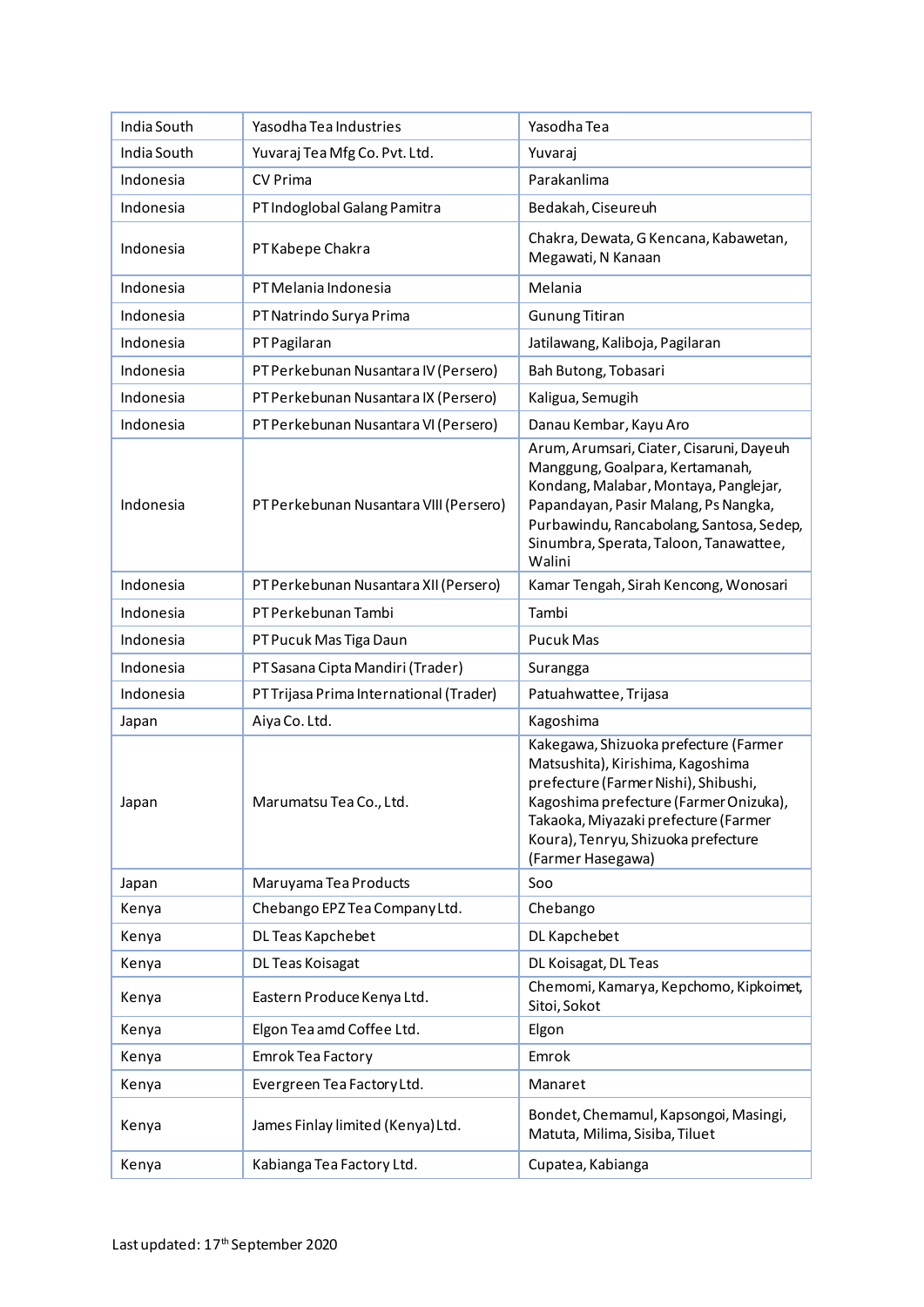| Kenya  | Kaisugu Ltd.                                      | Kaisugu, Saptet                                                                                                                                                                                                                                                                                                                                                                                                                                                                                                                                                                                                                                |
|--------|---------------------------------------------------|------------------------------------------------------------------------------------------------------------------------------------------------------------------------------------------------------------------------------------------------------------------------------------------------------------------------------------------------------------------------------------------------------------------------------------------------------------------------------------------------------------------------------------------------------------------------------------------------------------------------------------------------|
| Kenya  | Kapchebet Tea factory Ltd.                        | Chim Chim, Kapchebet                                                                                                                                                                                                                                                                                                                                                                                                                                                                                                                                                                                                                           |
| Kenya  | Karirana Estates Ltd.                             | Karirana                                                                                                                                                                                                                                                                                                                                                                                                                                                                                                                                                                                                                                       |
| Kenya  | Kenya Tea Development Agency Ltd.                 | Boito, Chebut, Chelal, Chinga, Eberege,<br>Gachege, Gathuthi, Gatunguru, Gianchore,<br>Githambo, Githongo, Igembe, Ikumbi,<br>Imenti, Iriaini, Itumbe, Kagwe, Kambaa,<br>Kangaita, Kanyenya, Kanyenyaini, Kapkatet,<br>Kapko, Kapsara, Kapset, Kaptumo, Kebirigo,<br>Kiegoi, Kimunye, Kinoro, Kionyo, Kiru,<br>Kobel, Litein, Makomboki, Mataara, Michi,<br>Michimikuru, Mogogo, Mokama, Momul,<br>Motigo, Mudete, Mungania, Mununga,<br>Mwamu, Ndarugu, Ndima, Nduti, Ngere,<br>Njunu, Nyamache, Nyankoba, Ogembo,<br>Oleng, Ragati, Rorok, Rukuriri, Sang'anyi,<br>Siongo, Tebesonik, Tegat, Theta, Thumaita,<br>Tirgaga, Tombe, Toror, Weru |
| Kenya  | Kibwari PLC                                       | Kibwari, Toiyoi                                                                                                                                                                                                                                                                                                                                                                                                                                                                                                                                                                                                                                |
| Kenya  | Kipkebe Ltd.                                      | Keritor, Kipkebe, Kiptenden, Magura,<br>Sakawa                                                                                                                                                                                                                                                                                                                                                                                                                                                                                                                                                                                                 |
| Kenya  | Kipsigis Highlands                                | Tea-Max Fresh                                                                                                                                                                                                                                                                                                                                                                                                                                                                                                                                                                                                                                  |
| Kenya  | Kiptagich Tea Estate                              | Kiptagich, Tinet                                                                                                                                                                                                                                                                                                                                                                                                                                                                                                                                                                                                                               |
| Kenya  | Kuresoi Tea Factory Ltd.                          | Setyon                                                                                                                                                                                                                                                                                                                                                                                                                                                                                                                                                                                                                                         |
| Kenya  | Mau Tea Multipurpose Co-operative<br>Society Ltd. | Tilya                                                                                                                                                                                                                                                                                                                                                                                                                                                                                                                                                                                                                                          |
| Kenya  | Mbogo Valley Tea Factory                          | Kombe, Mbogo                                                                                                                                                                                                                                                                                                                                                                                                                                                                                                                                                                                                                                   |
| Kenya  | Mogeni Tea Factory Ltd.                           | Mogeni, Nyarinda                                                                                                                                                                                                                                                                                                                                                                                                                                                                                                                                                                                                                               |
| Kenya  | Nandi Tea Estates Ltd.                            | Mokong, Reyna, Taito                                                                                                                                                                                                                                                                                                                                                                                                                                                                                                                                                                                                                           |
| Kenya  | Ndarawetta Tea Factory Ltd.                       | Ndarawetta                                                                                                                                                                                                                                                                                                                                                                                                                                                                                                                                                                                                                                     |
| Kenya  | Ngorongo Tea Factory Ltd.                         | Ngorongo                                                                                                                                                                                                                                                                                                                                                                                                                                                                                                                                                                                                                                       |
| Kenya  | Nyayo Tea Zones Devt. Corporation                 | Kipchabo                                                                                                                                                                                                                                                                                                                                                                                                                                                                                                                                                                                                                                       |
| Kenya  | Siomo Tea Factory (EPZ) Ltd.                      | Siomo                                                                                                                                                                                                                                                                                                                                                                                                                                                                                                                                                                                                                                          |
| Kenya  | Siret Tea Company                                 | Siret                                                                                                                                                                                                                                                                                                                                                                                                                                                                                                                                                                                                                                          |
| Kenya  | Sisibo Tea Factory                                | Kipsinende                                                                                                                                                                                                                                                                                                                                                                                                                                                                                                                                                                                                                                     |
| Kenya  | Sotik Highlands Tea Estates Ltd.                  | Kelunet, Mettarora                                                                                                                                                                                                                                                                                                                                                                                                                                                                                                                                                                                                                             |
| Kenya  | Sotik Tea Company Ltd.                            | Arroket, Lelagoin                                                                                                                                                                                                                                                                                                                                                                                                                                                                                                                                                                                                                              |
| Kenya  | Unilever Tea Kenya Ltd.                           | Brooke, Cheboswa, Chelimo, Hulk, Jamji,<br>Kapgwen, Kaptien, Kericho, Kimugu, Kitoi,<br>Koiwa, Koruma, Mabroukie, Ngoina,<br>Rwaka, Sambret, Tagabi, Tungor                                                                                                                                                                                                                                                                                                                                                                                                                                                                                    |
| Kenya  | Williamson Tea KenyaLtd.                          | Changoi, Kaimosi, Kapchorua, Tinderet                                                                                                                                                                                                                                                                                                                                                                                                                                                                                                                                                                                                          |
| Malawi | Conforzi Plantations Ltd.                         | Mboma                                                                                                                                                                                                                                                                                                                                                                                                                                                                                                                                                                                                                                          |
| Malawi | Eastern Produce Malawi Ltd.                       | Chisambo, Esperanza, Kasembereka,<br>Lauderdale, Likanga, Limbuli, Makwasa,<br>Mini Mini, Ruo                                                                                                                                                                                                                                                                                                                                                                                                                                                                                                                                                  |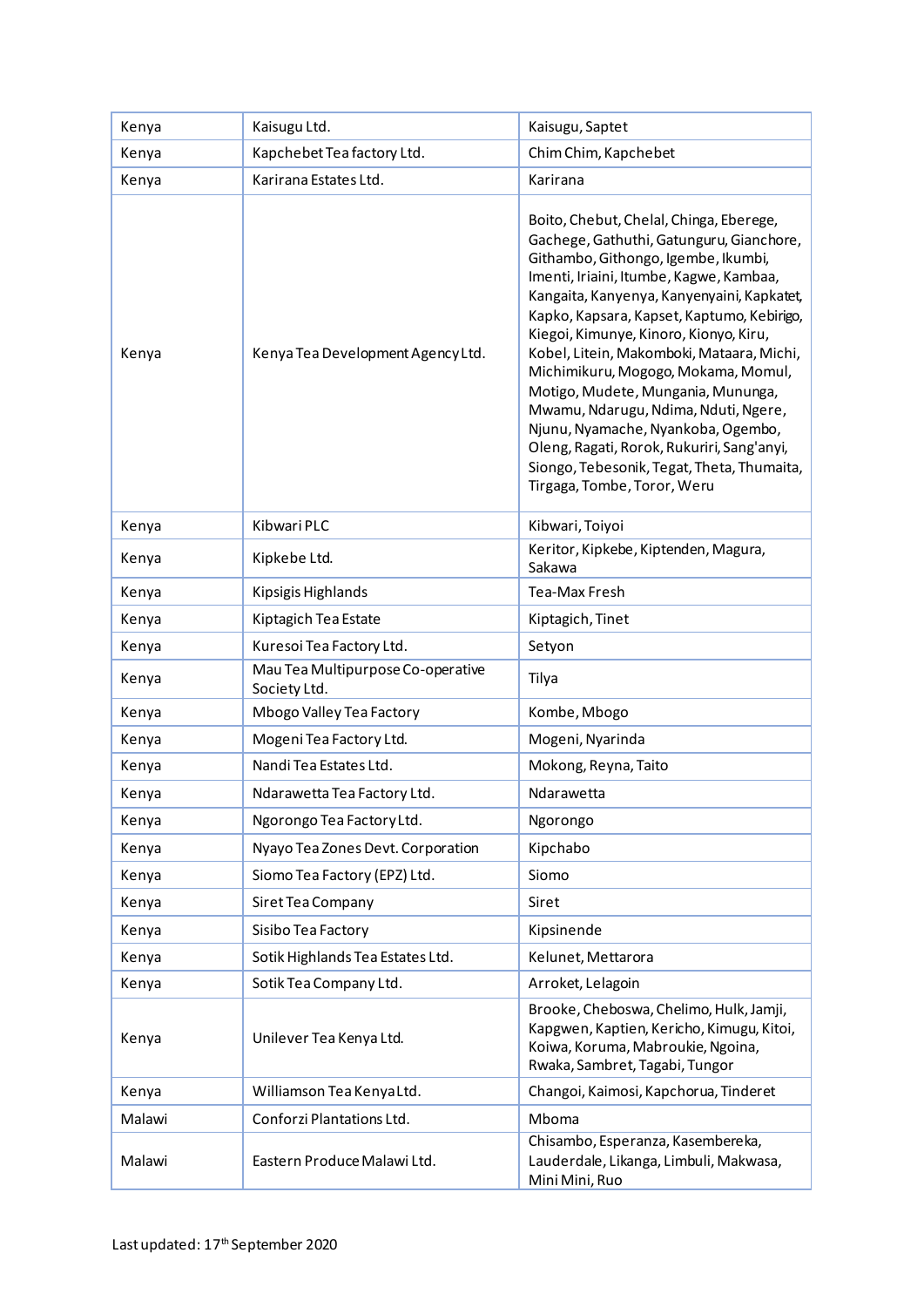| Malawi       | Kawalazi Estate Company Ltd.         | Kavuzi                                                                                                                                                                                                                           |
|--------------|--------------------------------------|----------------------------------------------------------------------------------------------------------------------------------------------------------------------------------------------------------------------------------|
| Malawi       | Lujeri Tea Estates Ltd.              | Bloomfield, Lujeri, Nchima, Sayama                                                                                                                                                                                               |
| Malawi       | Makandi Tea & Coffee Estates Ltd.    | Chisunga                                                                                                                                                                                                                         |
| Malawi       | Naming'omba Tea Estates Ltd.         | Naming'Omba                                                                                                                                                                                                                      |
| Malawi       | Satemwa Tea Estates Ltd.             | Satemwa                                                                                                                                                                                                                          |
| Nepal        | Accord India International Pvt. Ltd. | Antuvalley, Arubote Tea, Blue Hill, Fikkal<br>Ilam, Ganesh Himal, Himalayan Bliss,<br>Kanyam, Kerabari, Mechi Valley, Panch<br>Valley, Sagarmata Chiya, Sakhira, Sakura,<br>Shree Antu, Sunmai Tea, Tara Chiyabari,<br>Trishakti |
| Nepal        | Reliance Tea Industries Pvt. Ltd.    | Shikhar                                                                                                                                                                                                                          |
| Rwanda       | Gisovu Tea Company Ltd.              | Gisovu                                                                                                                                                                                                                           |
| Rwanda       | Karongi Tea Factory Ltd.             | Karongi                                                                                                                                                                                                                          |
| Rwanda       | Mulindi Tea Company Ltd.             | Mulindi                                                                                                                                                                                                                          |
| Rwanda       | Nshili Kivu Tea Factory              | Nshili Kivu                                                                                                                                                                                                                      |
| Rwanda       | Pfunda Tea Co. Ltd.                  | Pfunda                                                                                                                                                                                                                           |
| Rwanda       | Rwanda Mountain Tea Ltd.             | Gatare, Gisakura, Kitabi, Mata, Nyabihu,<br>Rubaya, Rustiro, Rutsiro                                                                                                                                                             |
| Rwanda       | Shagasha Tea Company Ltd.            | Shagasha                                                                                                                                                                                                                         |
| Rwanda       | Sorwathe Tea Estate                  | Cyohoha, Rukeri                                                                                                                                                                                                                  |
| South Africa | Magwa Tea Estate                     | Magwa                                                                                                                                                                                                                            |
| South Africa | Majola Tea Estate                    | Majola                                                                                                                                                                                                                           |
| South Africa | Tshivhase Tea Estate                 | Tshivhase                                                                                                                                                                                                                        |
| South Korea  | Amore Pacific                        | Seogwang tea                                                                                                                                                                                                                     |
| Sri Lanka    | Adams View Tea Factory               | <b>Adams View</b>                                                                                                                                                                                                                |
| Sri Lanka    | Agalawatte Plantations Ltd.          | Labookelle, Tymawr                                                                                                                                                                                                               |
| Sri Lanka    | Agarapatana Plantations PLC          | Agra Ouvah, Albion, Bandaraeliya,<br>Clydesdale, Diyagama East, Diyagama<br>West, Hauteville, Kelliebedde, Nayabedde,<br>Pitaratmalie, Waverley                                                                                  |
| Sri Lanka    | Andaradeniya Group of Companies      | Andaradeniya, Andaradeniya Super,<br>Fortune, New Batuwangala, Porowagama,<br>Waulugala Group                                                                                                                                    |
| Sri Lanka    | Anura Shantha Wannige                | Nilgiri                                                                                                                                                                                                                          |
| Sri Lanka    | Berubeula Tea Factory                | Berubeula                                                                                                                                                                                                                        |
| Sri Lanka    | Bogawantalawa Tea Estates Pvt. Ltd.  | Bogawantalawa, Bogawanthalawa,<br>Bridwell, Campion, Fetteresso, Kotiyagalla,<br>Lethenty, Loinorn, Norwood, Wanarajah                                                                                                           |
| Sri Lanka    | Ceciliyan Associated Pvt. Ltd.       | Ceciliyan                                                                                                                                                                                                                        |
| Sri Lanka    | Cee Tea Hills Tea Factory Pvt. Ltd.  | Cee Tee Hills                                                                                                                                                                                                                    |
| Sri Lanka    | Cooroondoowatte Tea Factory          | Cooroondoowatte                                                                                                                                                                                                                  |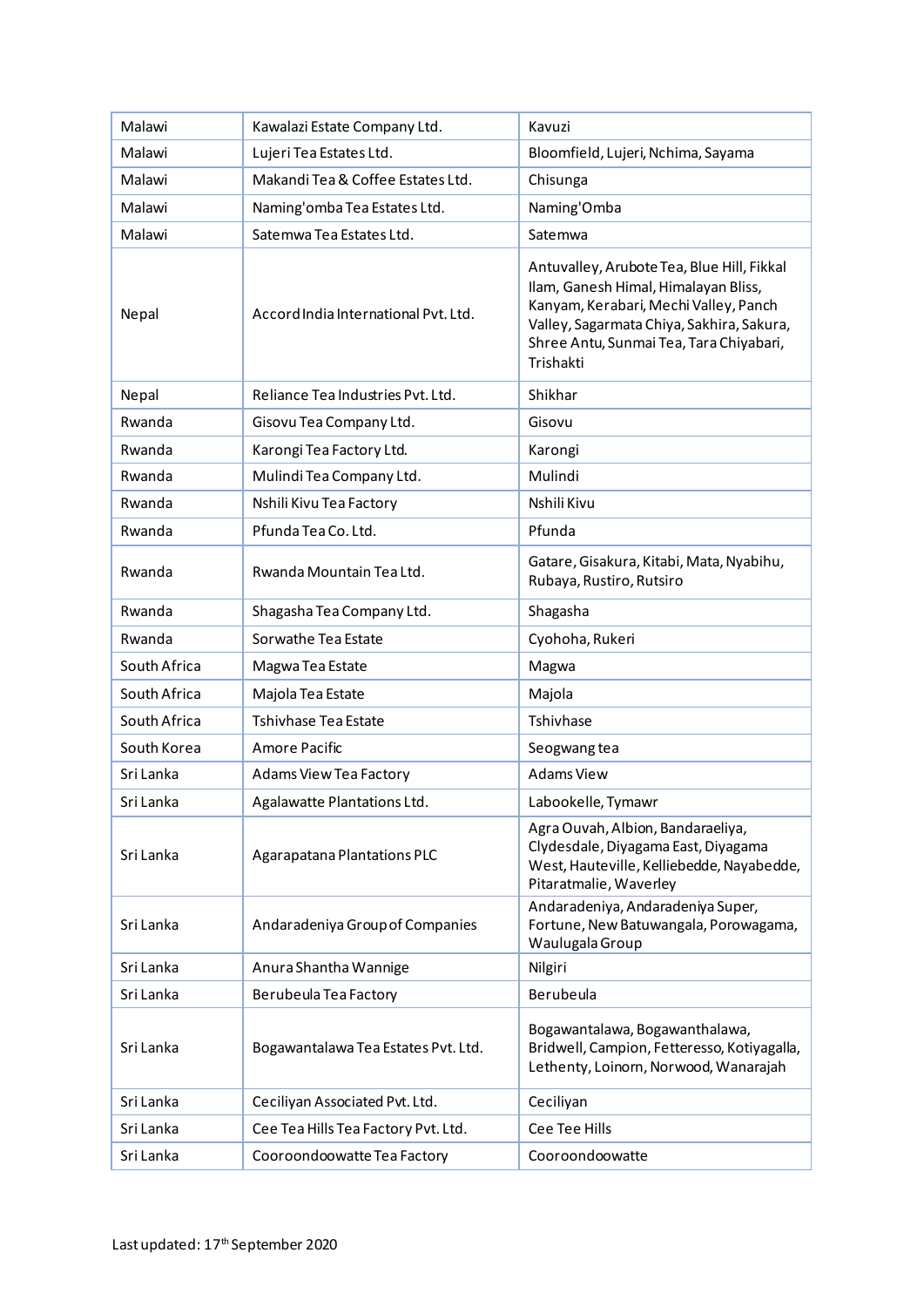| Sri Lanka | Dampahala Tea Company Pvt. Ltd.              | Dampahala                                                                                                                                     |
|-----------|----------------------------------------------|-----------------------------------------------------------------------------------------------------------------------------------------------|
| Sri Lanka | Elpitiya Plantations PLC                     | Dunsinane, Kaipoogalla, Nayapane, New<br>Meddecombra, New Peacock, Sheen                                                                      |
| Sri Lanka | Ever Green Group                             | Brombil, Golden Garden, Kanneliya,<br>Katandola, Panangala, Thundola Ella,<br>Wathurawila                                                     |
| Sri Lanka | Geekiyanahena Tea Factory                    | Nawagamuwehena                                                                                                                                |
| Sri Lanka | Green House Plantation (Pvt) Ltd.            | <b>Green House</b>                                                                                                                            |
| Sri Lanka | Gunawardena Tea Factory                      | Gunawardena                                                                                                                                   |
| Sri Lanka | Halpewatta Uva Tea Factory                   | Halpewatte Uva                                                                                                                                |
| Sri Lanka | Hapugasthenna Plantations Ltd.               | Adawatte, Demodera, Duckwari,<br>Hapugastenna, Hatherleigh, Hopewell,<br>New Galbode, Oodoowerre, Shawlands                                   |
| Sri Lanka | Harangala Group                              | Harangalla, New Hopewell                                                                                                                      |
| Sri Lanka | <b>Hatton Plantations PLC</b>                | Adisham, Carolina Ctc, East Fassifern,<br>Florence, Henfold, Kenilworth, Shannon,<br>Strathdon, Talangaha, Tangakelle, Vellai<br>Oya, Waltrim |
| Sri Lanka | <b>Horana Plantations PLC</b>                | Alton, Bambrakelly, Eildon Hall, Gouravilla,<br>Stockholm                                                                                     |
| Sri Lanka | Kahawatta Plantations PLC                    | Craighead, Endane Special, Opata Special,<br>Queensberry, Rilagala, Windsorforest                                                             |
| Sri Lanka | Kalubowitiyana Tea Factory Ltd.              | Kalubowitiyana                                                                                                                                |
| Sri Lanka | KDU Group                                    | Kuttapitiya Super, Nilvin Super, Peak View                                                                                                    |
| Sri Lanka | Kehelwala Tea Factory                        | Kehelwela                                                                                                                                     |
| Sri Lanka | Kelani Valley Plantations PLC                | Annfield, Fordyce, Ingestre, Inverness,<br>Kelani, Lovers Leap, Mahagastotte,<br>Nuwara-Eliya, Robgill, Tillyrie                              |
| Sri Lanka | Kotagala Plantations PLC                     | Craigie Lea, Drayton, Forest Creek, Imagira,<br>Mayfield, Mount Vernon, Mount Vernon<br>Ctc, St. Andrews, Stonycliff, Yuillefield             |
| Sri Lanka | Liyonta Tea Factory Management (Pvt)<br>Ltd. | Liyonta                                                                                                                                       |
| Sri Lanka | Madulsima Plantations Ltd.                   | Kew, Kirkoswald, Theresia                                                                                                                     |
| Sri Lanka | Malwatte Valley Plantations PLC              | Aislaby, Dickwella, Narangala Super, Sarnia<br>Plaiderie, St. James                                                                           |
| Sri Lanka | Maskeliya Plantations PLC                    | Brunswick, Craig, Glentilt, Glenugie,<br>Laxapana, Mocha, Moray, Mousakellie, St.<br>Clair, Strathspey, Talawakelle, Troup                    |
| Sri Lanka | Morawakkorale Tea Factory                    | Morawakkorale                                                                                                                                 |
| Sri Lanka | Mr. C.H.W. Seniviratne                       | Ukovita                                                                                                                                       |
| Sri Lanka | Mr. K.D.N.T.K. Upasena                       | Ross Hill                                                                                                                                     |
| Sri Lanka | Mr. K.M. Amarasiri                           | Sachitha                                                                                                                                      |
| Sri Lanka | Mulatiyana Tea Factory                       | Mulatiyana Hills                                                                                                                              |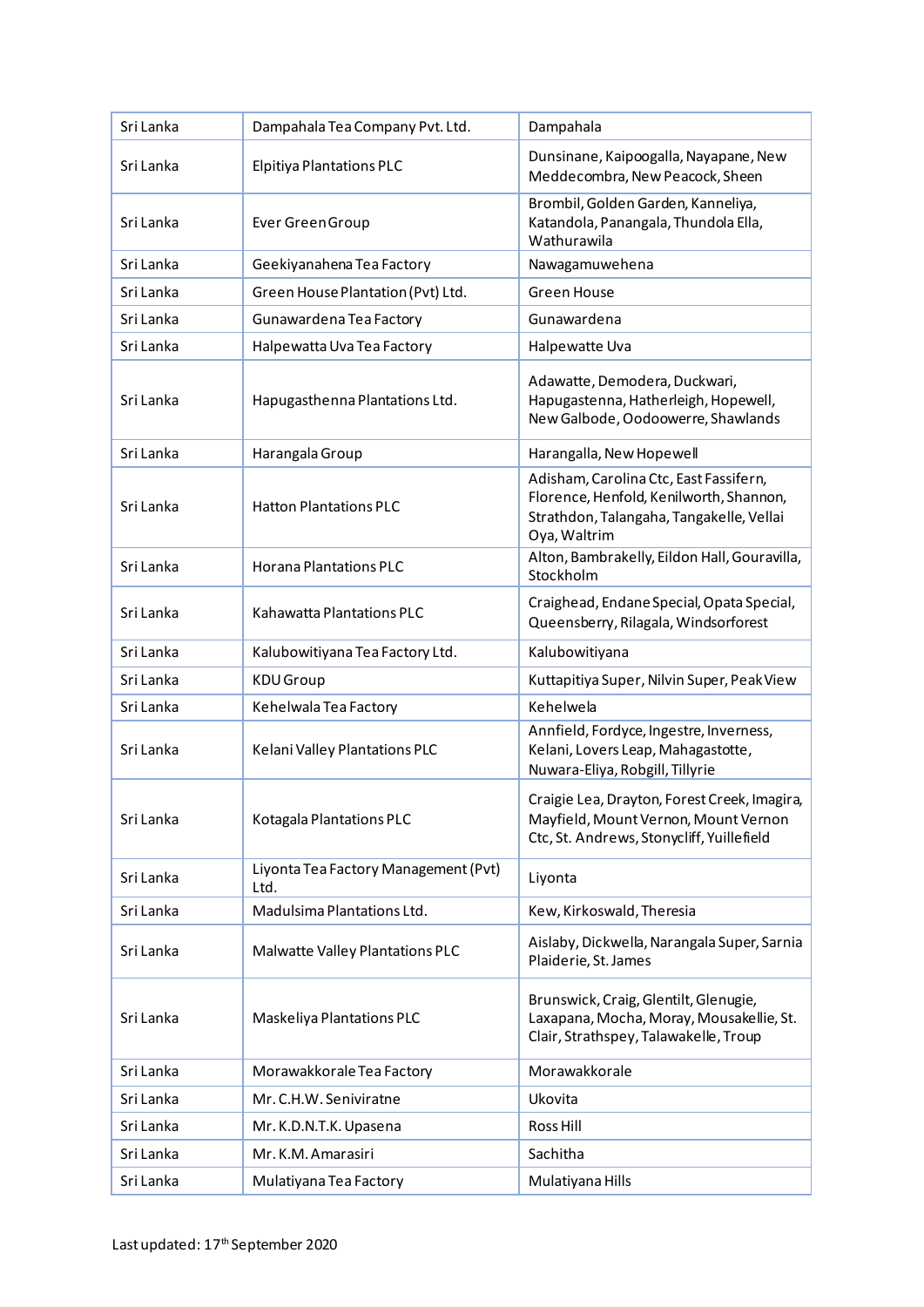| Sri Lanka | New Saman Group (Pvt) Ltd.                                               | Panilkanda                                                                                                                                                   |
|-----------|--------------------------------------------------------------------------|--------------------------------------------------------------------------------------------------------------------------------------------------------------|
| Sri Lanka | New Vithanakande Factroy (Pvt) Ltd.                                      | New Vithanakande                                                                                                                                             |
| Sri Lanka | Panilkanda Tea Factory                                                   | New Panilkanda                                                                                                                                               |
| Sri Lanka | Pannil Paththu H.P.C.S                                                   | Co-Op Tea                                                                                                                                                    |
| Sri Lanka | Pothotuwa Tea Company Ltd.                                               | Dellawa, Pothotuwa                                                                                                                                           |
| Sri Lanka | Pussellawa Plantations Ltd.                                              | Hellbodde, Rothschild                                                                                                                                        |
| Sri Lanka | <b>RTS Holdings</b>                                                      | Sithaka                                                                                                                                                      |
| Sri Lanka | S.G. Joseph & Brothers                                                   | Orange Field                                                                                                                                                 |
| Sri Lanka | Sanrose Teas Pvt. Ltd.                                                   | Dartry                                                                                                                                                       |
| Sri Lanka | Southern Group Tea Industries (Pvt.) Ltd.                                | Derangala                                                                                                                                                    |
| Sri Lanka | Talawakelle Tea Estates PLC                                              | Bearwell, Dessford, Great Western,<br>Holyrood, Kiruwanaganga, Logie,<br>Mahaeliya, Mattakelle, New Deniyaya,<br>Radella, Somerset, Wangi Oya,<br>Wattegodde |
| Sri Lanka | Tea Select (Pvt) Ltd.                                                    | Bulathsinghala                                                                                                                                               |
| Sri Lanka | Tea Smallholder Factories PLC                                            | Broadlands Small Holder, Hiniduma<br>Smallholders                                                                                                            |
| Sri Lanka | Tea Time                                                                 | Nahinigala                                                                                                                                                   |
| Sri Lanka | Udupussellawa Plantations PLC                                            | Blairlomond, Court Lodge, Delmar, Gordon,<br>Kenmare, Madulkelle                                                                                             |
| Sri Lanka | Uruwala Tea Factory Pvt. Ltd.                                            | New Nivithigala, Uruwala                                                                                                                                     |
| Sri Lanka | Wathurawila Tea Factory                                                  | Wathurawila                                                                                                                                                  |
| Taiwan    | Good Young Co., Ltd.                                                     | Casa, Gao Ding Tea Garden No. 126,<br>Tradition                                                                                                              |
| Taiwan    | Zheng de Tea Company                                                     | Zheng De                                                                                                                                                     |
| Tanzania  | Kibena Tea Ltd.                                                          | Kibena                                                                                                                                                       |
| Tanzania  | Mufindi Tea Company Ltd.                                                 | Itona, Mufindi                                                                                                                                               |
| Tanzania  | <b>Rift Valley Tea</b>                                                   | Ikanga, Livingstonia                                                                                                                                         |
| Tanzania  | Unilever Tea Tanzania Ltd.                                               | Kabambe, Kibwele, Kilima, Lugoda                                                                                                                             |
| Tanzania  | Wakulima Tea Company Ltd.                                                | Katumba                                                                                                                                                      |
| Turkey    | Ak Tarım Gübre Çay San. İnş. Nakl. Tic.<br>Ltd. Şti.                     | Aktarım Tea Factory                                                                                                                                          |
| Turkey    | Demçay A.Ş.                                                              | Demçay Tea Factory                                                                                                                                           |
| Turkey    | Dosan Konserve San. Tic. A.Ş.                                            | Dosan Tea Factories                                                                                                                                          |
| Turkey    | İkiçay Gıda ve Çay San. ve Tic. Ltd. Şti.                                | İkiçay Tea Factory                                                                                                                                           |
| Turkey    | Kalender Çay San. ve Tic. Ltd. Şti.                                      | Kalender Tea Factory                                                                                                                                         |
| Turkey    | Karaca Çay San. ve Tic. A.Ş.                                             | Karaca Tea Factory                                                                                                                                           |
| Turkey    | Maltepe Çay San. ve Tic. A.Ş.                                            | Maltepe Tea Factory                                                                                                                                          |
| Turkey    | Nalkıran Kardeşler Petrol Ürn. İnş. Turz.<br>Nak. San. Ve Tic. Ltd. Şti. | Nalkıran Tea Factory                                                                                                                                         |
| Turkey    | Okumuş Çay ve Gıda San. Tic. A.Ş.                                        | Okumuş Tea Factory                                                                                                                                           |
| Turkey    | Öz-Gür Çay San. A.Ş.                                                     | Öz-Gür Tea Factory                                                                                                                                           |